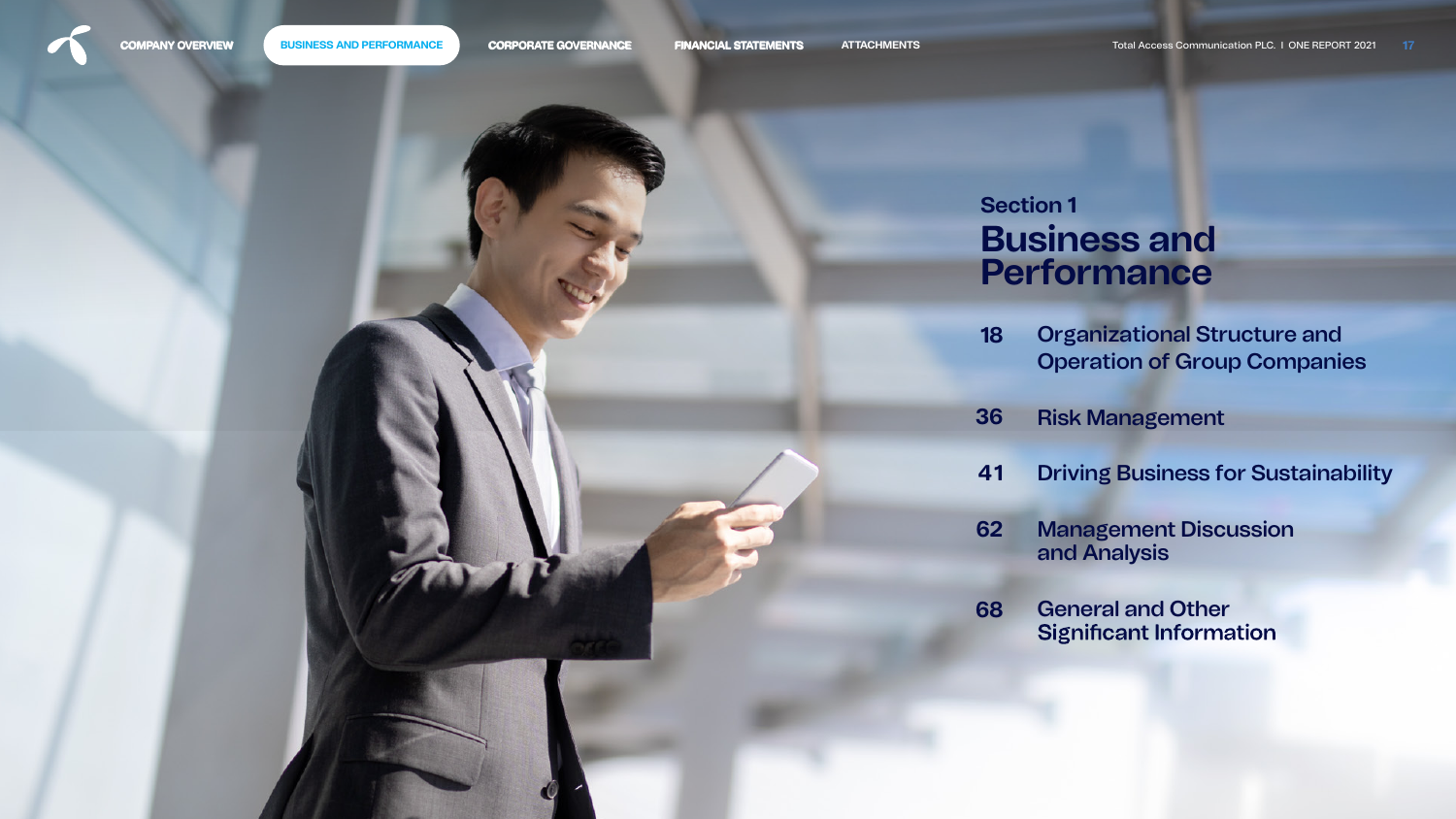## <span id="page-1-0"></span>**SECTION 1 BUSINESS AND PERFORMANCE**

# **1.** Organizational structure and operation of group companies

**1.1 Policy and Business Overview**  Total Access Communications Public Company Limited ("the Company") is one of the leading telecommunications operators in Thailand. The Company was established in 1989 to operate in the fields of telecommunications, mobile business, and internet Wi-Fi. Through its subsidiary, dtac TriNet Company Limited ("dtac TriNet"), a wholly-owned subsidiary of dtac, the Company provides telecommunications services with a comprehensive 5G, 4G, 3G, and, 2G technology network which allow customers to use voice service, high-speed internet services, domestic mobile phone services, roaming (International Roaming), long-distance telephone services (International Direct Dialing "IDD), and other value-added services. The Company provides telecommunications services with 4G technology using the 1800 MHz, 2100 MHz, and 700 MHz spectrum together with the 2300 MHz spectrum in cooperation with TOT Public Company Limited ("TOT"), as well as 3G technology telecommunications services via the 2100 MHz and 900 MHz spectrum (which was switched from 850 MHz since October 2021), and also 2G telecommunications technology using 1800 MHz spectrum. The Company also offers 5G services on 700 MHz and 26 GHz in major locations across the country. The Company and dtac TriNet provide services under the "dtac" brand, which has at the end of Q4'21 a customer base of approximately 19.6 million in Thailand, consisting of 6.2 million Postpaid and 13.4 million Prepaid. In 2018, dtac TriNet and TeleAssets Company Limited, which is 99 percent held by dtac TriNet, entered into an agreement with TOT for roaming on TOT's 2300 MHz spectrum to provide 4G services alongside the Company's 2100 MHz spectrum. The partnership agreement with TOT will expire in August 2025. Since 2012, dtac TriNet holds a license to operate on the 2100 MHz spectrum until its expiry in December 2027. dtac TriNet participated in a spectrum auction held by NBTC in 2018 and won the licenses to operate on the 1800 MHz and 900 MHz spectrum bands until the licenses expire in December 2033. In June 2019, dtac TriNet participated in the 700 MHz spectrum allocation held by NBTC. The license was awarded in December 2020 and will expire in December 2035. In February 2020, dtac TriNet participated in the 26 GHz auction, and won the license in the same month – the license will expire in February 2035. The Company also operates in the business of selling and distributing mobile handsets. Along with providing telecommunication services, handset and starter kit sales allows the Company to offer full services and various value-added promotions, including providing handset subsidies, when acquiring new Postpaid customers. Various promotional campaigns that featured mobile handsets not only contributed to higher smartphone penetration, but also helped to both maintain and expand the customer base. At the end of 2021, the Company had a smartphone penetration of 88.8 percent of the total customer base, reflecting an increase from 87.5 percent of the total customer base from 2020. Revenue from handset and starter kit sales accounted for 10.9 percent of the Company's total revenues. In addition, the Company continues to address market needs beyond core connectivity, and has strengthened its portfolio of adjacent services, resulting in 15 percent growth in revenue from last year. The Company's ambition is to increase and enhance ways of incorporating digital service channels when offering products and services. By accommodating customer demands for a digital lifestyle, the Company helps to support Thailand's digital transformation while enabling increased convenience and customer engagement. 1.1.1 Company's Purpose and Strategy Company's Purpose Empowering societies-Connecting you to what matters most. **Strategy** • Value-focused network The Company strives for growth opportunities by providing voice service, high-speed data experience, and high-quality connectivity to the mass market. The Company introduces its new brand promises, "Empowering you to live the life you truly want", focusing on three brand benefits: "Made for you", "Incredible flexibility", and "Delightful experience", and delivers on these promises through seamless connectivity for all, driving sales and distribution through an omni-channel approach and increased digitalization in operations. The Company continues to demonstrate its importance in



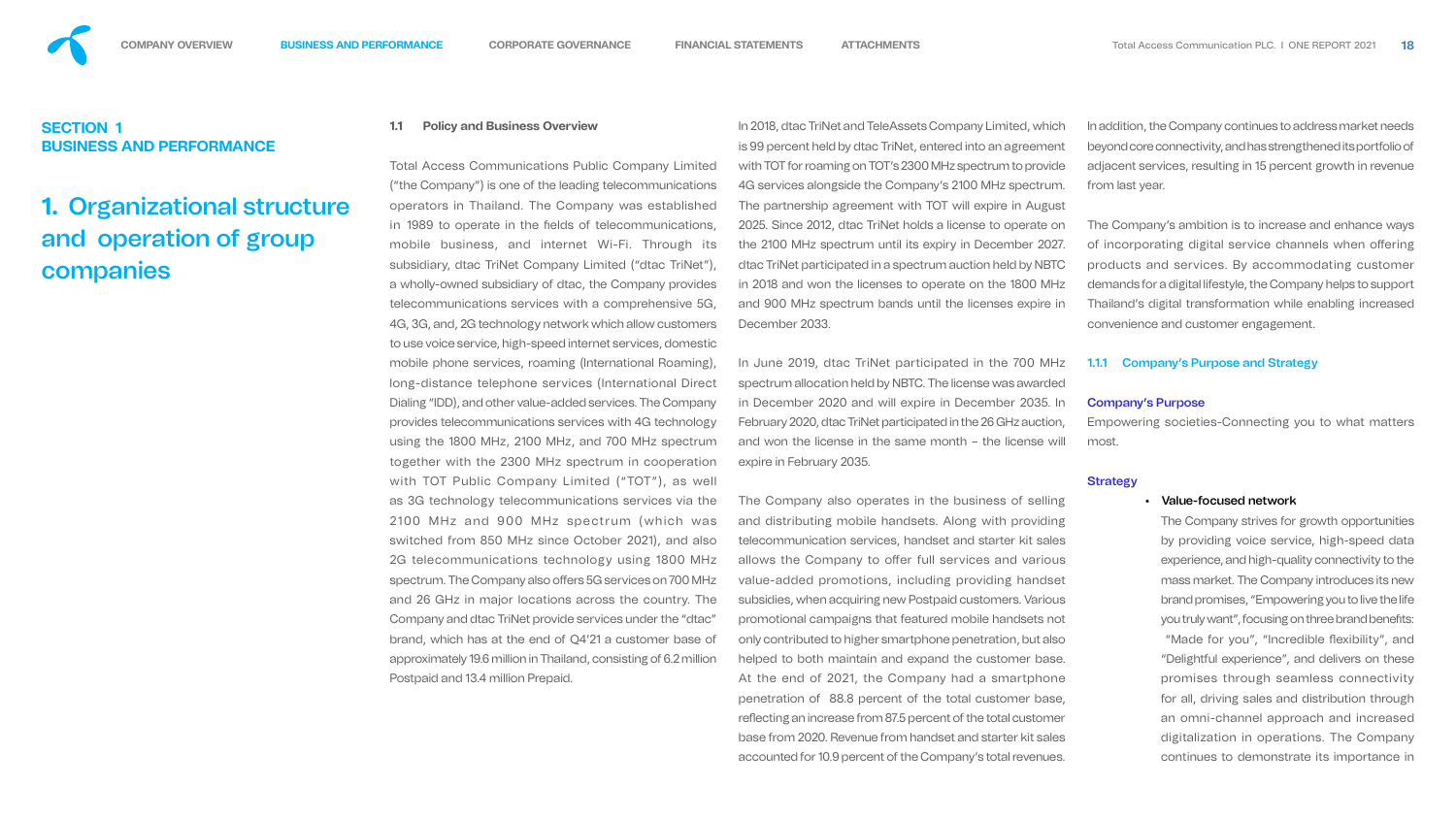

connecting customers and society at large to what matters most through the provision of reliable connectivity and relevant services that benefit their everyday lives. Throughout 2021, the Company consistently ensured that network investment continues to yield improvement in customer experience and usage, resulting in a higher Net Promoter Score, increase in data usage, and improvements in ARPU. With an increase in network outreach to local communities nationwide, more locals recognize and are able to enjoy the improved dtac network. The Company continues to enhance its online experience and engagement through digitalization and personalization using artificial intelligence (AI). The approach will support the Company in maintaining and attracting a Prepaid customer base and expand growth in Postpaid and enterprise groups.

dtac constantly explores customers' needs in order to deliver relevant products and services by being a challenger operator, challenging the inward-looking view of the category to be customer centric view to empower our customers be their best. As a customer centric challenger, the Company's ambition is to deliver unmet needs of our customers by creating new innovative services to empower our customers to live the life they truly want with three brand benefits :

## • Customer-centric challenger

- "Made for you" acting on customer insights to understand customers' complex needs and demands and engage customers with more relevant solutions and personalized dialogue to bring more value for each individual
- "Incredible flexibility" offering our customers more flexibility and helping them stay on top of their lives with ability to manage products, services and channels that adapts to their needs.
- "Delightful experience" providing friendly and smooth experience in every interaction from reliable network to convenient customer services and user-friendly customer experience.

significant savings on renegotiation/rescoping contracts. Network structural transformation includes lease reduction and retiring equipment, thereby saving costs. Dtac continues to work on network expense spending by optimizing deployment solutions and engaging in further commercial negotiation. To best serve the mass market, the Company maintains a lean business model and continues to build a strong organization that is resilient and ready to progress in an ever-changing operating environment.

The Company also steps up in the digitalization, simplification, and automation to simplify, automate, and digitalize business processes in sales, customer service, and back-office operations to achieve faster time to market and offer convenience to customers and retailers. The Company also aims to drive modernization which ranges from automation to organizational simplification, such as streamlining support functions, simplifying distribution channels, and regionalization. The strong momentum in modernization will enable the Company to become future-ready. The Company aims to provide an ecosystem of services that creates incremental value

for customers, with many additional services provided through partnership models. The Company offers OTT service bundling with carrier billing, Jaidee offerings consisting of Credit Line, Borrow, and Emergency Refill, and a broad range of insurance services providing coverage such as mobile care, COVID, health, and personal accident. Offers on gaming have been enhanced significantly to capture the large and fast-growing market with the introduction of Gaming Nation, a collaboration with Free Fire and Talon esports. The combined efforts have resulted in revenue growth and fast uptake of users. In addition, the Company is driving B2B growth through solutions that address business customers' pain-points and delivers digital operating models through a self-service/e-care portal.

## • Efficiency

The Company's continuous improvement program includes the systematic elimination of operational redundancies and improved efficiency. While providing a seamless and worry-free experience to our customers, the Company works to ensure long-term sustainable growth for the business. The efficiency program covers three broad areas: IT/network operations efficiency, network structural transformation, and savings due to digital transformation. The Company enjoys the benefits of utilizing a centralized procurement center, which results in

## 1.1.2 Key Changes and Developments in 2021

## January 2021

- The Company boosted its network around critical control zoning for frontline workers to ght against the spread of COVID-19. In addition, the network service team monitored the impact of the outbreak closely in order to adapt the network accordingly, with the aim of providing a reliable and secure network for healthcare workers.
- The Company launched its first social commerce platform for Line Chat and Shop and Facebook Live Streaming to enhance consumers' online shopping experience and facilitate Online to Offline (O2O) shopping experience during the lockdown period.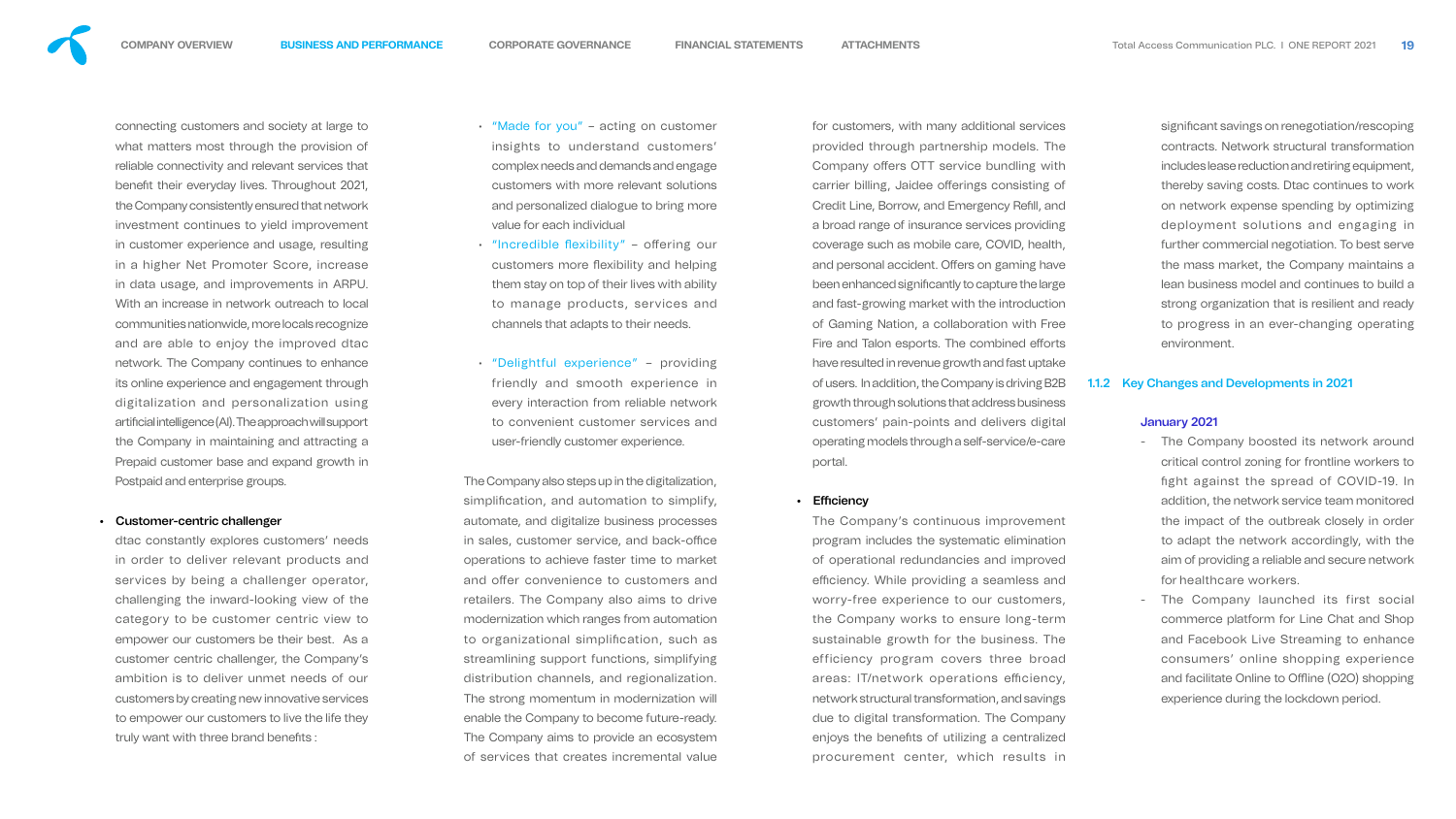

## February 2021

- The Company launched the dtac Net-for-Living initiative to promote digital inclusion and help transform those traditional merchants and small-scale entrepreneurs affected from Covid-19 by facilitating their digital presence.
- The Company accelerated the rollout of the 700 MHz network to bring high-speed internet for all. The 700 MHz spectrum will bring additional coverage both indoors and in rural areas, improving the customer experience significantly. The Company also launched its first 5G service on 700 MHz to serve customers with 5G handsets.

- The Company fully launched its online official stores on major e-commerce platforms (Shopee, Lazada, JD Central) to build customer awareness online and increase the reach of our products and service.

- The Company enabled its dtac application to support COVID-19 vaccine registration as a matter of national importance and help Thais gain access to COVID-19 vaccines.
- The Company launched the new brand promise of "Empowering you to live the life you truly want" and three key brand benefits - "Made for you", "Incredible Flexibility" and "Delightful Experience" — and continued to launch hero products and services to deliver these brand benefits and bring its new brand promise to life.

### March 2021

## May 2021

## June 2021

- The Company teamed up with HP Inc. (Thailand) to assist SMEs and startups in off-loading their investment in acquiring new IT equipment. The synergy offered a solution to help businesses be resilient and sustainable in times of crisis, all the while armed with the latest digital technology to handle changes such as work from home during the Covid-19 pandemic.
- The Company partnered with Cartrack Technology (Thailand), the leading fleet vehicle management solution provider, to enable its fleet management platform with domestic and global IoT SIM solutions.
- The Company announced a partnership with ABB Automation (Thailand) to jointly develop robotics and machine automation solutions that will run on dtac's 5G Private Network to make manufacturing safer, more flexible, and more productive.
- The Company launched Gaming Nation, a platform for gamers through a collaboration with leading game publishers to offer great top up deals that are easier, more flexible, and more rewarding on a platform with 30 major titles including PUBG, Mobile Legends, and Ragnarok M. This enables dtac gamers to easily top up their favorite games any time without the need of credit cards.

## July 2021

- The Company unveiled its Jai Dee Credit Line service through a cross-industry partnership with LINE BK and KBTG for mobile financial innovation. The service aims to accelerate nancial inclusion, giving customers, especially those who are self-employed or reliant on daily wages or non-regular income, easy access to quality loans with speedy approval without the hassle in traditional loan process to address their life's biggest pains and remain open for new life opportunities. The service is available to Prepaid and Postpaid customers via the dtac app with an easy and convenient customer journey, connecting with Line BK platform and data-driven credit scoring to ensure good quality loans. Our customers can access the loan at any time, whenever and wherever they want, 24/7.
	- The Company launched the dtac app lite leveraging Google PWA technology to drive digital inclusion. This allows more customers to experience the dtac app experience with zero footprint, as it requires no installation and is able to support low-end smart phone devices, thus lowering the entry barrier.
	- The Company launched a proof-of-concept 5G private network to boost the Thai industry by collaborating with AWS. The solution is envisaged to help enterprises operate more efficiency and securely, while also unlocking the full - power of the Cloud through edge computing integration.

## August 2021

- To create a more inclusive digital future and narrow the digital divide among a significant and growing senior segment, the Company in collaboration with the Young Happy – the biggest Senior community platform in Thailand – the Digital Economy Promotion Agency (DEPA), and the Internet Foundation for the Development, expanded the dtac Net for Living program to digitally upskill small-scale entrepreneurs over 50 years old in the five Thailand regions. The goal is to help them, especially those nearing retirement age and living alone, build new streams of income and become independent. In addition, the Company initiated IT clinics at the Young Happy Senior communities to drive digital upskilling with relevant and engaging content to ensure seniors stay happy and active in this fast-changing digital world.
- The Company announced a partnership with Thailand's Equitable Education Fund (EEF) to provide SIMs with unlimited internet connectivity to 2,000 disadvantaged schoolchildren in Bangkok.
- The Company opened temporary pop-up shops to provide customers more convenience with a full range of services: subscribe to a new number; bill payment; SIM change; inquiries on promotions; and other privileges.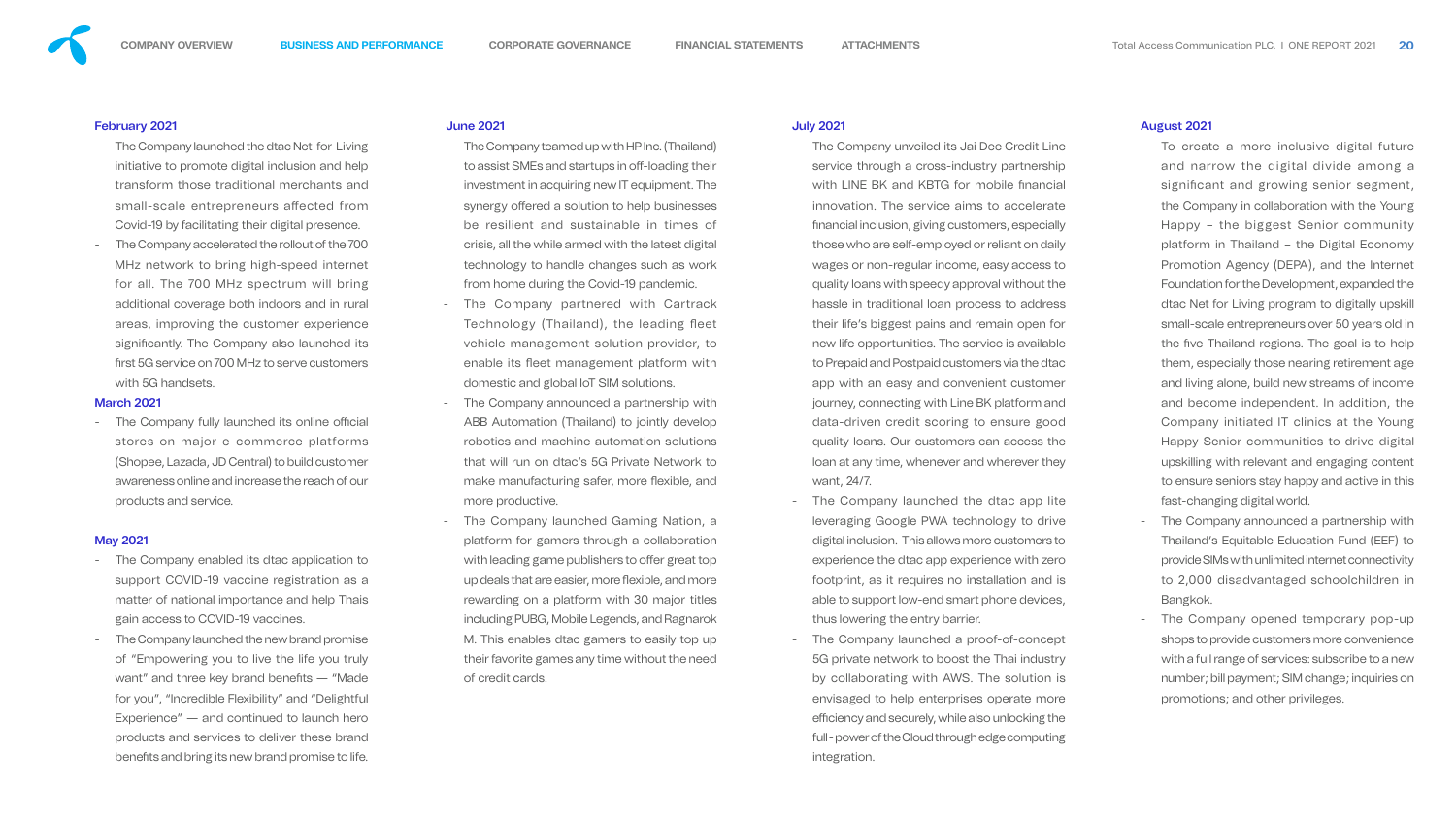

## September 2021

- The Company and Google Cloud offered a solution for SMEs to boost efficiency during work from home and overcome lockdown challenges, consisting of worry-free Plus Pro providing dtac mobility, with max speed internet and Google Workspace licenses that come with free e-mail domains.

- The Company continued to expand its network on the 700 MHz band to support Thailand's reopening. The number of base stations on the 700 MHz frequency band stood at approximately 12,750 sites.
- Building on the success and leadership around its lucky number products, the Company launched a new astrology service which brings customers' lucky number purchase experiences to the next level. In addition to personalized recommendations

## November 2021

via a self-discovery tool, customers have the option to book individual sessions with accredited astrologers for personalized recommendations and assistance in selecting lucky numbers.

- The Company launched dSurance, the seamless one-stop marketplace for insurance, in collaboration with 11 leading insurance partners, to accelerate accessibility and lower the barrier to simple, affordable, and trusted insurance services for all Thai people. The marketplace enables users to find and choose relevant, top-quality insurance plans suited to their needs, at the right price and from trusted insurance partners.
- The Company launched Sabuy Pay, the first and most seamless device buy-now-pay-later proposition in Thailand to give our customers more flexibility when purchasing devices with us and to address the needs of customers who don't have credit cards. Customers are

able to purchase devices from dtac with zero upfront, zero percent interest, and no loan approval process required.

## December 2021

- The Company was a part of MDID Launch, an NBTC initiative involving AIS, True, and NT, to promote innovation and serve as an additional channel for Thai citizens to complete electronics transactions without providing their ID cards.

## Awards Received in 2021

- Award of honor for outstanding performance in Environment from the Ministry of Natural Resources and Environment
- Award for Best Brand Experience in Mobile Rich Media from MMA Smarties (mobile)
- Two awards at the 2021 Festival of Media APAC for Best Local Brand Campaign and Best Use of Digital Media
- Three awards from Adman on the following categories: Media - Made for Covid-19; Public Relations Plan - Made for Covid-19; and Public Relations Plan - Use of Celebrity/Influencer & KOL
- Award for ASEAN and Thailand's Top Corporate Brands 2021 (Information & Communication Technology (ICT) sector) from Chulalongkorn University, in association with the Stock Exchange of Thailand
- Sustainability Disclosure Recognition from Thaipat Institute
- 1.1.3 Use of Funds from Public Offering of Equity or Bond N/A

## 1.1.4 Commitments Provided in the Registration Statement and/or the Approval Conditions

N/A



- 
- 
-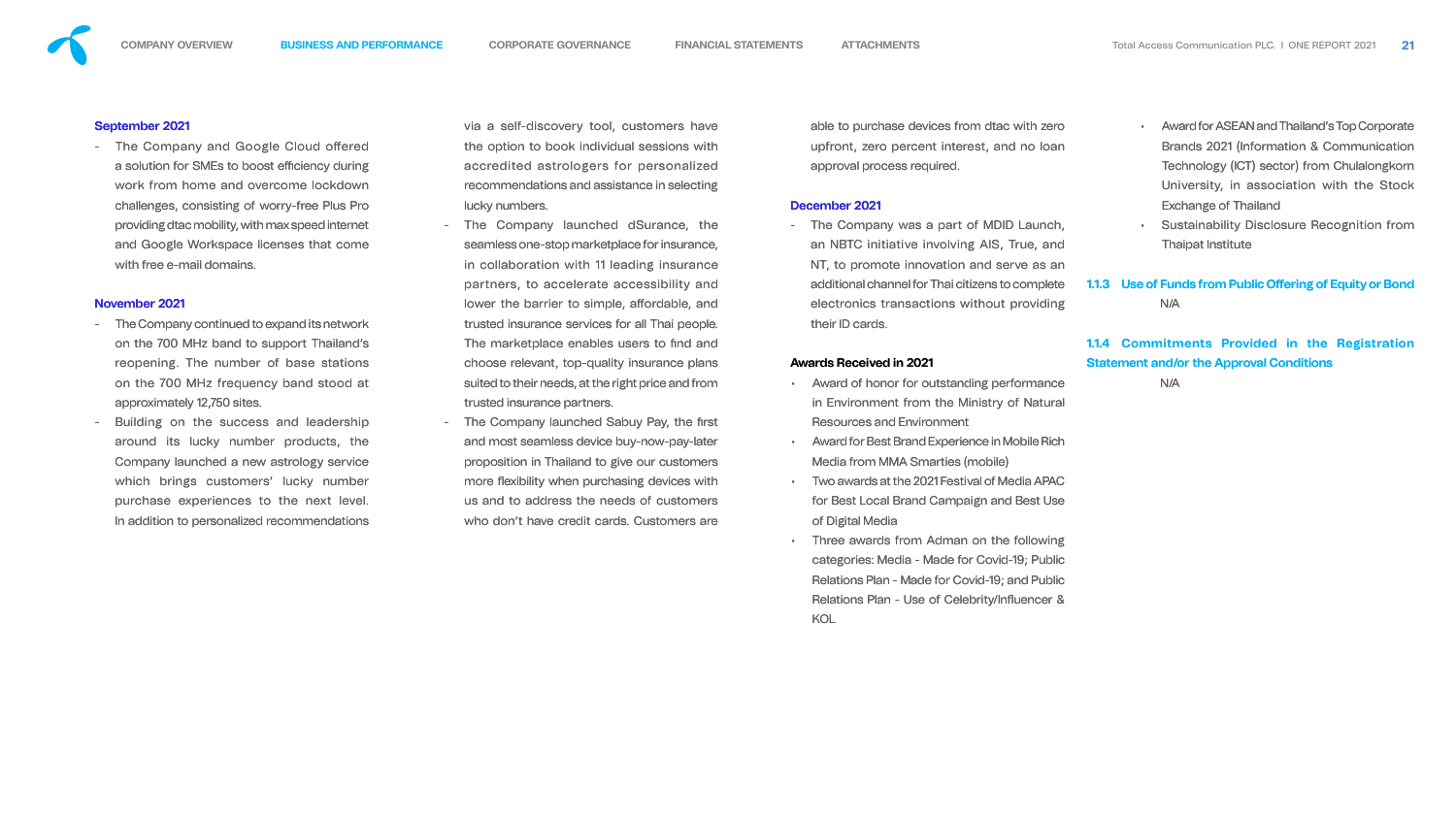## 1.1.5 Corporate Information

| <b>Name</b>               | <b>Total Access Communication Public Company Limited</b>                                                                            |
|---------------------------|-------------------------------------------------------------------------------------------------------------------------------------|
| <b>Symbol</b>             | dtac                                                                                                                                |
| <b>Registered Number</b>  | 0107538000037                                                                                                                       |
| <b>Type of Business</b>   | Operates telecommunications business and other related businesses                                                                   |
| <b>Registered Capital</b> | THB 4,744,161,260 (2,372,080,630 ordinary shares of THB 2 per share)                                                                |
| <b>Paid-Up Capital</b>    | THB 4,735,622,000 (2,367,811,000 ordinary shares of THB 2 per share)                                                                |
| <b>Address</b>            | 319 Chamchuri Square Building, 38 <sup>th</sup> Floor, Phayathai Road,<br>Pathumwan Sub-district, Pathumwan District, Bangkok 10330 |
| <b>TEL</b>                | (66 2) 202 8000                                                                                                                     |
| <b>Website</b>            | www.dtac.co.th                                                                                                                      |

## **1.2 Nature of Business**

## 1.2.1 Revenue Contribution

dtac is one of the leading telecommunications operators in Thailand. The Company and its subsidiaries provide comprehensive telecommunications services including mobile internet, voice, SMS/MMS, and other beyond connectivity services through partners, such as incoming call melody services, digital content including gaming, etc. The Company's subsidiary also provides roaming and long-distance telephone services for its customers who use dtac services abroad and other operators' customers who use the dtac network while staying in Thailand. The Company also sells and distributes mobile handsets, enabling a comprehensive offering of products and services to customers.



Revenue contribution of the Company and its subsidiaries over the past three years consisted of the following:



|                                              | <b>Period Ending 31 December</b> |         |                       |         |                       |               |
|----------------------------------------------|----------------------------------|---------|-----------------------|---------|-----------------------|---------------|
|                                              |                                  | $2019*$ |                       | $2020*$ |                       | 2021*         |
|                                              | <b>THB</b><br>million            | $\%$    | <b>THB</b><br>million | $\%$    | <b>THB</b><br>million | $\frac{O}{C}$ |
| Revenue from sales and services              |                                  |         |                       |         |                       |               |
| Core service revenues                        | 63,333                           | 78.0    | 59,993                | 76.1    | 57,824                | 71.1          |
| Handsets and starter kits sales              | 8,629                            | 10.6    | 6,980                 | 8.9     | 8,847                 | 10.9          |
| Other operating income                       | 9,206                            | 11.3    | 11,845                | 15.0    | 14,649                | 18            |
| <b>Total revenue from sales and services</b> | 81,167                           | 100     | 78,818                | 100     | 81,320                | 100           |

\*(Figures from 2019 are post-TFRS 15 & 16)

## 1.2.2 Product Information

## (1 ) Products/Services and Business Innovation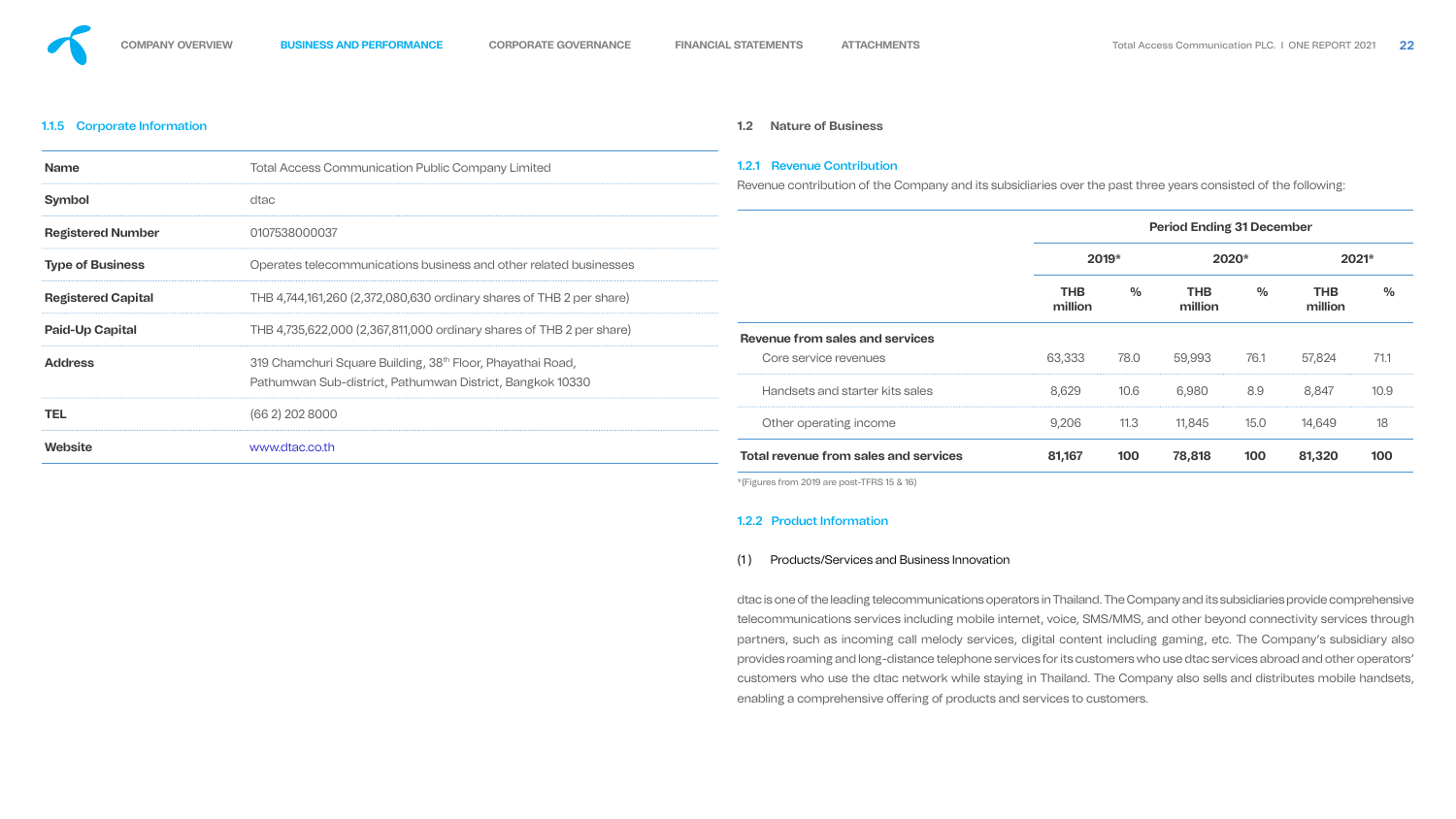The Company and its subsidiaries design and offer a comprehensive selection of packages and promotions that directly address customer needs and are personalized to customer behavior and usage, ranging from 1-day to 365-day validity. The offerings include bundling of data and voice packages, voice-only packages, data-only packages, OTT services bundled with direct operator billing and device-bundled packages that offer additional value to customers and other beyond connectivity services in a customer's every life such as bundled insurance packages.

The Company and its subsidiaries continue to provide new products and services to address evolving market demands, especially given the drastic change in customer behavior triggered by the pandemic-driven new normal over the past year. The Company and its subsidiaries accelerated their digital transformation journey, including an enhanced customer online experience through personalization and digitalization. Finn Mobile, the all-digital service unit, continues to deliver comprehensive digital offerings. Meanwhile, the Company continuously improves its "dtac app" mobile application to increase customer convenience and customer engagement with dtac though different mechanics such as gamification, dtac Rewards Coin, as well as its "dtac One" mobile application for channel partners to enable more digitalized retail distribution management and efficiency improvements in relevant package offerings. dtac offers VoLTE (Voice over LTE) and VoWifi (Voice over WiFi, WiFi calling) technology to allow various types of usage on one phone, further improving customer experience and increasing customer confidence through its quality of services. In 2021, dtac introduced 5G on 700 MHz and 26 GHz in selected locations to enhance customer experience.

In addition to robust services and distribution channels nationwide, the Company works to improve the sales and distribution channels for more digitalized operations. The dtac app mobile application and the Company's website www.dtac.co.th offer better convenience, allowing customers to perform various tasks online: from usage inquiries and buying personalized data/voice/service top-ups, to reward redemption and using Jai Dee services on their own smartphone devices. The Company markets its product and services on various channels, from traditional media and retailers to digital channels such as the dtac website www.dtac.co.th, the dtac app, social media channels i. Line, Facebook, YouTube, and Instagram, and third part online market places. Incorporation of digital channels allow the customer to experience improved convenience and efficiency, while supporting the dtac brand image as the digital leader. In 2021, the Company launched dtac app lit allowing customers to experience the dtac app experience with zero footprint, as the app lite requires no installation an is able to support low-end smartphone devices, thus lowering the entry barrier and supporting our digital inclusivity initiatives.

As of the end of 2021, the Company provides telecommunications services with comprehensive 4G, 3G, and 2G technology on 2300 MHz (under partnership with TOT), 2100 MHz, 1800 MHz, 850 MHz, and 700 MHz spectrum bands to over 19.6 million subscribers. The Company also offers 5G services on 700MHz in major provinces and 26 GHz in selected locations. The operational statistics of subscribership and Average Revenue Per User ("ARPU") excluding Interconnection Charges ("IC") over the past three years consisted of the following:



|                                      |       | <b>Period ending 31 December</b> |       |
|--------------------------------------|-------|----------------------------------|-------|
|                                      | 2019  | 2020                             | 2021  |
| <b>Subscriber (unit : million)</b>   |       |                                  |       |
| Postpaid                             | 6.4   | 6.1                              | 6.2   |
| Prepaid                              | 14.2  | 12.8                             | 13.4  |
| <b>Total</b>                         | 20.6  | 18.9                             | 19.6  |
|                                      | 2019* | 2020*                            | 2021* |
| <b>ARPU excluding IC (unit: THB)</b> |       |                                  |       |
| Postpaid                             | 515   | 518                              | 497   |
| Prepaid                              | 137   | 128                              | 124   |
| <b>Total</b>                         | 247   | 252                              | 244   |
|                                      |       |                                  |       |

\*(Figures from 2019 are post-TFRS 15 & 16)

## Mobile phone services

Mobile phone services consisted of three customer groups: Postpaid, Prepaid, and business (B2B).

## a) Postpaid

Postpaid services allow customers to select mobile service packages and use the services before making payment at the end of the month. Postpaid customers are required to register for the services and provide identification documents for the delivery of respective service invoices.

The pandemic situation and economic challenges continued to impact Thailand and customers in 2021. Nevertheless, dtac managed to deliver QoQ subscriber growth of 0.6% and 0.5% in Q1 and Q2 2021 respectively before the country locked down in Q3 due to the third wave of the pandemic in Thailand. The Company remained focused on customer experience and continued to aggressively expand the 700MHz and 5G network nationwide, delivering high-quality and

| iyment a        |
|-----------------|
| cuments         |
|                 |
|                 |
| <u>utholoss</u> |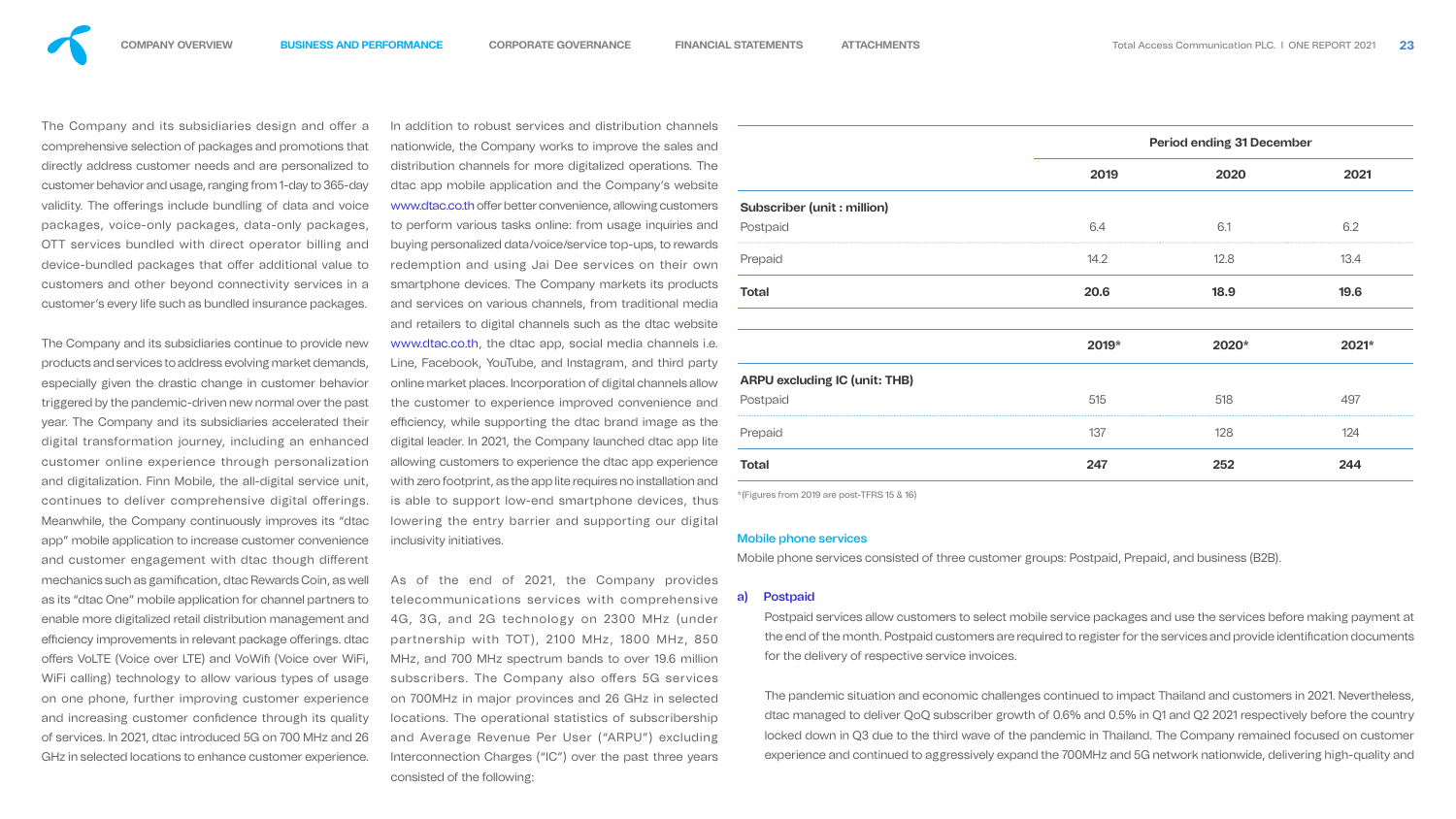pharmacy e-vouchers that allow customers to purchase medicine at participating drug stores nationwide.

The Company and its subsidiaries continue to provide ways for Prepaid customers to enjoy affordable connectivity and essential services that meet their specific needs though Jaidee services. Jaidee services are made available in the dtac app to enhance user experience and convenience and to enhance the Jaidee service portfolio to meet the changing needs of customers.

ensure full redemption of additional benefits and offers by all customer segments nationwide.

This year was another challenging one due to the major impact from COVID-19 on the Company's leading customer segments, namely tourists and migrants. Though leading the market in providing SIMs and Prepaid packages for both segments in prior years, the Company experienced direct impact from the absence of tourists starting from the first quarter when the pandemic began to spread. With international travel bans, the level of tourists remained at near-zero level. As such, we saw substantial decline in revenue from tourists. The lockdown crisis and prolonged economic recovery also caused the number of migrants to plunge signicantly. Nevertheless, the Company continues to focus on the Thai mass segment by offering products and adjacent services that benefit customers in their everyday life - especially given the prolonged impact from the economic downturn – with executions at regional and provincial levels and promoting wider distribution outreach through partnerships across business sectors to

The impact from the first wave of COVID-19 continued into 2021, with the whole economy impacted by the absence of tourists and by migrants departing the country. The situation in 2021 worsened with the second and third wave. A massive lockdown started from middle of April, and a curfew was imposed from the middle of July, both of which severely impacted the Prepaid business as the overall mobility and spending power of customers was significantly affected. However, amongst all the adversity, dtac has continued to maintain positive net adds in Prepaid for four consecutive quarters since Q4'20. A strong regional game plan in acquisition and focused churn management played a big role in the positive subscriber growth momentum. Additionally, with a stable ARPU line, helped by disciplined base management leveraging advanced analytics and added IDD revenue, dtac Prepaid revenue grew QoQ in the first half of the year, contributing to gain RMS in Q2'21. However, QoQ revenue dropped in Q3 as the prolonged lockdown was becoming difficult, losing GA share due to massive aggression from competitors in modern trade channels and online channels. dtac is hopeful to bounce back as the country starts to open internally and international border restrictions loosen. The accelerated growth in digitization (3x app user growth for Prepaid over a year), product innovation (e.g. Enhanced Jaidee journey, Make your own plan with Flexi/Pro-tam-Jai, Coin campaigns) and attention beyond connectivity (e.g., Gaming Nation,

Device-bundled offers continued to be the key focus in 2021. The Company further enhanced entry-level device offers by bundling them with a set of benefits such as free screen protection, extended warranty etc. which was well-received by the market. In addition, the Company launched the dtac Sabuy Pay service which enables eligible customers to purchase devices with zero upfront payment, zero percent interest and no credit card required. This new service brings affordability to customers and helps to further strengthen the Company's device business, especially in mid to high tiers.

Throughout 2021, the company continued to offer an increasing variety of digital rewards. Furthermore, the Company increased penetration of dtac Rewards coins among Postpaid customer; including free coins for digital bill payment and double coins for digital top-up purchase, all as part of a continued effort to drive customer engagement and digital adoption.

high-speed services to customers. In addition, dtac maintained its customer-centric approach and continuously offered products and services that empowered customers to live the lives they truly want.

Riding on the strong foundation of its personalized lucky number services, the Company enhanced the offering by continuously developing digital touchpoints to serve customers who need consultations from numerologist without physical contact, given the concern around the prolonged pandemic situation. In addition to mobile connectivity services, Postpaid customers can also enjoy beyond connectivity services such as OTT services bundled with direct operator billing, gaming top-ups through Gaming Nation platform, and insurance services through dSurance platform.

The Company also continued to invest more in dtac Rewards, the loyalty program that caters to various lifestyles to help retain customers of various segments.

### b) Prepaid

Under the Prepaid service, customers purchase credit in advance of service use. Prepaid customers need to register their identification according to specific requirements. Prepaid credit refill transactions can be completed through several channels, i.e. dtac app, mobile banking, digital payment partners, retailers, etc. Prepaid service benefits customers as they do not have to worry about paying their bills every month and they can manage their spending while maintaining uninterrupted service provided they have sufficient balance and validity.

Despite intense competition in Prepaid and prolonged economic impact, the Company strives to retain its Prepaid customer base by offering products and services that are relevant to evolving market demand while maintaining competitive promotions and offers. In addition to the mobile connectivity services, the Company has launched many beyond connectivity services to enhance customer value and relationships, ranging from the exclusive Freefire gaming service to insurance products, including COVID-19 insurance, at affordable price to resident Thais and migrant customers who have remained in the country, to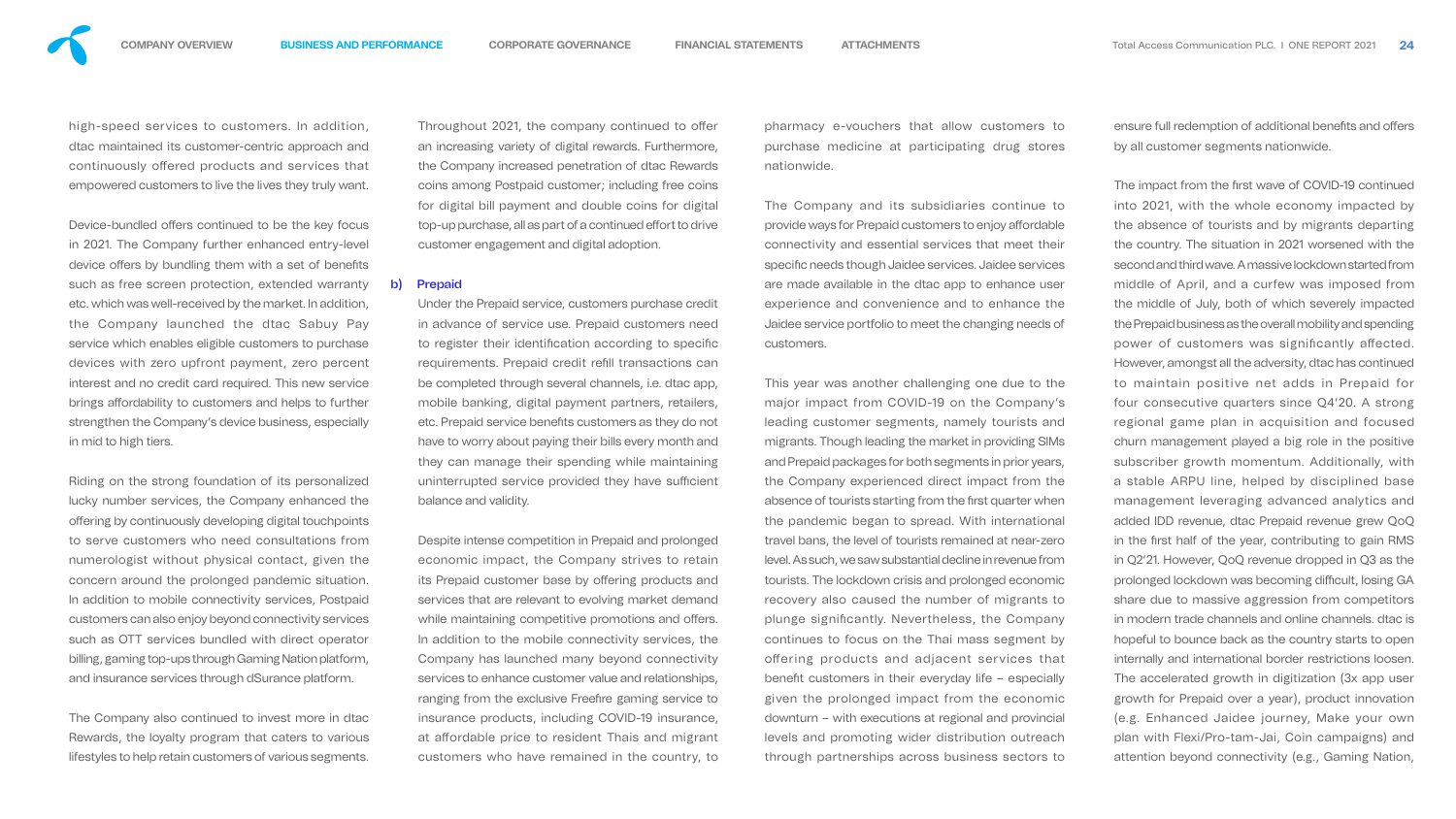Collaboration with Free Fire) all give dtac confidence in growing market share as the economic outlook stabilizes. Specific regional focus with more empowerment and enablement of regions shall remain Prepaid's key focus in the coming days.

## c) B2B

In addition to offerings based on the above customer segments, the Company's products services can be broken down based on the following categories:

In addition to Postpaid and Prepaid, the Company provides services to the business customer segment. While holding a small market share in this segment, dtac has been offering a wide range of services including mobile plans, handsets, and starter kit sales, bulk SIMs, IoT SIMs, etc. The pandemic caused permanent changes in how most businesses operated, which in turn resulted in evolving needs. Business owners were pressured to equip employees with mobile connectivity, to collaborate safely in the Cloud, and to digitize operations. As such, dtac Business has expanded its offerings into Mobile PBX, Google Workspace, IoT solutions, and SmartConnect Cloud solutions, all of which address these new demands. The key underlying question behind product launches was how they solved business pain points, and services were made simple, worry-free and transparent with mechanisms for cost control.

Core services consist of data and voice services including mobile connectivity covering dtac and operator networks, internet services, Short Messa Services (SMS), Multimedia Messaging Services (M digital content services such as calling melody services news and entertainment content services, etc. Rev from core services accounted for the majority of se revenues, excluding Interconnection Charges (IC), the past three years, as following:

## a) Core Services

sims, etc. Nevertheless, this year marked a difficult year for international services as a result of the pandemic and an international travel ban that lasted for most of the year.

|                                                                                                                                                                                                                                                                                                                                                                                                   |        | <b>Period Ending 31 December</b> |        |
|---------------------------------------------------------------------------------------------------------------------------------------------------------------------------------------------------------------------------------------------------------------------------------------------------------------------------------------------------------------------------------------------------|--------|----------------------------------|--------|
|                                                                                                                                                                                                                                                                                                                                                                                                   | 2019*  | 2020*                            | 2021*  |
| Core service revenues (THB in million)                                                                                                                                                                                                                                                                                                                                                            | 57,974 | 56,711                           | 54,633 |
| Core service as percentage of total service revenues<br>excluding IC                                                                                                                                                                                                                                                                                                                              | 94.7   | 97.1                             | 96.9   |
| *(Figures from 2019 are post-TFRS 15 & 16)                                                                                                                                                                                                                                                                                                                                                        |        |                                  |        |
| <b>International Services</b><br>b)<br>International roaming consists of outbound roaming serving dtac customers who wish to use dtac services abroad and<br>inbound roaming for other customers from abroad who use the dtac network during their stay in Thailand. International<br>Direct Dialing ("IDD") allows dtac customers to make international phone calls through their mobile phones. |        |                                  |        |
| dtac TriNet, the Company's subsidiary, obtained a license for operating international telecommunications services, of                                                                                                                                                                                                                                                                             |        |                                  |        |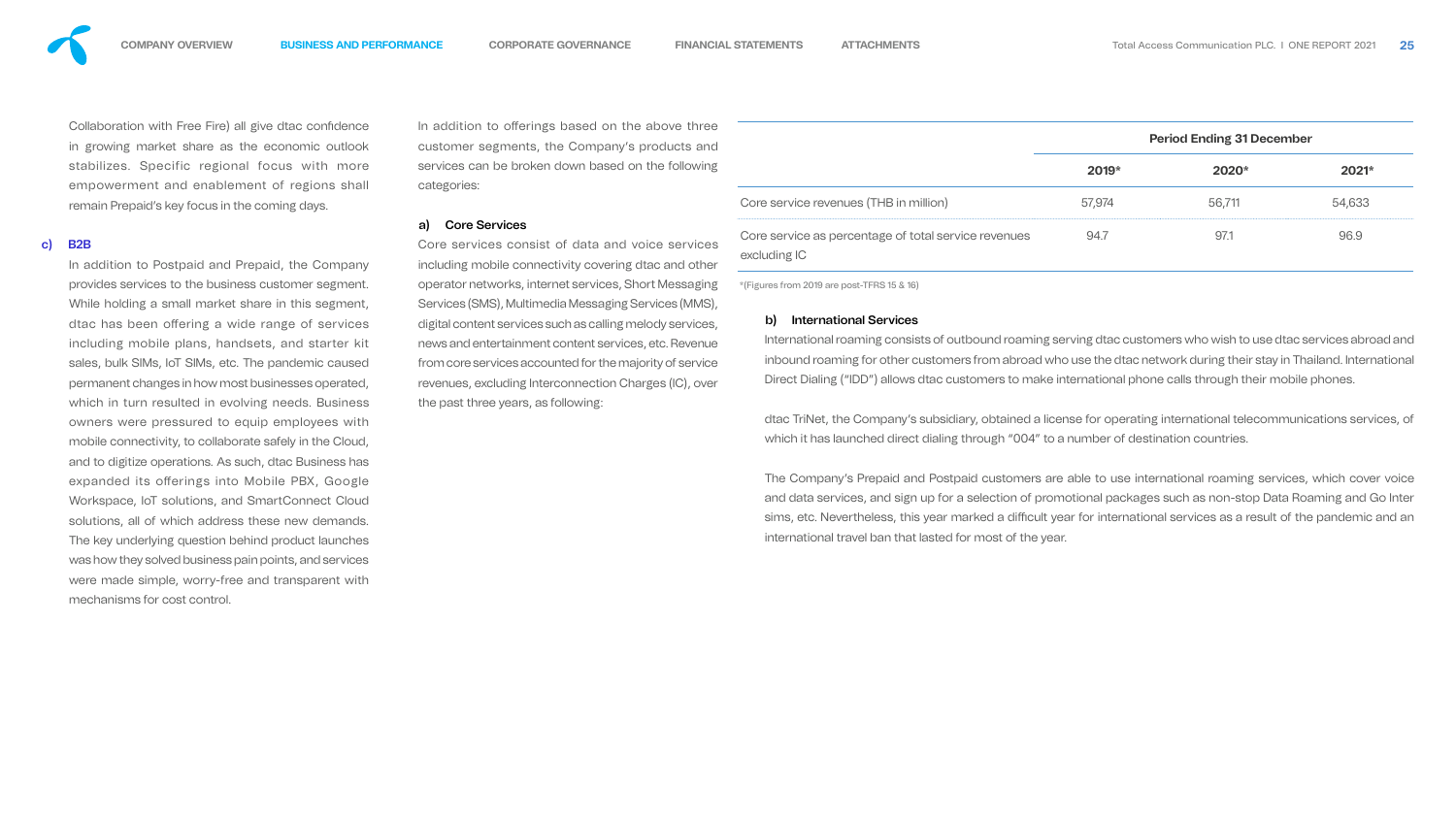|                                                                               | <b>Period Ending 31 December</b> |       |  |  |
|-------------------------------------------------------------------------------|----------------------------------|-------|--|--|
|                                                                               | $2019*$                          | 2020* |  |  |
| International roaming (THB in million)                                        | 831                              | 274   |  |  |
| International roaming as percentage of total service<br>revenues excluding IC |                                  | N 5   |  |  |

\*(Figures from 2019 are post-TFRS 15 & 16)

## c) Handsets and Starter Kits Sales

The Company sells mobile handsets at various price points from a number of leading global brands. To address customer demands as much as possible, the Company constantly offers new mobile handsets to the market. Mobile handsets and starter kits sales are considered an important driver for increased data usage amongst Thai consumers as well as for Postpaid subscriber base expansion.

Due to COVID-19 restrictions, the number of marketing activities were limited this year, especially in the third quarter. Once the country reopened, the Company engaged in various marketing activities to ensure higher mobile phone penetration, especially smartphones. This included offering mobile phone purchases through instalment payments at zero percent interest rates, as well as devicebundled discounts for Postpaid customers, Prepaid to Postpaid migration, and mobile number portability (MNP) customers.

Amid aggressive competition, smartphones are an important tool that operators use to retain customers and build a broader customer base. In 2021, the Company continued to maintain a cautious approach towards providing device subsidies, making sure that the level provided is reasonable and competitive.

## d) Beyond Connectivity Services

The Company and its subsidiaries are determined to be customer-centric operators, connecting all relevant matters to customers, not only core connectivity but also services that extend beyond traditional telecom services. To enhance value to customers, the Company and its subsidiaries leverage their unique strengths in intimate customer relationships and digital platform leadership to broaden our services and scale high potential growth services through a partnership model. Our current focus beyond connectivity services includes Gaming, Insurance, and Financial Services.

Customer service is considered a key differentiation factor between operators. The Company continued its customer-centric approach by positioning itself as simple, honest, and human, while striving to ensure the best customer experience. Dtac provides services through the following channels:

The Company and its subsidiaries created a digital gaming ecosystem, namely Gaming Nation, the destination for all gamers, with leading gaming partners and collaborations with the world's leading game publishers to offer best-value deals and in-app items for over 30 games in order to create incremental value and empower gamers to live the life they truly want. With Gaming Nation, gamers can easily top-up their favorite games and make easy and convenient payments at "Pay via dtac" any time without the need of credit cards, giving them a more flexible and more rewarding experience.

> The Company is committed to delivering the best customer experience. As such, call center staff are broken down into different groups to directly support, engage, and address the distinct demands of B2B and B2C customer groups. This includes Platinum Blue members, Postpaid customers, Prepaid customers, migrant customers, and inbound tourist customers interested in different types of adjacent services.

In the insurance area, the Company and its subsidiaries collaborated with leading insurance partners to build dSurance, a seamless one-stop marketplace for insurance. Its aim is to accelerate accessibility and lower the barrier to simple, affordable, and trusted insurance services. Our customers, both Prepaid and Postpaid, can access to our dtac dSurance whenever and wherever they want 24/7 via the dtac app.

In the financial service area, where there is high growth in digital usage and spending, but limited access to payment channels and security concerns among customers, the Company and its subsidiaries have offered "Pay via dtac" (Direct Operator Billing), an easy and convenient payment channel within the dtac app where customers can purchase digital content and apps from Google Play / Apple Store, available for both Prepaid and Postpaid customers. In addition, the Company and its subsidiaries have explored partnerships with financial service providers to offer microloan services, namely Jaidee Credit Line, to selected groups of customers, enabling them to have access to valuable and affordable financing services.

## Customer Service

## **a) Call Center**

The dtac call center supports customers with advice on products and services, and responds to customer inquiries, service change requests, invoice information, network complaints, various types of emergency calls from customers, as well as a variety of other issues. The call center supports Thai and other languages including English, Chinese, Burmese, Khmer, etc. Customers can reach the call center through dialing 1678 for B2C and 1431 for B2B customers from their mobile phone or landline 24/7. The Company's website, email, and social media channels are also available to offer ready support to customers.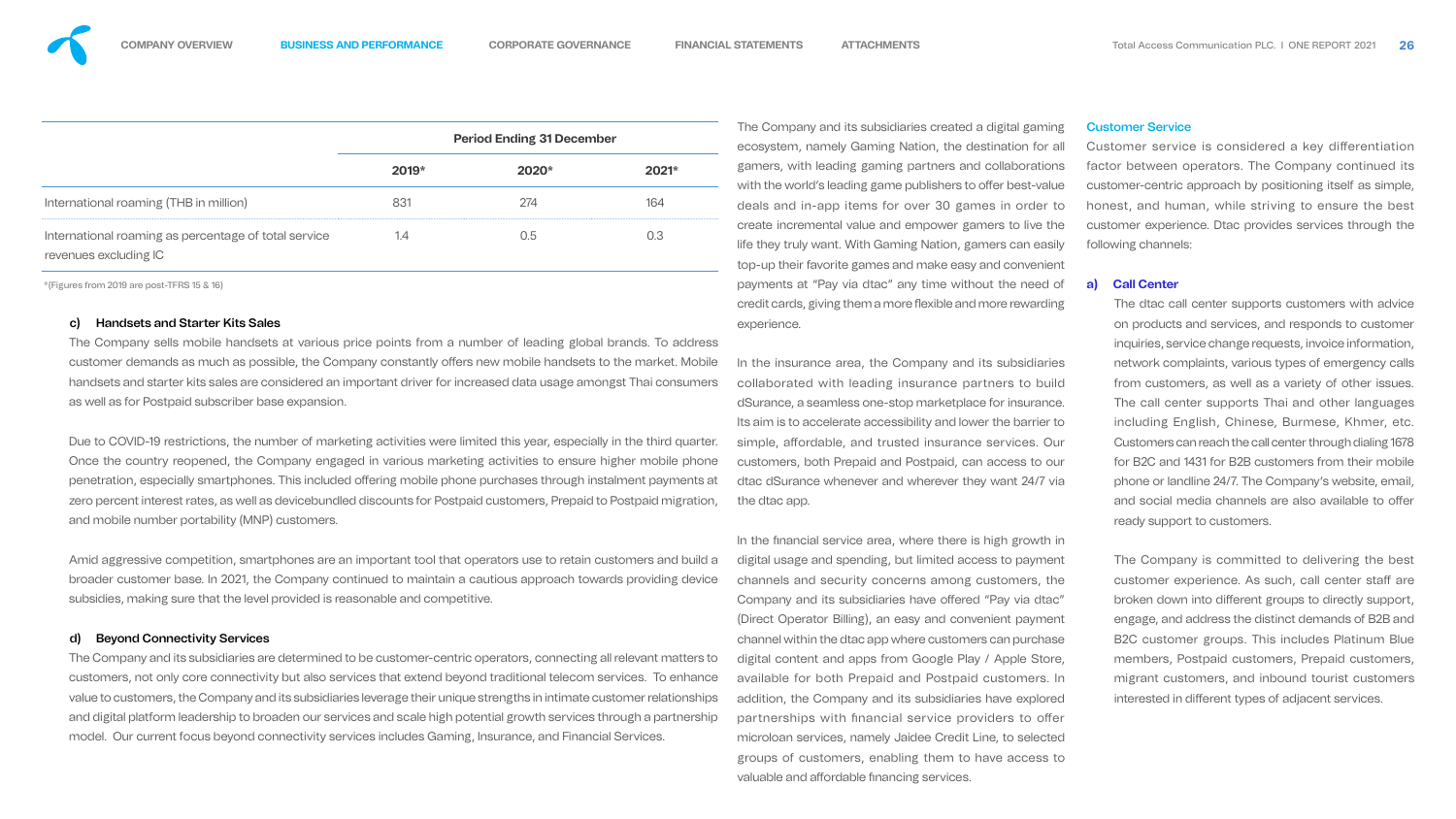The Company developed an Interactive Voice Response System (IVRS) and a mobile application to assist customers who would normally reach out to the call center. This allows customers to fulfill transactions by themselves without contacting a call center agent. Examples included phone setup assistance, usage enquiries, voice and data package sign-ups, or news and content services sign-ups. This system enables faster service. In addition, the Company uses Artificial Intelligence (AI) and chat bots, enabling more efficient customer service via social media and other on-line channels. While customers waited in line for call service agent, the Company also gauged their satisfaction levels to identify ways of improving call center services with a post-call or post-chat survey. The Company continues to develop new products and services with sophisticated technology, while maintaining a strict focus on high-quality service and convenience for customers.

#### **b) Branded Retailed Shops**

The Company continuously improves its branded retail shops to address customer demand, including space renovation, process automation, and innovation. The improvements are aimed to address an increasingly digital lifestyle, and customers immediately benefit from convenience, advice, and after-sales services from professionally trained and customer-centric staff. The Company used Net Promoter Score ("NPS") as key metric for monitoring a customer's likelihood of recommending dtac to others. NPS not only helped the Company to better understand customer's real needs, but also improved the system and way of work at branded retail shops and call centers nationwide. As a

## **c) Customer Relationship Management (CRM)**

result, customers felt more engaged with the Company and more inclined to recommend dtac products and services to their friends and family. By listening to real customer feedback and following up through respective channels to identify the root causes and solutions, the Company has been able to continuously understand and stay abreast of customers' changing behaviors and needs. Through strategic partnerships with various businesses nationwide, rewards redemption includes both physical and digital channels. As a result of the unprecedented pandemic causing lockdown and changes in consumer behavior this past year, the Company observed a significant increase in digital redemptions, which was well in line with the Company's initiatives to make offerings online channels more comprehensive and robust. In 2021, the Company re-introduced Jai Dee, offering 12 services ranging from balance transfer to pharmacy vouchers. The services address the Thai mass market's demand for relevant benefits and perks in areas related to their everyday lives.

While noting the high rate of mobile phone penetration, the Company places its focus on customer relationship management. The Company not only retained high-value customers through attractive promotions but also strove to build customer engagement through dtac Rewards activities, ensuring delivery of perks and benefits to different groups. dtac developed and continuously enhances its dtac Rewards program to include more robust offers for customers from both Postpaid and Prepaid groups. The dtac Rewards program consists of 2 pillars: tier and coin. Tier is categorized by AOU and ARPU in four segments: Welcome, Silver, Gold, and Platinum Blue, the highest tier. On the other hand, coin focuses on driving activity-based engagement, where customers can earn coins by spending 1 baht to get 1 coin via specific activities and redeem these coins through the dtac application. The Company has introduced dtac Rewards coin as part of the dtac Rewards program since Q4'20 to engage more customers through digital transactions and digital reward redemptions. Base station data over the past three years consists of the following: \* Installed base stations including those under license application process as well as base stations under a partnership with TOT



## Network Improvement

|                | <b>Period Ending 31 December*</b> |        |                          |  |
|----------------|-----------------------------------|--------|--------------------------|--|
|                | 2019                              | 2020   | 2021                     |  |
| 2G - 1800 MHz  | 10,576                            | 10,490 | 3,256                    |  |
| 2G - 900 MHz   | $\overline{\phantom{m}}$          |        | 7,774                    |  |
| 3G - 850 MHz   | 12,471                            | 11,030 | $\overline{\phantom{0}}$ |  |
| 3G - 900 MHz   |                                   |        | 12,756                   |  |
| 3G - 2100 MHz  | 25,444                            | 26,272 | 27,003                   |  |
| 4G - 700 MHz   |                                   | 2,441  | 12,755                   |  |
| 4G - 1800 MHz  | 6,758                             | 2,200  | 2,715                    |  |
| 4G - 2100 MHz  | 25,409                            | 26,251 | 27,000                   |  |
| 4G - 2300 MHz* | 17,376                            | 20,402 | 21,375                   |  |

In 2021, the Company's increase in base stations increase was mainly due to low band rollout in both 700 MHz and 900 MHz spectrums.

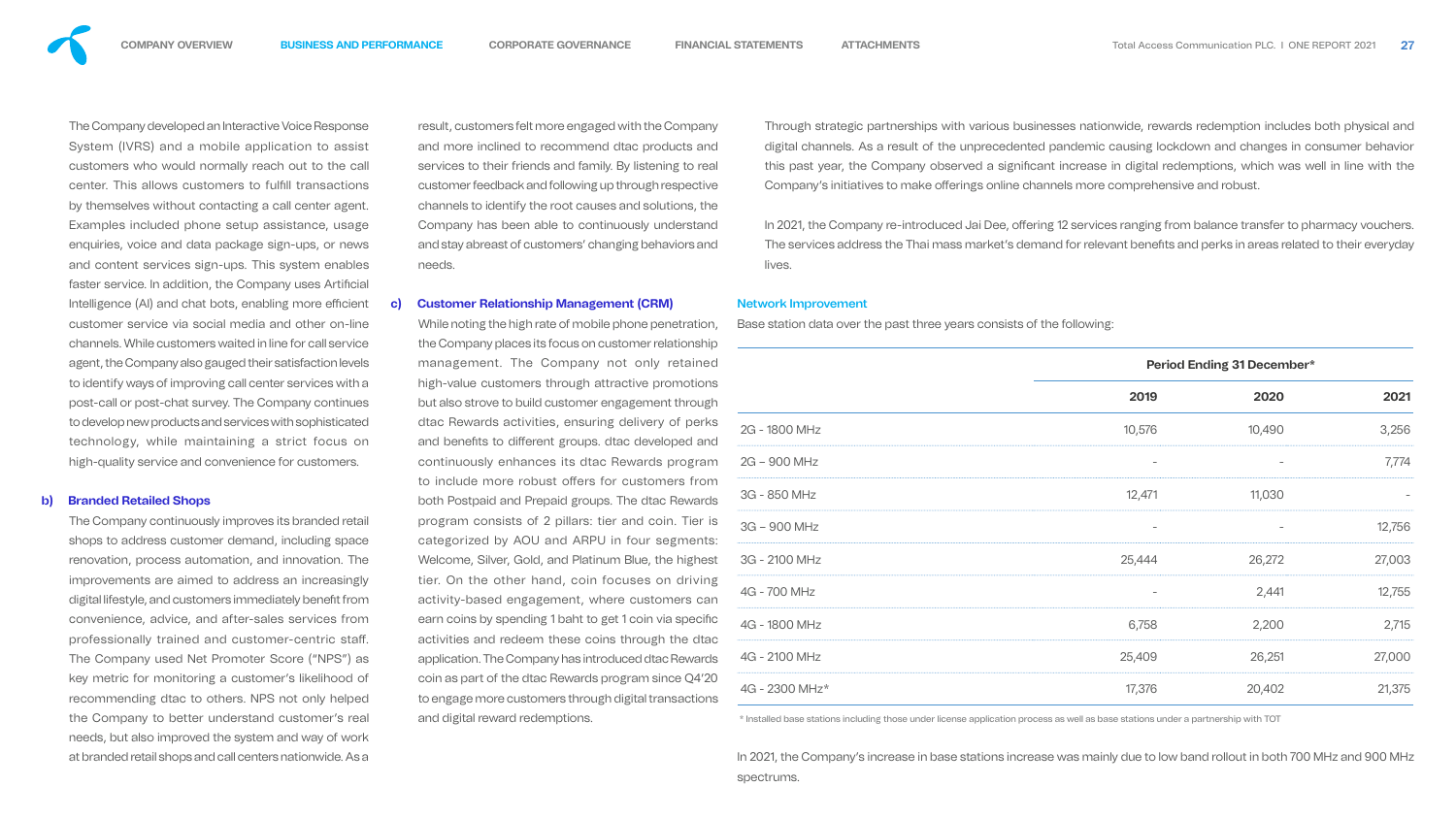### Sales and Distribution Channels

#### a) Marketing

The "dtac" brand is widely recognized in Thailand. dtac continuously introduces new products, services, and promotional campaigns to the market, including various traditional and digital marketing activities that drive products and services communication while consistently engaging with customers. Marketing activities not only promote product launches, but also build brand image and market positioning, as well as enhance dtac's message around its corporate social responsibility outreach. The Company constantly conducts market research to gain insights on customer demand, driving marketing effort efficiency and customer satisfaction.

The Company worked with channel partners on marketing activities related to product distribution and services to make sure that channel partners continue to understand dtac's new service innovations, pricing strategy, and network improvement plans. In addition, the Company's representatives routinely visit each shop to perform operational audits and collect feedback, overall ensuring alignment of service standards and policy across all channel partners.

In addition, the Company has continued to drive operational efficiency by enhancing its distribution channels through digitalization. This includes simplification of sales platforms and further improving the dtac ONE retailer mobile application, operating chat bots for increased customer satisfaction, and retailer gamification for increased engagement. dtac ONE acted as the primary retailer digital platform for distribution, sales, and services, ensuring retailer value proposition while serving as a tool to identify operational improvements and contextual marketing opportunities. The digital platform achieved many benefits, from allowing the retailer to offer personalized products and services to varying groups of customers and enabling lead-time reduction in launching new products and services, to increasing communication efficiency between the Company and retailers.

#### b) Distribution Channels

The Company continues to optimize its distribution footprint and expand into new relevant channels, in line with changes in customer behaviors and needs. Post Covid-19 crisis, we have seen an accelerated growth in digital adoption and internet usage across all age groups. Online sales are rapidly gaining momentum as

customers are quickly growing accustomed to the ease and convenience of online channels. Our strategy is to drive efficiency in traditional channels, explore new formats, and grow our digital channels, both owned and third-party, to strengthen our digital position and meet customers' evolving behaviors and needs. The Company also seeks to deliver an omnichannel experience to customers with seamless online to offline and offline to online journeys.

> These distribution channels consist of physical outlets, the dtac online official store, and electronic self-service ones. dtac employees play a role in these retailers and sales channels ranging from service and advice to customers, product range differentiation, and training to partners.

Below are our key distribution channels and touchpoints explained in more detail.

## (1) dtac Halls

dtac Halls act as full-service distribution channels. In order to further increase shopping and service experiences for its customers, the Company designed dtac Halls in a way that allows customers to test new models of smartphone devices before making purchase decisions. dtac Hall staff are equipped with tablet devices to promptly address customer subscription plan change inquiries, enhancing customer experience. In addition, a queuing system allows customers to make service reservations in advance. Automatic payment kiosks also serve customers who wish to use self-service channels.

## (2) dtac Centers

The Company operates dtac Centers, consisting of company-operated Centers and retailer-operated Centers under the dtac trademark nationwide. Dtac Centers are a relatively smaller distribution channel, operating similarly to dtac Halls which offer handsets and starter kits sales, Postpaid plan registration, payment and other services. In 2021, the Company continued to deliver service improvement by expanding self-service channel options to increase customer convenience.

(3) Blue Shop

## The Company selected appropriate retailer touchpoints to offer Prepaid and device-bundled Postpaid sales, and payment services. These smaller "Blue Shops" are located across key districts and large communities nationwide to

accommodate existing demand as well as address potential future demand from customer base expansion.

## (4) Smaller retailers

The Company has a network of small retailers nationwide. The network ranges from small shops selling Prepaid SIM cards, to retailers that offer top-up services. Self-serve retailers are a key channel promoting sales readiness and product accessibility.

- (5) Alternative and innovative channels Modern trade, key account partners, and online distributors The Company offers a wide range of products and services including SIM cards, Postpaid service payment, top-up and topping purchases, through the following channels:
	- (5.1) Key Account Partners such as CSCi/IT City, etc.
	- (5.2) Modern trade such as discount stores and convenience stores such as Lotus, Big-C, Family Mart, 7-Eleven etc.
	- (5.3) Online distributors such as Boonterm, Sabuy Money, ShopeePay, Line Pay, Lazada, Shopee etc.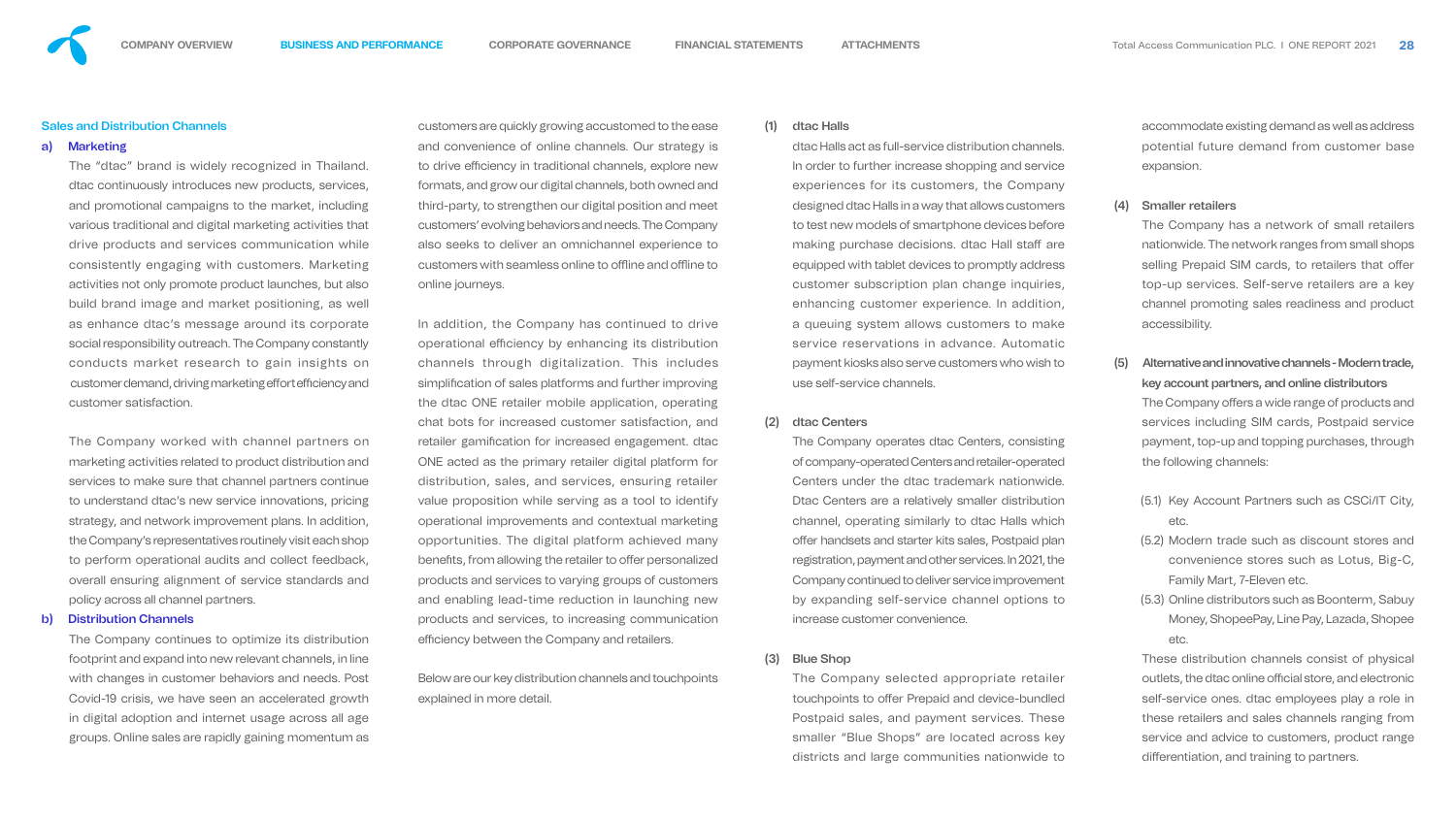

## (6) Banks

The Company maintains good relationships with leading banks in Thailand to service top-up purchases and service payment through mobile banking applications, ATM, internet banking, as well as bank branches. Through good collaboration with banks, the Company is able to deliver convenient services to its customers. The Company also improved its dtac application's electronic payment channel interface with several mobile banking applications. This further resulted in increased convenience and better customer experience on the dtac mobile application.

To increase customer convenience and accommodate diverse customer demands for mobile and online transactions, the Company continues to improve its dtac mobile application for enhanced customer experience through simplified functions, personalization, gamification, etc. The mobile application and online store can promptly fulfil a comprehensive range of Prepaid

## (7) Direct Sales

The Company's operation includes direct sales teams serving customers with relevant products and Prepaid and Postpaid services. The direct sales channel increases customer convenience by serving customers in the area where other physical retailers are not available, or by catering to specific customer groups through specialized sales teams.

## dtac Application and dtac Online Store

and Postpaid services 24/7 while also offering valuable promotions and personalized rewards for each individual customer. In 2021, the Company observed over 20% growth of Monthly Active Users (MAU) of dtac digital users, with 80% growth among Prepaid Monthly Active Users of dtac digital users.

### (9) Third Party Digital Channels

Apart from growing its own digital channels, the Company also has plans to grow third-party digital channels - expanding reach in e-commerce platforms and social media, and developing strategic partners in growing markets beyond telecom. The Company will go beyond its own digital channels to build presence in the marketplace and develop innovative collaborations with partners in non-telco spaces such as delivery platforms and lifestyle segments. These strategic partnerships enable us to leverage on partner brands and footprints to grow our market share as well as bundle with partner products and services to provide a greater and unique experience for customers beyond mobile connectivity.

### Industry Conditions and Competition Landscape

## a) Mobile Service Market

Despite expensive licensing and aggressive competition, telecommunications services has remained a profitable business. In 2021, the Company

The private sector has played a role in providing telecommunications services since the early days of the industry. In the beginning, private operator companies engaged with two state-owned enterprises ("SOEs"), namely TOT and CAT, through cooperation agreements to drive services that addressed the demand for wireless connectivity in Thailand. Such services were based on a Build-Transfer-Operate model, where the private companies, granted with concessions, invested in network construction and then transferred the respective asset ownership to the SOE. Throughout the agreement term, the concession owners granted the private operators the sole right to operate the network assets and use the spectrum in exchange for revenue share payments to the SOE.

The mobile service market consists of three main operators: AIS, True, and dtac, along with smaller mobile virtual network operators. The Company and its subsidiaries provide services under the "dtac" trademark. In 2018, dtac TriNet, the Company's subsidiary, entered into an agreement with TOT to operate on the 2300 MHz spectrum, on which the Company launched commercial services in June of the same year. Later in 2018, the Company won the 1800 MHz and 900 MHz spectrum

The Company began by operating on the 850 MHz and 1800 MHz spectrum bands, based on the 27-year Build-Transfer-Operate concession agreement that ended in 2018. In 2012, NBTC held a spectrum auction for the 2100 MHz spectrum in which the three major operators, including dtac's subsidiary, won licenses. The Company then began operating on the 2100 MHz spectrum in 2013. Later, NBTC also held spectrum auctions for 1800 MHz in 2015 and 900 MHz in 2016, thereby driving over growth in 4G technology over the past few years.

licenses through spectrum auction. dtac launched services on the 1800 MHz spectrum in December 2018 and launched services on the 900 MHz spectrum in October 2021.

In June 2019, dtac TriNet was allocated the 700 MHz spectrum license by NBTC. dtac TriNet obtained the spectrum license in December 2020 and launched services since then. The 700 MHz spectrum is used to provide telecommunication services with both 4G and 5G technology.

In February 2020, dtac TriNet participated in the spectrum auction for the 26 GHz held by NBTC. In the same month, dtac TriNet was awarded the 26 GHz spectrum license, for frequencies between 26.8 – 27.0 GHz, set to expire in February 2035. The 26 GHz spectrum is used to provide telecommunication services with 5G technology in selected locations.

## b) Industry Trends

Competition to gain subscriber market share has been intense, particularly in the Prepaid segment with wide availability of unlimited internet package offerings with aggressive pricing at the regional level. Prolonged economic impact led to intensifying competition while ARPU growth, especially in the Prepaid segment, remained a challenge given customer spending optimization.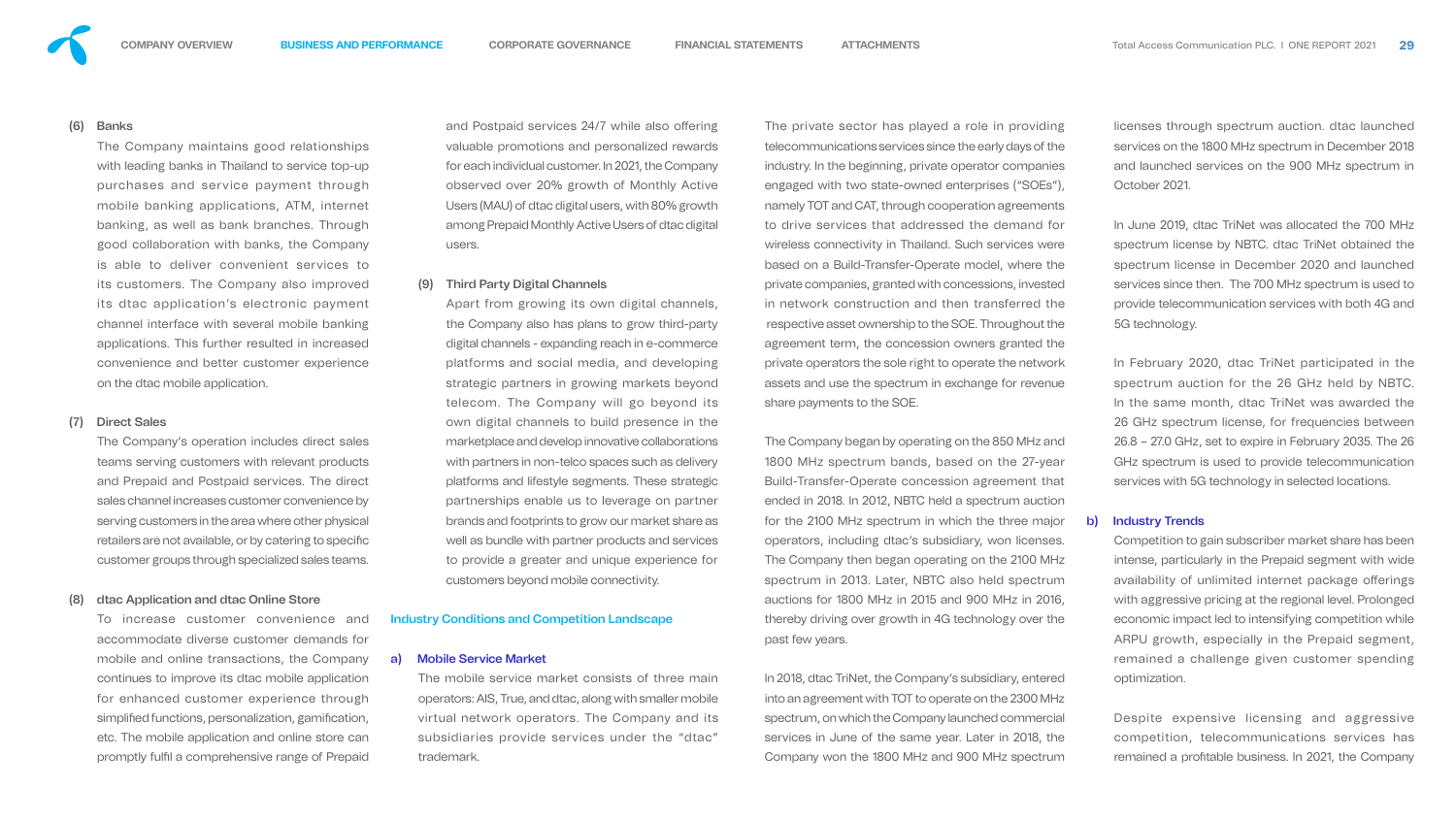

was able to generate higher EBITDA margin amidst revenue pressure from the economic impact. This was due to improved operational efficiency, overall better customer satisfaction levels, and improvement in adjacent services. Furthermore, dtac continued to expand the 2300 MHz network (through partnership with TOT) with rollout of TDD sites reaching up to 21,300 base stations by the end of the year. Not only that, the Company maintained a continuous delivery of network improvement, improvement in customer services and sales and distribution channels, along with enhanced data analytics for personalized offerings throughout the year.

In December 2020, dtac TriNet was the first operator to be awarded the 700 MHz license. Along with the swap of 850 MHz to 900 MHz done in 2021, the low band rollout of 700 MHz and 900 MHz together materially increased 4G coverage in rural areas and provide a better indoor network experience. The full 700 MHz rollout continuing in 2022 will also provide 5G experience in selected key market centers. Above all, the massive MIMO as well as the 700 MHz and 900 MHz equipment are also 5G-ready.

spectrum portfolio with increased coveraged powered by the new 700 MHz and 900 spectrum bands. The Company believes growth measured through the monthly user metric to ensure a sustainable subscriber base expansion.

Looking ahead, the Company sees the following challenges and opportunities in 2022:

> $\cdot$  Despite the prolonged uncertainty affecting economic conditions and the competitive environment, the Company focuses on growing monthly active users through relevant products and adjacent service offerings and a strong

- As a result of the pandemic-led new normal where consumers' everyday lives became substantially more digital, the Company would like to lead customer-centric digitalization while capturing the significant data monetization opportunity. Digitalization will not only support the consumer front but also contribute to operational efficiency gain. The Company strives to drive operational efficiency through structural optimization for attainable long-term growth.
- As part of dtac's 5G journey, the Company will not only continue to expand and offer 5G services in major provinces using 700 MHz but also continue to use its 26 GHz for exploring 5G use case with various industry partners to identify relevant commercial and enterprise applications.

Through delivery of network improvement, enhanced customer service and engagement, accelerated digital transformation, and a resilient operating model that allows for efficiency gain despite uncertain market conditions, The Company strives to achieve future

| erage  | growth along with the market. The Company is confident   |
|--------|----------------------------------------------------------|
| 3 MHz  | that its brand strength, healthy financial position, and |
| ves in | 5G journey to unlock new innovation will contribute to   |
| active | long-term sustainable growth.                            |
|        |                                                          |

## Procurement of Products and Services

### a) Spectrum

To provide telecommunications services, the Company operates on the following spectrums:

- The 1800 MHz spectrum is used to provide telecommunications services under 4G technology. The 1800 MHz spectrum was originally operated under the CAT concession agreement until its expiry in September 2018. After this, the Company's subsidiary, dtac TriNet, obtained a 15-year license from NBTC through a spectrum auction in August 2018. The spectrum license was awarded in December 2018 and will expire in December 2033.
- The 900 MHz (which was switched from 850 MHz since October 2021) spectrum is used to provide telecommunications services under 2G and 3G technology. The Company's subsidiary, dtac TriNet, obtained a 15-year license for the 900 MHz spectrum from NBTC through a spectrum auction in October 2018. The 900 MHz spectrum license is set to expire in December 2033.
- The 2100 MHz spectrum is used to provide telecommunications services under 4G and 3G technology. The 2100 MHz spectrum is operated under NBTC license. The Company's subsidiary, dtac TriNet, obtained the license through a spectrum auction in 2012. The 15-year license is set to expire in December 2027.
- TOT's 2300 MHz spectrum is used to provide telecommunications services under 4G technology. The Company's subsidiary, dtac TriNet, entered into a Roaming Agreement with TOT to operate on TOT's 2300 MHz spectrum, which was under license granted by NBTC. dtac TriNet's agreement with TOT is set to expire in 2025.
- The 700 MHz spectrum was allocated by NBTC to dtac TriNet in 2019. dtac TriNet was granted a 700 MHz license in December 2020. The 700 MHz spectrum is used for 4G technology.
- dtac TriNet won the auction for 26 GHz in February 2020 and was awarded the spectrum in the same month. The spectrum was set to expire in February 2035. The 26 GHz spectrum is used for 5G technology in selected locations.

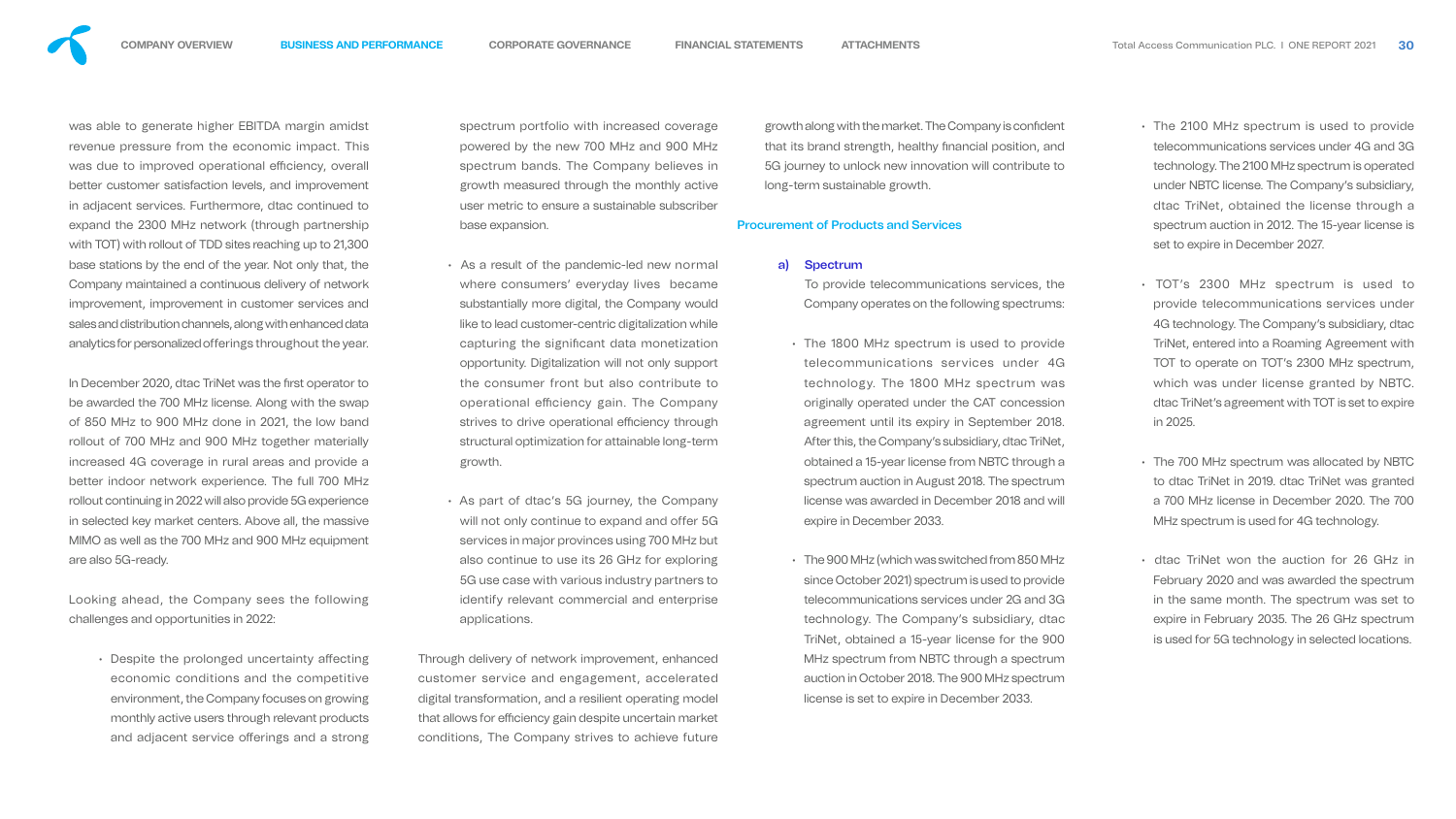

## b) Network Supply

The Company worked with world-leading telecommunications network suppliers to support its network operations. Network suppliers enabled operational efficiency while addressing new technology needs and customer demand for faster data services. dtac focuses on service quality especially when it comes to network capacity management. The Company has an operation unit that handles planning, sourcing, and maintaining network infrastructure to address further capacity and coverage expansion.

## c) Mobile handsets and Starter Kits

Mobile handsets and starter kits sales are a key marketing tool for new campaign offerings that support existing subscriber base retention and promote new subscriber base expansion. Handsets sales also provide convenience to customers. The Company works with world-leading mobile handsets manufacturers to provide these offerings. Through offerings that cover a wide range of models and price points, the Company is able to accommodate customer demand ensuring convenient access of 3G, 4G and 5G technology.

The Company partners with both domest international digital content providers in digital content services to address cu demands for an increasingly digital li Digital content services cover music, games, news, etertainment, incomi melody services, etc. The Company revenue from the services with the content providers based on pre-agreed arrangements. The Company also work these digital content providers to support digital content creation.

## d) Telecommunication Numbering

To provide telecommunication num dtac TriNet applied for telecommun numbering allocation from NBTC. After grants such numbers, dtac TriNet has obligation to notify other telecommur licensees of the list of allocated num allow connections between all operator networks. In addition, dtac TriNet has to pay a r numbering fee to NBTC at the specified

## e) Content

## Assets for Business Operations

| mbers,          | Details of the assets for business operations are shown |
|-----------------|---------------------------------------------------------|
| iication        | in Attachment 4 of this Annual Registration Statement   |
| er NBTC         | (Form 56-1 One Report).                                 |
| าas the         |                                                         |
| <b>nication</b> | <b>Outstanding Work</b>                                 |
| bers to         | - None                                                  |
| etworks.        |                                                         |
| monthly         |                                                         |
| rates.          |                                                         |
|                 |                                                         |
|                 |                                                         |
| stic and        |                                                         |
| <b>offering</b> |                                                         |
| <b>ustomer</b>  |                                                         |
| ifestyle.       |                                                         |
| videos,         |                                                         |
| ing call        |                                                         |
| shares          |                                                         |
| digital         |                                                         |
| agreed          |                                                         |
| rks with        |                                                         |
| ort new         |                                                         |
|                 |                                                         |

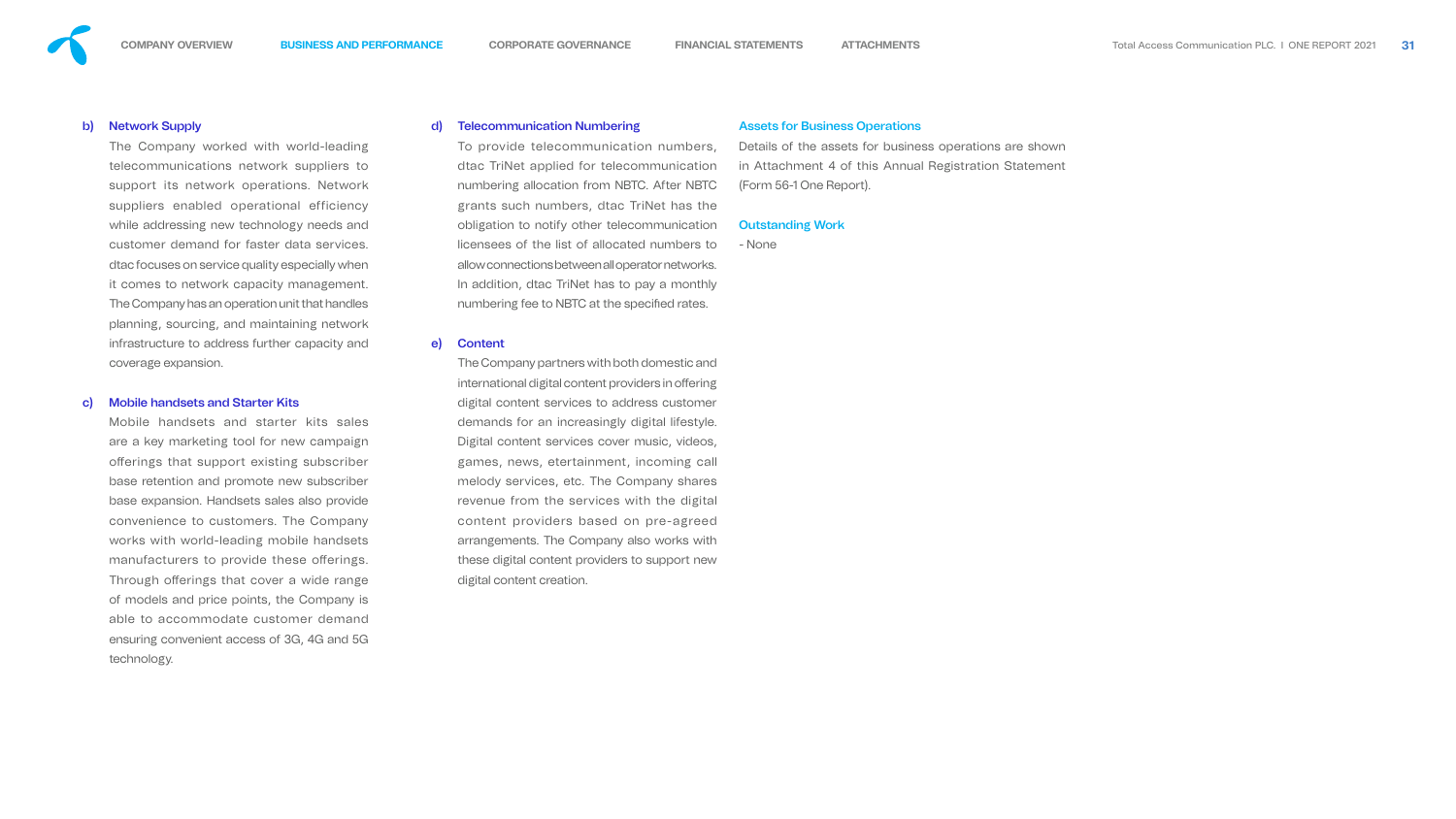## **1.3 Shareholding Structure of the Group Company**

## 1.3.1 Shareholding Structure of the Group Company



 $\,^*$  The Company does not have significant influence on this company and hence this company does not qualify as associate as presented in the Company's nancial statements.

At the end of 2021, dtac had eight subsidiaries, and two associated companies (under definition of the Notification of Office of Securities and Exchange Commission), namely, (1) United Distribution Business Co., Ltd. and (2) Clearing House for Number Portability Co., Ltd.\* This has changed since 2020, when there were nine subsidiaries, since PaySbuy Co., Ltd. has completed liquidation.

#### **Remark:**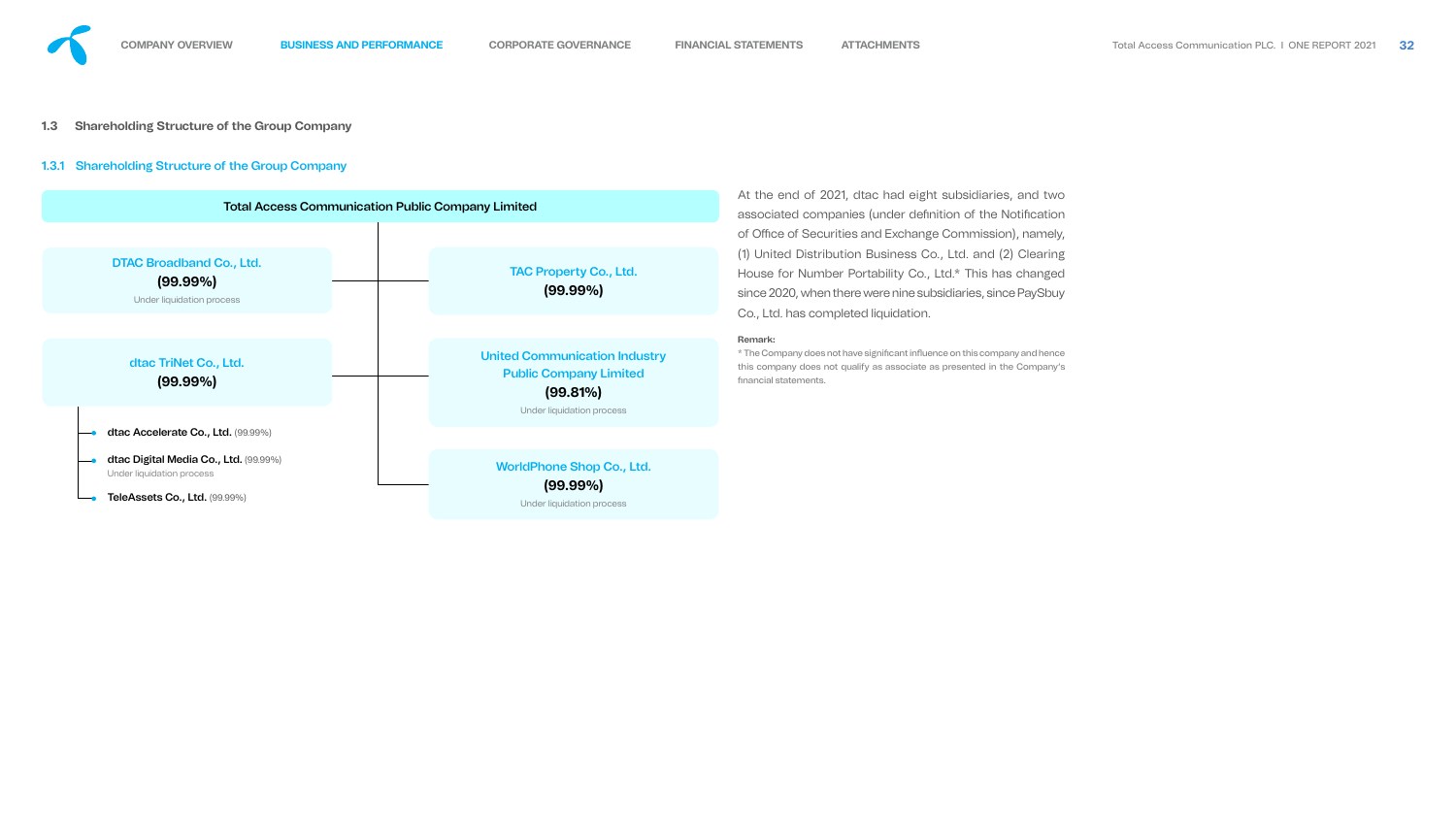## **Details of Subsidiaries and Associated Companies as of 31 December 2021**



| <b>Company's Name</b>                                          | <b>Address</b>                                                                                                                                                                   | <b>Nature of</b><br><b>Business</b>                                                                       | <b>Registered Capital</b><br>(THB Million) | <b>Share Types</b> | Percentage of<br><b>Shareholding (%)</b>             | <b>Total Share</b><br><b>Each Comp</b> |
|----------------------------------------------------------------|----------------------------------------------------------------------------------------------------------------------------------------------------------------------------------|-----------------------------------------------------------------------------------------------------------|--------------------------------------------|--------------------|------------------------------------------------------|----------------------------------------|
| DTAC Broadband Co., Ltd.                                       | 319 Chamchuri Square Building, 38th Fl., Phayathai Rd., Pathumwan, Bangkok 10330<br>Tel: +66 2202 8000 Registered number: 0105549034424                                          | Under liquidation<br>process                                                                              | 175                                        | Ordinary<br>shares | 99.99                                                | 1,750,000                              |
| dtac TriNet Co., Ltd.                                          | 319 Chamchuri Square Building, 38th Fl., Phayathai Rd., Pathumwan, Bangkok 10330<br>Tel: +66 2202 8000 Registered number: 0105549034548                                          | Providing telecommunications<br>services                                                                  | 1,160                                      | Ordinary<br>shares | 99.99                                                | 11,600,000                             |
| dtac Accelerate Co., Ltd.                                      | 319 Chamchuri Square Building, 38th Fl., Phayathai Rd., Pathumwan, Bangkok 10330<br>Tel: +66 2202 8000 Registered number: 0105557065767                                          | Investment and support<br>start-up companies to<br>develop applications                                   | 15 <sup>15</sup>                           | Ordinary<br>shares | 99.99<br>(through dtac TriNet Co., Ltd.)             | 150,000                                |
| dtac Digital Media Co., Ltd.                                   | 319 Chamchuri Square Building, 38th Fl., Phayathai Rd., Pathumwan, Bangkok 10330<br>Tel: +66 2202 8000 Registered number: 0105549034467                                          | Under liquidation process                                                                                 | 100                                        | Ordinary<br>shares | 99.99<br>(through dtac TriNet Co., Ltd.)             | 1,000,000                              |
| TeleAssets Co., Ltd.                                           | 319 Chamchuri Square Building, 38th Fl., Phayathai Rd., Pathumwan, Bangkok 10330<br>Tel: +66 2202 8000 Registered number: 0105559061246                                          | Lease of telecommunication<br>equipment and device                                                        | 300                                        | Ordinary<br>shares | 99.99<br>(through dtac TriNet Co., Ltd.)             | 3,000,000                              |
| TAC Property Co., Ltd.                                         | 319 Chamchuri Square Building, 38th Fl., Phayathai Rd., Pathumwan, Bangkok 10330<br>Tel: +66 2202 8000 Registered number: 0105539049038                                          | Asset management                                                                                          |                                            | Ordinary<br>shares | 99.99                                                | 100,000                                |
| United Communication Industry<br><b>Public Company Limited</b> | 319 Chamchuri Square Building, 41st Fl., Phayathai Rd., Pathumwan, Bangkok 10330<br>Tel: +66 2202 8000 Registered number: 0107536000871                                          | Under liquidation<br>process                                                                              | 313.55                                     | Ordinary<br>shares | 99.81                                                | 434,668,207                            |
| WorldPhone Shop Co., Ltd.                                      | 319 Chamchuri Square Building, 41st Fl., Phayathai Rd., Pathumwan, Bangkok 10330<br>Tel: +66 2202 8000 Registered number: 0105539069969                                          | Under liquidation<br>process                                                                              | 450                                        | Ordinary<br>shares | 99.99                                                | 4,500,000                              |
| <b>United Distribution Business</b><br>$Co.$ , Ltd. $(UD)$     | 499 Moo 3, Benchachinda Building, Kamphaeng Phet 6 Rd. Ladyao, Chatuchak,<br>Bangkok 10900 Tel: +66 2953 2222 Fax: +66 2953 1269<br>Registered number: 0105545040951             | Sale of mobile phone, SIM card,<br>voucher card and<br>supplementary equipment                            | 200                                        | Ordinary<br>shares | 25                                                   | 20,000,000                             |
| <b>Clearing House for Number</b><br>Portability Co., Ltd.      | 98 Sathorn Square Office Tower, Room 403, 4th Fl., North Sathorn Rd., Silom,<br>Bangrak, Bangkok 10500 Tel: +66 2108 1544 Fax: +66 2108 1544<br>Registered number: 0115553001471 | Operating the Information<br>System and the centralized<br>database for the number<br>portability service | $\overline{2}$                             | Ordinary<br>shares | 20<br>(by dtac and through dtac<br>TriNet Co., Ltd.) | 20,000                                 |

| ٠                                | v<br>$\sim$ |
|----------------------------------|-------------|
| n e s<br>I<br>×<br>w<br>. .<br>w | ×<br>٠<br>٠ |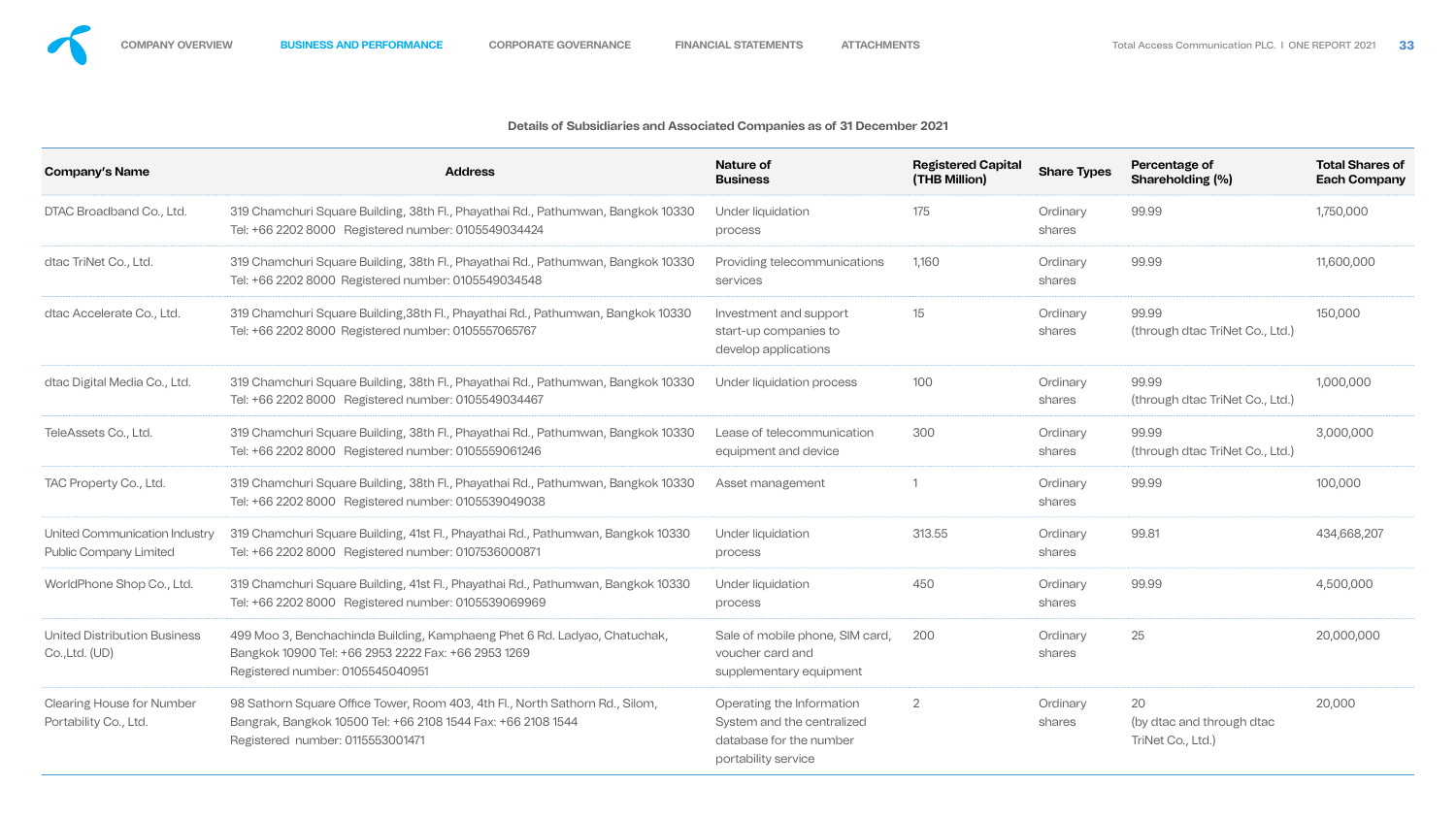## 1.3.2 Person who May Have Conflict of Interest Holding More than 10% of Shares of the Company's Subsidiaries or Associate Company

75% of total shares of United Distribution Business Co., Ltd. ("UD"), are held by Benchachinda Holding Co., Ltd. Although Benchachida Holding Co., Ltd., who is a related party to the Company, holding 75% of total shares in UD may have a conflict of interest with the Company, the Company believes that the shareholding structure will deliver the greatest benefit to the Company as the Company's main business is not distribution, which would create more burden in managing inventory and logistics systems. Furthermore, the Company has preventive measures and strict policies governing connected party transactions that may lead to conflict of interests to ensure that they are in compliance with the SET's rules and regulations concerning connected party transactions.

As of 8 October 2021, Benchachinda Holding Co., Ltd. has the following shareholders:

| Mr. Boonchai Bencharongkul | 35.00%   |
|----------------------------|----------|
| Mr. Vichai Bencharongkul   | 38.00%   |
| Mr. Somchai Bencharongkul  | 18.00%   |
| Mrs. Vanna Chirakitti      | $9.00\%$ |

## 1.3.3 Relationship with Group Business of Major Shareholder

- None

## 1.3.4 Shareholders

## (1) Major shareholders

The top 10 Shareholders are as follows; (from the shareholder registered book as of 2 August 2021)

| <b>Ranking</b> | <b>Name</b>                                                        | <b>Number of</b><br><b>Shares</b> | Percentage |
|----------------|--------------------------------------------------------------------|-----------------------------------|------------|
| 1              | <b>TELENOR ASIA PTE LTD</b>                                        | 1,086,052,874                     | 45.87      |
| $\overline{2}$ | <b>Thai Telco Holdings Limited</b>                                 | 454,120,923                       | 19.18      |
| 3              | <b>Thai NVDR Company Limited</b>                                   | 201,245,921                       | 8.50       |
| 4              | National Telecom Public Company Limited                            | 134,645,250                       | 5.69       |
| 5              | <b>Social Security Office</b>                                      | 89,404,600                        | 3.78       |
| 6              | SOUTH EAST ASIA UK (TYPE C) NOMINEES LIMITED                       | 14,013,994                        | 0.59       |
| $\overline{7}$ | Mr. Verawat Chutichetpong                                          | 9,533,600                         | 0.40       |
| 8              | Mr. Nisit Petchnoi                                                 | 7,800,000                         | 0.33       |
| 9              | Vayupak Fund 1 by MFC Asset Management Public Company Limited      | 7,246,000                         | 0.31       |
| 10             | Vayupak Fund 1 by Krungsri Asset Management Public Company Limited | 7,246,000                         | 0.31       |

- (1) Telenor Asia Pte. Ltd. is a holding company and a subsidiary of Telenor ASA.
- (2) Thai Telco Holdings Co., Ltd. is a holding company. Shareholders' list and shareholding structure of Thai Telco Holdings Co., Ltd as of 30 April 2021 are as follows:

BCTN Holding Co., Ltd. 61.00% Telenor South East Asia Investment Pte. Ltd. 49.00% Telenor Asia Pte. Ltd. 6.000%

(3) BCTN Holding Co., Ltd. is a holding company. Shareholders' list and shareholding structure of BCTN Holding Co., Ltd. as of 30 April 2021 are as follows:

> BCTN Innovation Co., Ltd. 61.00% Telenor South East Asia Investment Pte. Ltd. 49.00% Telenor Asia Pte. Ltd. 6.00%

- (4) BCTN Innovation Co., Ltd. is a holding company. Shareholders' list and shareholding structure of BCTN Innovation Co., Ltd. as of 30 April 2021are as follows:
	- BCH Holding Co., Ltd. 61.00% Telenor South East Asia Investment Pte. Ltd. 49.00% Telenor Asia Pte. Ltd. 6.000%
- (5) BCH Holding Co., Ltd. is a holding company. Shareholders' list and shareholding structure of BCH Holding Co., Ltd. as of 30 April 2021 are as follows:

| Mr. Vichai Bencharongkul   | 64.88% |
|----------------------------|--------|
| Mr. Boonchai Bencharongkul | 20.12% |
| Mr. Somchai Bencharongkul  | 15.00% |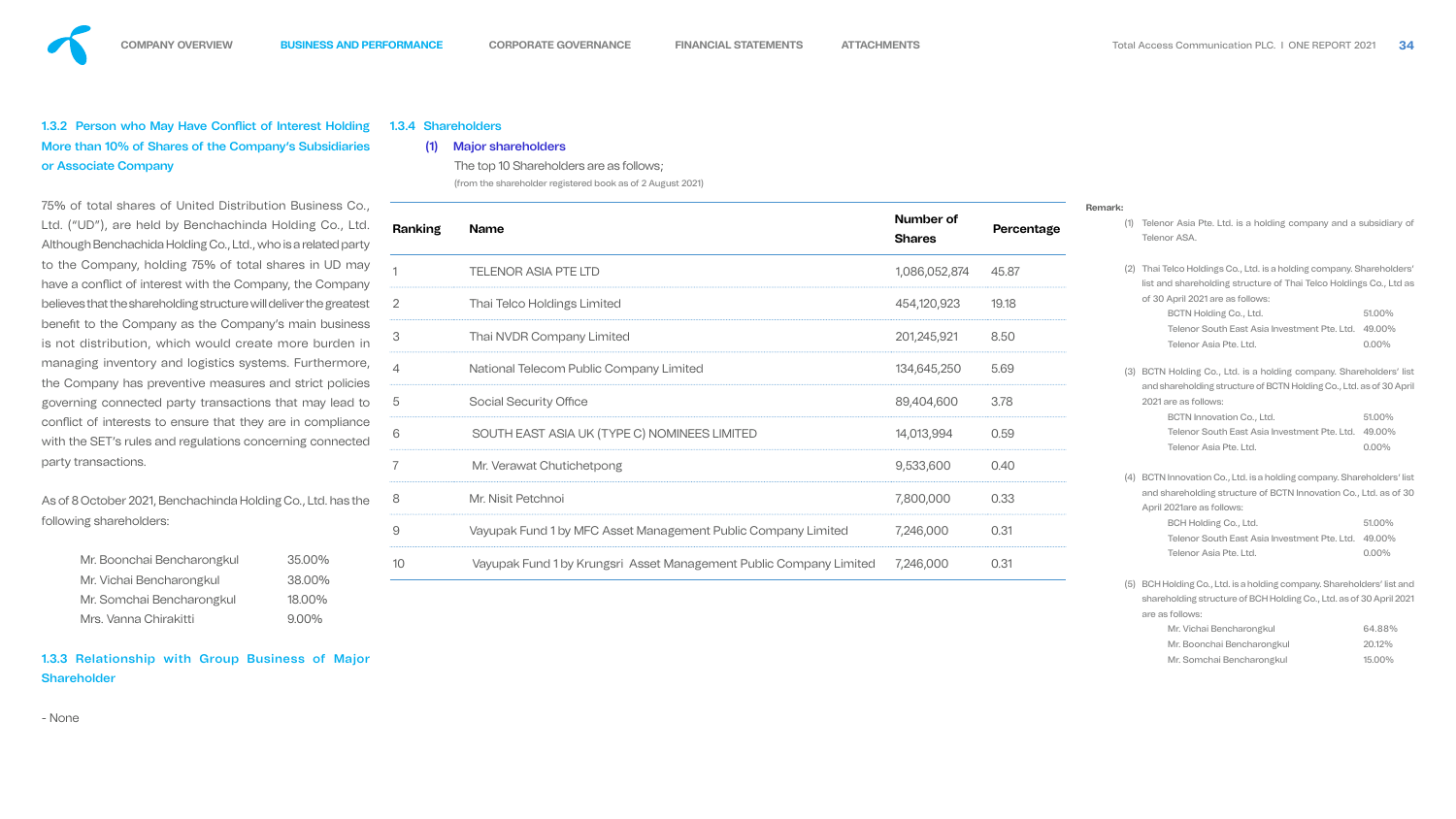- Subsidiaries of the Holding Company (in case of Holding Company Only) N/A
- (3) Shareholders' Agreement - None

## **1.4 Registered Capital and Paid-up Capital**

## 1.4.1 Ordinary Shares

The Company registered capital is THB 4,744,161,260, having its paid-up capital of THB 4,735,622,000 comprised of 2,367,811,000 common shares at par value of THB 2 per share. Voting right is one vote per share.

## 1.4.2 Other Preferred Shares

- None

1.4.3 As of 2 August 2021, Thai NVDR Co., Ltd. held the Company's shares in the amount of 201,245,921 shares, or 8.50% of paid-up capital. Although all financial benefits received by NVDR investors are similar to the benefits from the Company's shares, i.e., dividends, right issues or warrants, etc., NVDR investors shall have no voting rights in shareholder meetings. Thai NVDR Co., Ltd., therefore, will not vote in the shareholder meetings except in case of a delisting decision.

**1.5 Other Securities** - None

## **1.6 Dividend Policy**

- $\cdot$  the operating results, liquidity, cashflow, and financial position of the Company
- the future business plans and capital expenditure requirements
- any other factors the Board of Directors deems appropriate

The dividend payment policy of the Company is to pay no less than 50% of its net profits based on the separate nancial statements of the Company (after deduction of all legal reserves), depending on its financial position and future business plans. The Company aims to pay dividends on a semi-annual basis.

> For the Company's subsidiaries, the dividend payment shall be made when each subsidiary believes that it can maintain its working capital sufficiently after the dividends payment.





The Board of Directors may propose an annual dividend distribution if approved by the shareholders' meeting. The Board of Directors may pay interim dividends to the shareholders if the Board of Directors believes that the Company's profits justify such payment. Following the payment of dividends, such dividend payment shall be reported to the shareholders at the next shareholders' meeting.

In deciding whether to pay dividends, the Board of Directors considers the following factors

In addition, the Company is subject to the Public Limited Companies Act B.E. 2535 , which provides that no dividend will be paid if the Company has an accumulated loss even though it has annual net profit. The Public Limited Companies Act B.E. 2535 also requires that the Company allocate not less than 5% of its annual net profits, less the accumulated losses brought forward (if any), to a reserve fund until such fund reaches an amount not less than 10% of the registered capital.

The Company's dividend payments in the last three years are as follows:

| <b>Items (THB)</b>                       | 2019   | 2020 |          |
|------------------------------------------|--------|------|----------|
| Separate earnings per share              | 3.83   | 2.99 |          |
| Dividend per share                       | 2.87   | 2.99 |          |
| Interim dividend                         | 2.87   | N 87 | $\Omega$ |
| Annual dividend                          |        | 2 12 | $0.5*$   |
| Pay-out ratio including interim dividend | $/5\%$ |      |          |
|                                          |        |      |          |

**Remark:** \* The annual dividend is subject to the approval by the shareholders at the 2022 Annual General Meeting of Shareholders.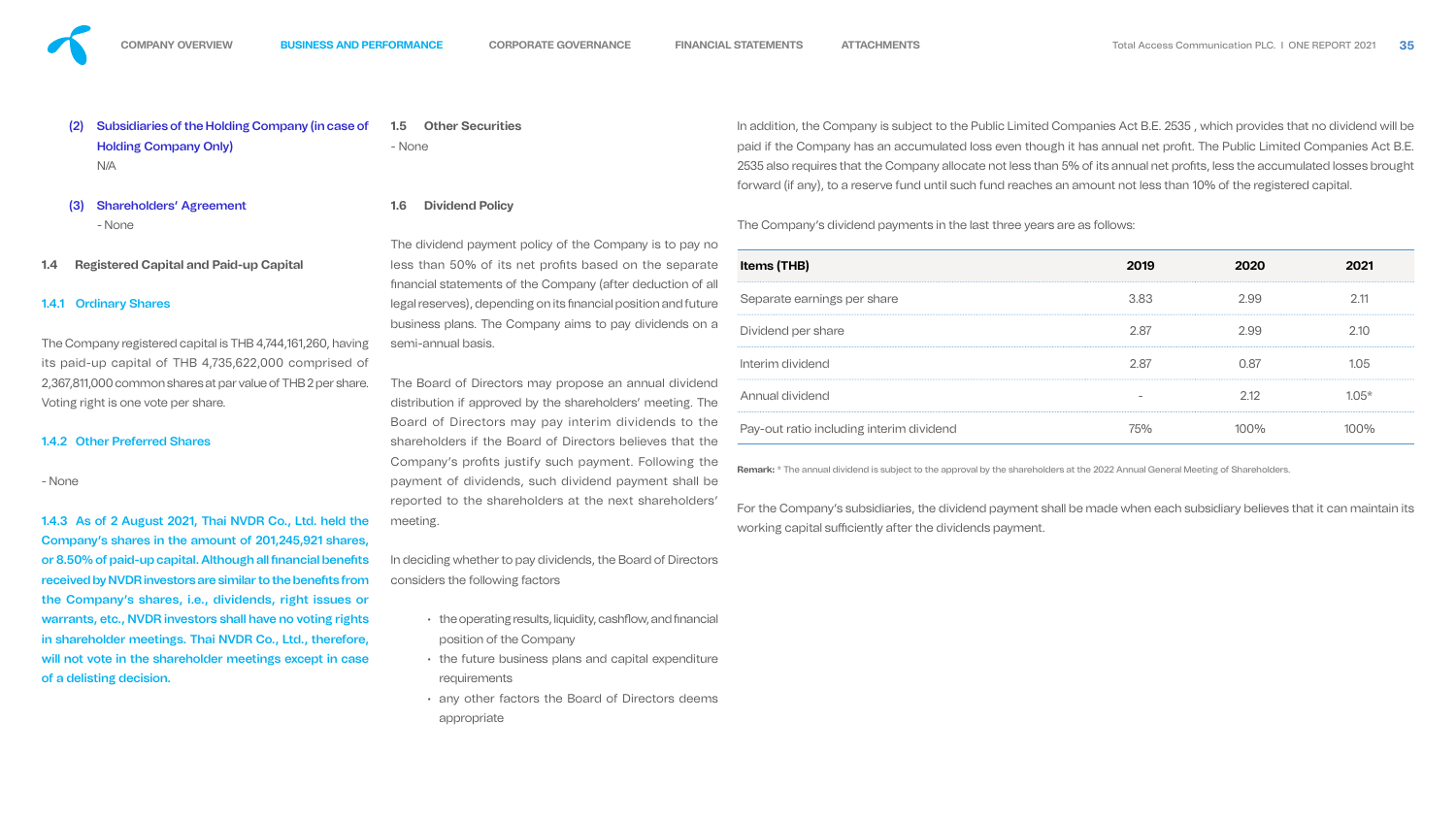<span id="page-19-0"></span>

# **2.** Risk Management **2.1 Risk Management Policy**

The Company's risk management policy lays out management organization and responsibilities; management framework and tools; the process for identification, assessment, treatment and escalation; as as risk reporting.

The Company's risk management policy aims to identify assess and treat all relevant and foreseeable risks a way that is effective, proactive, and fit-for-purpor Risk management supports the organization in achiev defined goals by having a holistic and enterprise-w perspective, linking to relevant goals, maintaining exposure at acceptable levels, managing significant threatand exploiting significant opportunities.

The Management and the Board of Directors consider risks and risk mitigation on a quarterly basis.

Key risks that may affect the operation of the Company its subsidiaries are as follows:

## 2.2.1 Current Risks for Business Operations and Emerg Risks

## **2.2 Risk Factors**

|        | 1) |    | Risks from Changes in Laws, Regulations, and Regulator   | 2) |   | <b>Market Ri</b> |
|--------|----|----|----------------------------------------------------------|----|---|------------------|
|        |    |    | or Government Policies                                   |    |   |                  |
| risk   |    |    |                                                          |    | a | Thai             |
| risk   |    | a. | Changes in laws and regulations related to               |    |   | com              |
| risk   |    |    | management of radio frequency spectrum                   |    |   |                  |
| well   |    |    |                                                          |    |   | The              |
|        |    |    | The telecommunications business in Thailand is           |    |   | is hi            |
|        |    |    | governed by two main acts, namely the Frequency          |    |   | com              |
| itify, |    |    | Act and the Telecommunications Act.                      |    |   | very             |
| s in   |    |    |                                                          |    |   | non              |
| DSe.   |    |    | The National Broadcasting and Telecommunications         |    |   | pene             |
| ving   |    |    | Commission (NBTC) is in the process of enacting          |    |   | to in            |
| vide   |    |    | a Royal Decree under Section 30 of the Act on            |    |   | <b>VOIC6</b>     |
| risk   |    |    | the Organization of Frequency Allocation and             |    |   |                  |
| ats,   |    |    | Regulation of the Radio, Broadcasting Business,          |    |   | More             |
|        |    |    | <b>Television, radio and Telecommunications Business</b> |    |   | intro            |
|        |    |    | (No. 3), 2019. Once passed, this Royal Decree will       |    |   | prov             |
| key    |    |    | result in several important changes in spectrum          |    |   | attra            |
|        |    |    | management. These include revising restrictions          |    |   | the 1            |
|        |    |    | on spectrum usage, from permitting the licensee          |    |   | com              |
|        |    |    | to use it for only one type of business - radio          |    |   | netv             |
|        |    |    | broadcasting business, television business, or           |    |   | and              |
| and    |    |    | telecommunications business $-$ to permitting the        |    |   | colla            |
|        |    |    | licensee to use the spectrum to operate all types        |    |   | to cu            |
|        |    |    | of these businesses. Apart from this, the license        |    |   | inter            |
| ging   |    |    | to use the spectrum will be transferable. This           |    |   | to su            |
|        |    |    | change will foster more convergence between the          |    |   | man              |
|        |    |    | radio broadcasting and telecommunication                 |    |   | effec            |
|        |    |    | businesses and could affect the competitiveness          |    |   | oppo             |
|        |    |    | of the Company which provides only wireless              |    |   |                  |
|        |    |    | telecommunications service.                              |    |   |                  |

## 2 ) Market Risks

telecommunications industry is highly apetitive and sensitive to price competition

Thai mobile telecommunications industry ighly competitive and sensitive to price npetition since SIM penetration is already high, limiting the possibility of attracting n-users. Data usage and smartphone etration are also high, limiting the ability ncrease revenue from the existing base with e and data plans.

reover, mobile operators are aggressively oducing cutting-edge technology and viding new products and services to act and retain customers. As a result of technology transition from 4G to 5G, the npetition is focusing on 5G service coverage, work quality and service enhancement, new products and services through aboration with business partners to respond ustomers' needs at a competitive price. If this nsifies and the Company is unable to respond uch competition in a timely and cost-efficient nner, such competition may have a material ct on the business operations and business ortunities of the Company.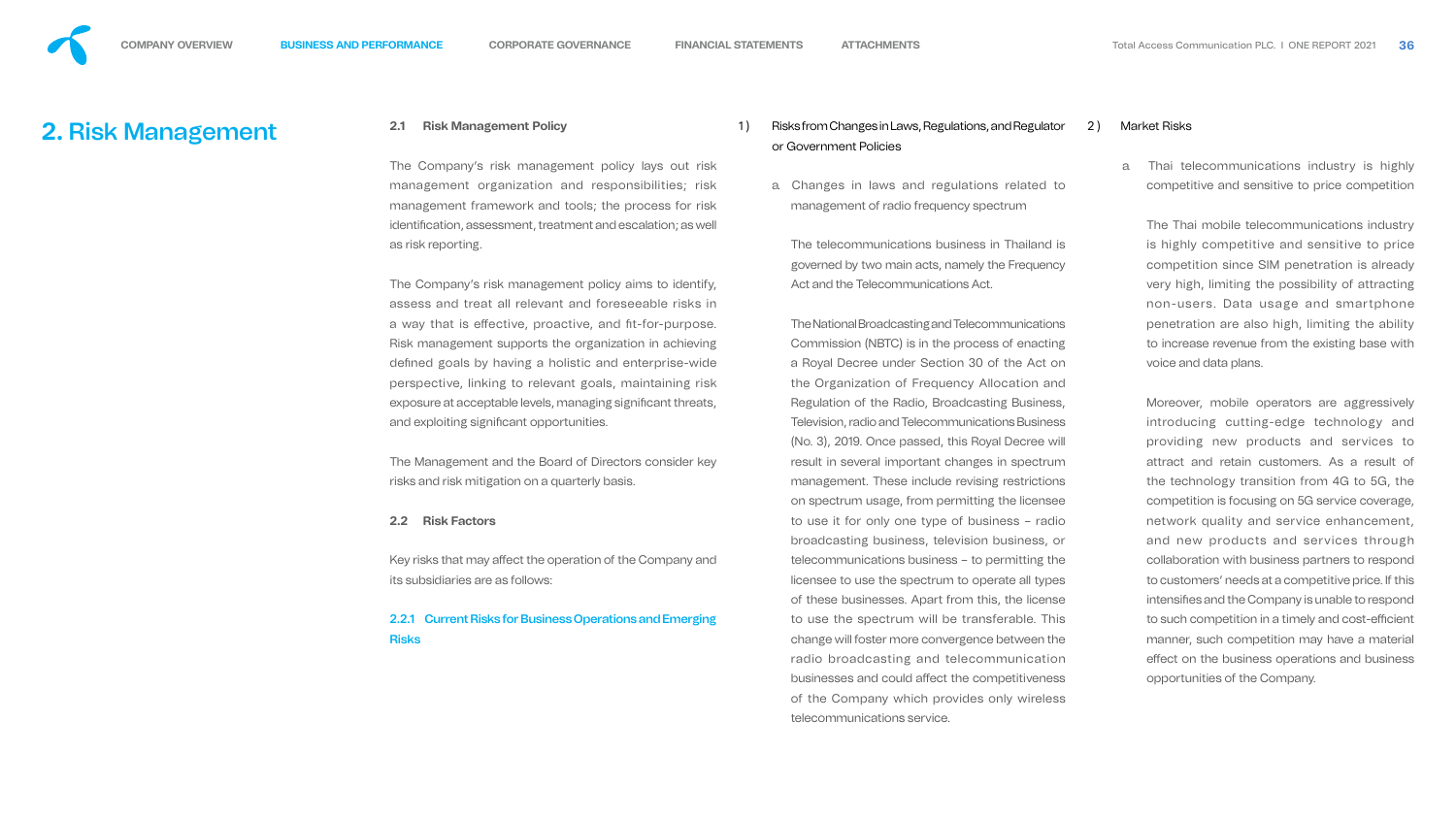

To mitigate these risks, the Company has included the following steps into its plan: network coverage expansion, spectrum management aligning with customer demand, and network quality enhancement to deliver a better experience nationwide. In addition, the Company plans to acquire new customers and protect its existing customer base by providing relevant products and services according to customers' needs with good value for money, as well as developing innovative products and services, collaborating with business partners for better work efficiency, and providing more convenience in customers' daily lives.

b. Risk of revenue erosion due to continued soft recovery of Thailand's macro-economic situation and the prolonged COVID-19 pandemic

being done by offering relevant valued products and services. The Company is also continuing to grow the Thai subscriber base to compensate for the decrease in migrant and tourist mobile revenue and to minimize the risk from future COVID-19 pandemic waves and lockdowns. In addition, the Company has enhanced customer engagement through personalization via the highly engaging "dtac app" ecosystem.

The COVID-19 pandemic has resulted in a domestic economic recession and has had a negative effect on demand, a decrease in consumer confidence, an increase in price sensitivity, and a significant decrease in migrant and tourist mobile users of the Company. The pandemic has directly impacted sales revenue, airtime, and other mobile service revenues, and has increased the churn rate.

The Company has responded to this risk in a number of ways. The Company has managed postpaid and prepaid subscriber bases diligently through personalized recommendations that increase active callers and their spending. This is

## 3 ) Operational Risks

a. Risks of technology and information security

The amount of data continues to grow exponentially, as does the rate at which organizations share data through online networks. Internet of Things (IoT) is becoming an increasingly significant force. Millions of machines – tablets, smartphones, ATM machines, sensors, and many others – are all linked, increasing digital inter-dependencies exponentially. Organizations are increasingly opening their IT systems to a wide range of machines and as a result losing direct control of data security. Cyber criminals are very aware of these vulnerabilities. To cope with ever-increasing cyber threats, dtac TriNet has been working to build up defendable architecture, develop security competency, and continuously improve the Security Operation Center (SOC). However, risks surrounding technology and information security may still affect the business and business opportunities of the Company.

Moreover, data privacy is another issue that the Company has emphasized to ensure that all processing of personal data is lawful (Personal Data Protection Act 2019, with remaining material terms effective on 1 June 2021). However, as the demands and complexity of processing personal data have grown, the Company and its subsidiaries are committed to continued transparency with data subjects (customers). This includes obtaining customer consent for processing personal data outside of original objectives (basic telecom services). Consent collection has been planned and implemented on all customer front channels to ensure possession of customer consent prior to any such processing.

b. Risk from interruption of network service system and other important systems which may impact service users

The Company and dtac TriNet perceive the risks surrounding any disruption of the network system and other essential systems that could impact the provision of services. Therefore, the Company and dtac TriNet have continuously prepared for and developed plans to implement during such emergency events and disruptions.

The Company and dtac TriNet have developed a network management system and prescribed maintenance procedures so that all networks and equipment continue to provide telecommunications services to customers effectively, especiallyvoice and data services. The degrees of redundancy

in our transmission network have been enhanced through the addition of fiber routes and a high-capacity Dense Wavelength Division Multiplexing (DWDM) network. In addition, the Company and dtac TriNet have also been developing plans to prevent the disruption of other essential systems, such as information, billing, and customer services so that these services can be continuously provided to customers. The Company and dtac TriNet also have an emergency backup plan which covers an additional investment in important equipment and safety systems, e.g. fire protection and real-time network and equipment monitoring systems. The Company and dtac TriNet regularly conduct training for staff on their responsibilities and relevant procedures, as well as strict test runs of the backup plans.

Furthermore, the Company and dtac TriNet have procured insurance policies to cover network and equipment damage in order to minimize the impact of such risks on the Company and dtac TriNet.

c. Company reliance on third parties for telecommunications equipment

The Company provides mobile phone service through complex telecommunications equipment, including mobile telecommunications networks and 2G/3G/4G/5G base stations nationwide. Therefore, the success of the Company's and dtac TriNet's businesses (which share some base stations with the Company to provide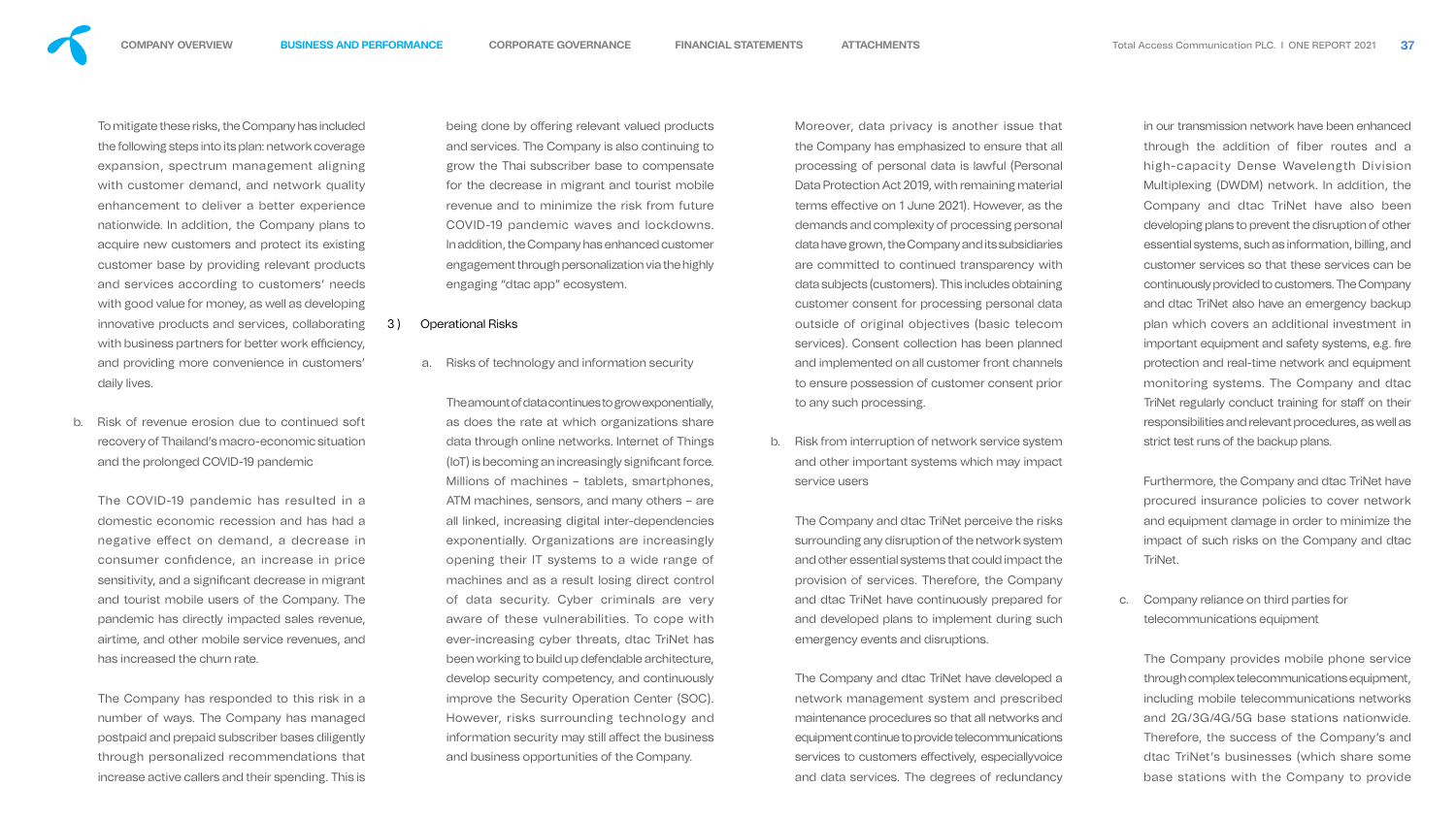

TOT's 2300 MHz services) depends on the effective maintenance and repair of the network and equipment.

At present, the Company and dtac TriNet engage third parties to provide maintenance and repair services for some base station equipment and transmission network. These service providers have gone through a thorough selection process and regular performance reviews to ensure that the service levels are in accordance with standards. If the third parties are unable to perform their duties under their agreements or in a timely and cost-effective manner, thereby affecting the speed and quality of the services of the Company and dtac TriNet, the Company and dtac TriNet may choose to switch to alternative suppliers, albeit with potentially higher operating costs, to maintain quality of services.

In addition, to provide telecommunications services, dtac TriNet has to rely on a basic network from CAT Public Company Limited and has to roam on the 2300 MHz spectrum belonging to TOT. Problems related to network management by the contract partners may affect the ability to run the business and may impact the nancial status and business opportunities of the Company.

d. Risks from exchange rate fluctuation

As a result, Telenor Asia Pte. Ltd. and Thai Telco Holdings Co., Ltd. (including Bencharongkul Group) may exert influence over corporate decisions of the Company, except for matters which they are not eligible to vote on due to any special interest or conflict of interest relating thereto.

The principal revenues of the Company are denominated in Thai Baht currency. Capital expenditure constitutes most of the Company's expenditure. For capital expenditures, the Company has established an agreement with suppliers to pay in Thai Baht.

For the remaining U.S. Dollars exposure, the Company utilizes USD revenue from International Roaming to partially match USD expenses (Natural Hedge) and enters FX hedging transactions as it deems appropriate.

e. Major shareholders may have influence on decisions impacting the Company

Telenor Asia Pte. Ltd. and Thai Telco Holdings Co., Ltd. are major shareholders of the Company, holding collectively 65.05 percent of the total issued shares of the Company (information as at 2 August 2021).

Thai Telco Holdings Co., Ltd. underwent a shareholding restructuring in July 2012, whereby Bencharongkul Group, the founder of the Company, now holds shares in the Company through Thai Telco Holdings Co., Ltd. Bencharongkul Group holds 51 per cent of the total issued shares of Thai Telco Holdings Co., Ltd.

f. Supply chain risk from U.S. Restrictions on the Company Suppliers and Acquisition of U.S. technology

The Company and its subsidiaries, dtac TriNet and TeleAsset, use radio network equipment from a major telecommunications equipment supplier in the southern region of the United States for network expansion and development as well as devices for sales and customer service. Since May 2019, such telecommunications equipment supplier has been listed on the Entity List of the U.S. Department of Commerce's Bureau of Industry and Security (BIS), restricting the export, re-export, and transfer (in U.S.) of controlled products under Export Administration Regulations (EAR) without a Temporary General License.

Due to such situation, if the Company were to enter any transaction with such telecommunications equipment supplier, a Temporary General License ("TGL") from BIS would be required. However, the TGL expired on 13 August 2020. The expiry of the TGL is likely to impact the ability to produce and deliver semi-conductors and chipsets to the Company in the medium to long term and consequently affect both network/IT equipment and devices (e.g. phones, Customer Premises Equipment ("CPE") etc.).

Such telecommunications equipment supplier has indicated that it has enough stock of components to ensure uninterrupted deliveries for five years for spare parts and six months for new deliveries. In the meantime, such telecommunications equipment supplier is seeking other non-EAR affected alternatives. However, the Company has not found any other source of information that could verify the accuracy of information given by such telecommunications equipment supplier.

In order to minimize this risk, the Company issued purchase orders to secure sufficient capacity and implemented a clear procurement plan for 2021, in alignment with the Company's guidelines on network modernization. Moreover, such telecommunications equipment supplier confirmed in writing the production availability of equipment and spare parts for 2021.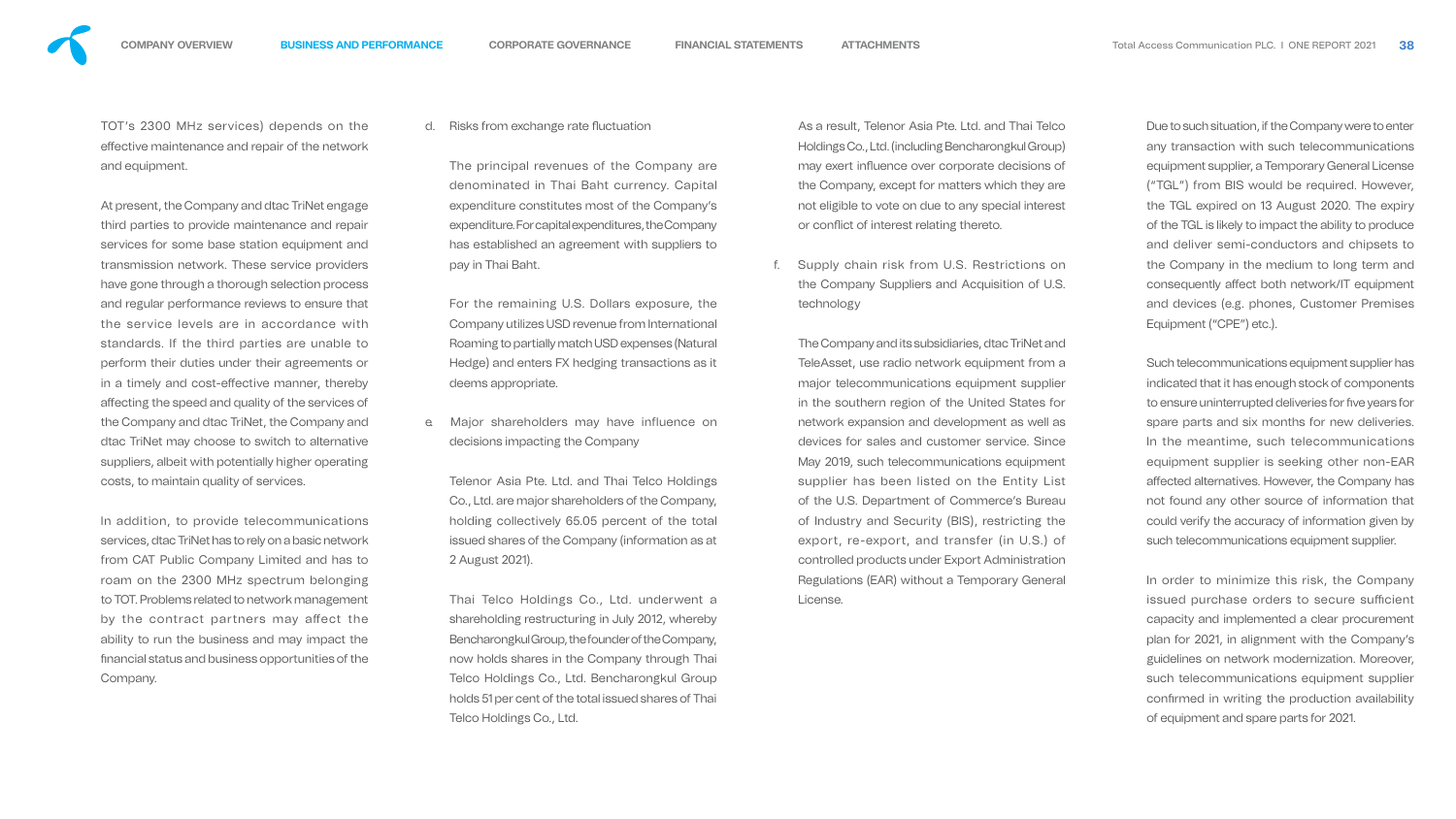## 2.2.2 Risks that May Impact the Investment of Shareholders

1) Risk from unclear enforcement of laws governing foreign ownership

> The principal laws which restrict foreign shareholding are as follows

- The Land Code which prohibits a "foreigner" (as defined in the Land Code) from owning land, unless permission is granted in accordance with the law. Any foreigner who possesses land without permission is required to sell such land within the specified period, which shall not be less than 180 days and not more than one year;
- The Foreign Business Act which prohibits a "foreigner" (as defined in the Foreign Business Act) from engaging in certain types of business, including the provision of certain telecommunications services, unless prior permission is obtained from the Director-General of the Department of Business Development, the Ministry of Commerce;
- The Telecommunications Act which prohibits a "foreigner" (as defined in the Foreign Business Act) from engaging in Type II and Type III telecommunications businesses;

Violations under the above laws may result in the revocation of the telecommunications license, and the Company and/or its subsidiaries may not be able to continue the telecommunications business.

The Company believes that it is not a "foreigner" under the definitions of the Foreign Business Act, the Land Code, and the Telecommunications Act, and has correctly and completely followed the practices applicable in Thailand.

## 2) Risk from unclear enforcement of the law governing foreign dominance

The Company is of the opinion that the Government has no clear policy on the interpretation and enforcement of the term "nominee" under the Foreign Business Act, resulting in the Company being subject to risk in undertaking its business. Although the Foreign Business Act has been in force for more than 20 years, there has been no Supreme Court precedent regarding a "nominee" arrangement under Section 36 of the Foreign Business Act in order for the Company to evaluate or assess the impact of the enforcement or interpretation of such provision under the Foreign Business Act that may impact the Company and its subsidiaries.

Due to such unclear interpretation and enforcement of the Foreign Business Act, on 14 June 2011, a telecommunications operator submitted an allegation to the Royal Thai Police to take a criminal action against the Company (including its directors, certain shareholders of the Company, and their directors) alleging that the Company operated the telecommunications business in violation of the Foreign Business Act. Furthermore, on 22 September 2011, a minority shareholder of the Company (holding 100 shares in the Company) filed a lawsuit against certain state agencies, including the NBTC, before the Administrative Court, alleging that the Company is a "foreigner" under the Foreign Business Act. Both cases are being considered by the Royal Thai Police and the Supreme Administrative Court.

The Company believes that the Company is not a "foreigner" and has correctly and fully complied with the Foreign Business Act. However, if eventually it is decided (by the final Supreme Court judgment) that the Company is not a Thai company under the Foreign Business Act and the Telecommunications Act and such event is not remedied, the NBTC may revoke dtac TriNet's Type III telecommunications license. As a result, the Company and dtac TriNet may not be able to continue the telecommunications business.

The NBTC issued the NBTC Notification on Determination of Foreign Dominance Restrictions B.E. 2555 (2012) (the "Foreign Dominance Notification"), which became effective on 24 July 2012. The Foreign Dominance Notification defines "dominance" as the scenario where foreigners have the controlling power or influential power in the policy making, management, and operation of the telecommunications business of the licensee by way of, among others, holding shares with half or more of the total voting rights. In this respect, the Company is of the opinion that it has not acted in any way that conflicts with the Foreign Dominance Notification, and the Company and dtac TriNet have always submitted letters of declaration to the NBTC

indicating that the Company and dtac TriNet will comply with the NBTC's Foreign Dominance Notification. The Company has only held a Type one Telecommunications Business License since September 2018.

The NBTC may not agree with the Company's interpretation mentioned above. dtac TriNet still has the risk of unclear enforcement of the law governing foreign dominance. However, based on the NBTC's explanation at the public hearing regarding the objectives of the Foreign Dominance Notification and, in particular, the definition of "dominance" in 2012, the Company's external counsel opines that the Company and dtac TriNet would not be regarded as a company under foreign dominance pursuant to the definition of "dominance" by the NBTC. Nevertheless, the risk from unclear enforcement of the law governing foreign dominance may have a material effect on the business operation and business opportunities of the Company and dtac TriNet.

## 3 ) Risk from disputes over excise tax and revenue sharing

The Government policy is still uncertain about the collection of excise tax from telecommunications services. CAT submitted a dispute to the Thai Arbitration Institute on 11 January 2008, demanding that the Company pay additional revenue sharing for the concessionary years 12 to 16, including penalty and VAT, in the amount of approximately THB 23,164 million. This was because, during said concessionary years, the revenue sharing payable to CAT was reduced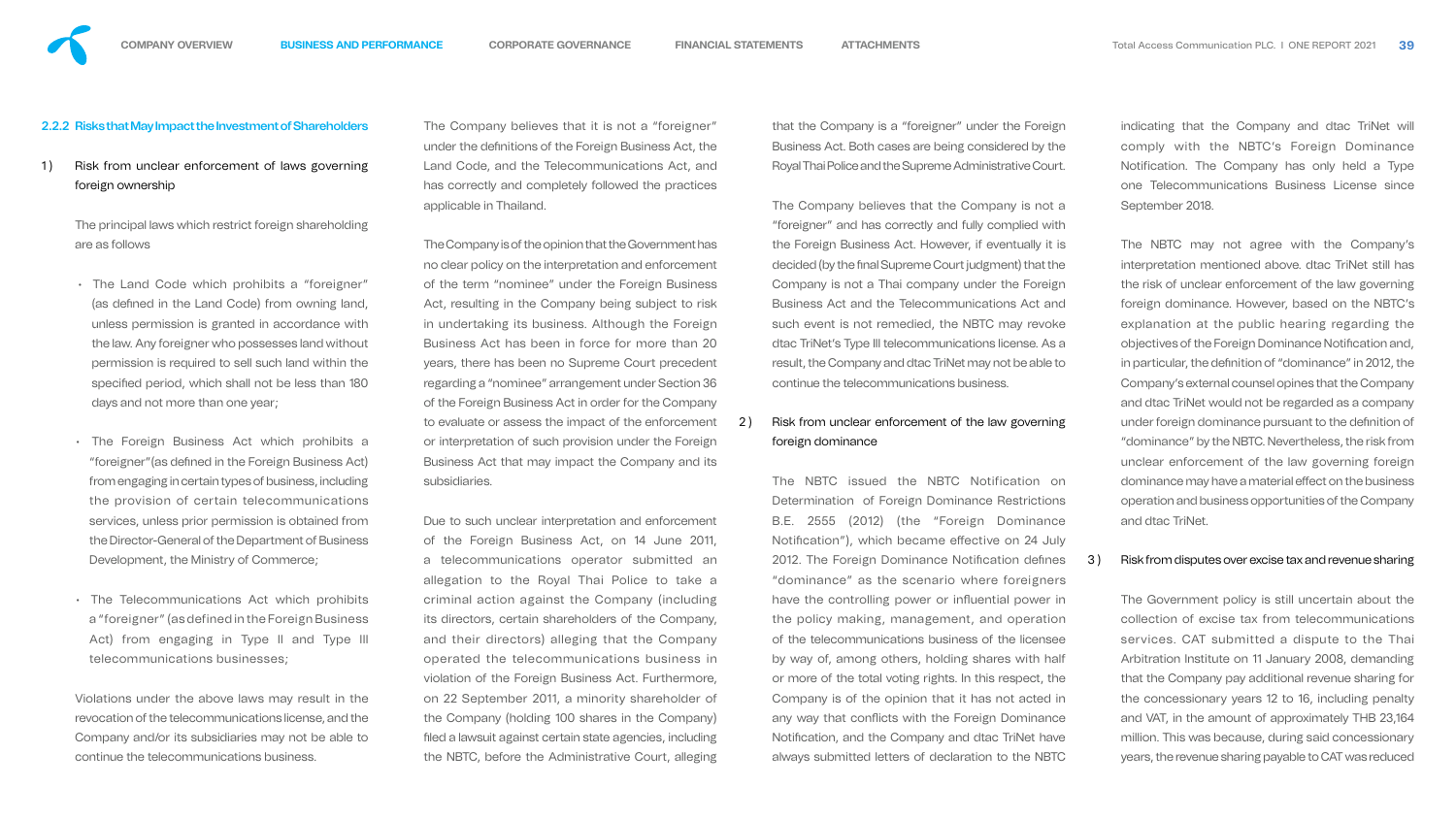

by the amount of excise tax paid by the Company to the Excise Department prior to making the revenue sharing payment to CAT, in accordance with Cabinet resolutions and a letter from CAT. On 28 May 2012, the Arbitral Tribunal rendered its decision to dismiss the dispute raised by CAT on the grounds that the Company had fully paid the revenue sharing to CAT and all debts had already been settled. Nevertheless, CAT has appealed the Arbitration Tribunal's decision before the Central Administrative Court. The Central Administrative Court issued a verdict in favor of the Company and dismissed CAT's petition. Currently, the case is under consideration by the Supreme Administrative Court.

The Company is also subject to disputes with CAT concerning the treatment of revenue from interconnection charges. In 2006, the NBTC issued a notification, changing the compensation model for connection between teleoperators' networks. As a result of this change, the Company started receiving interconnection charges from operators terminating calls in its network. This led to disputes between the Company and CAT as to whether these interconnection charges should be included when calculating the revenue share the Company was obliged to pay CAT under the Concessionary Agreement.

The dispute is an industry issue that has been pending for years. CAT has initiated six different arbitration cases against the Company related to the dispute. In four of the arbitration cases, the Arbitration Institute has sustained CAT's claims in full. In one case the Arbitration Institute decided for the Company. All these cases have been appealed to the Central Administrative Court. One case is still pending in arbitration.

## 4) Risk from other disputes

The Company and its subsidiaries are subject to several disputes, including with CAT, which used to be a party to the Concessionary Agreement with the Company. These disputes are highlighted above and included in the notes to the cosolidated financial statements. If the Company or its subsidiaries lose these disputes, it may affect the business, financial status, and performance of the Company.

## 2.2.3 Risk from Investment in Securities in the Other Countries (only for foreign company)

N/A

- 
- 
- 
- 
- 
- 
- 
- 

- 
- 
- 
- 
- 
- 
- 
- 

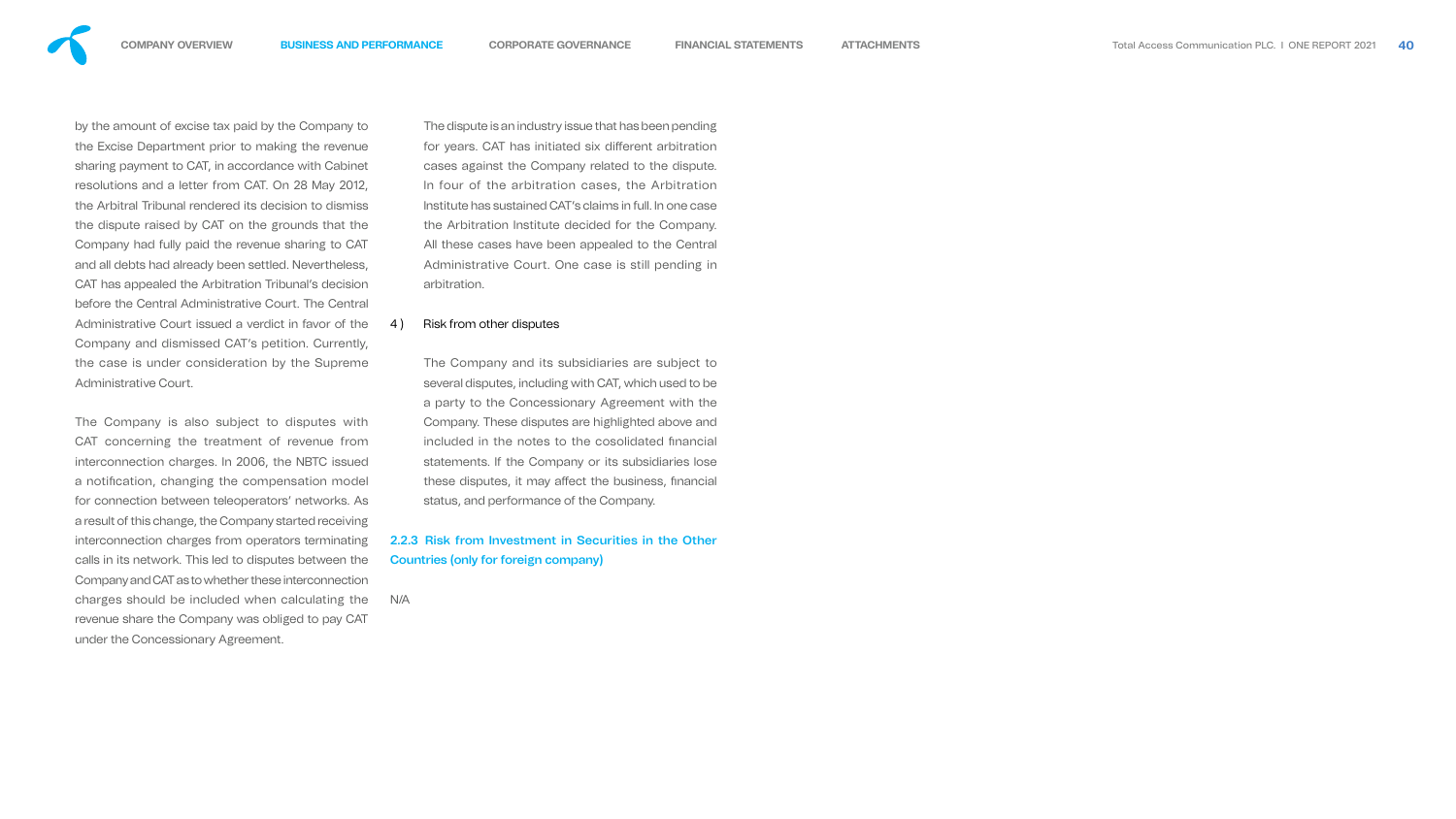# <span id="page-24-0"></span>**3.** Driving Business for Sustainability

## **3.1 Sustainability Management Policies and Goal**

The Company is committed to conducting business environmental and social responsibility, and respe the human rights of all stakeholders, including in its s chain, to help create a positive and sustainable impa the economy, society, and the environment. The Company has developed its sustainability action policies accord international standards, such as the U.N. Universal Decla of Human Rights, the ILO Core Conventions, the U Nations guidelines for Business and Human rights, the guidelines for multinational enterprises, and the Sustai Development Goals (SDGs) framework.

The Company's main goals in implementing its sustaina policy are as follows:

- 1) To ensure that core business operations have a position impact on the economy, society, and the environ
- 2) To maintain responsible and transparent business operations
- 3) To address identified sustainability issues through the Company's business processes

## 3.1.1 Sustainability Management Goals

The Company's Sustainability Department helps ac these goals that are consistent with the Company's business direction and strategy. The Sustainability Depart provides timely assessments of the risks and opportu to business operations and impacts on stakeholders in economic, governance, social, and environmental issues. It also reviews and improves sustainability-related policies and practices, develops strategies and plans, and prepares

| lls                   |    | progress reports on the management of key sustainability<br>issues, which are made available to stakeholders and the | 3.             |  |
|-----------------------|----|----------------------------------------------------------------------------------------------------------------------|----------------|--|
| s with                |    | public. In all these processes, the Sustainability Department                                                        |                |  |
| ecting                |    | works with other relevant parties, such as enterprise risk                                                           | 3.             |  |
| supply                |    | management and external agencies specializing in human                                                               | Tł             |  |
| act on                |    |                                                                                                                      | fc             |  |
|                       |    | rights, sustainable supply chain management, and digital                                                             |                |  |
| npany                 |    | inclusion. When revisions to policies and guidelines are made,                                                       | a <sub>l</sub> |  |
| ling to               |    | it will be reviewed and approved by relevant management                                                              | C(             |  |
| ration<br>Jnited      |    | and the Board of Directors respectively.                                                                             | th<br>fc       |  |
| OECD                  |    | <b>3.1.2 Sustainability Management Strategies</b>                                                                    | $\Theta$       |  |
| inable                |    | In 2021, the Company developed a new sustainability strategy,                                                        | $\mathsf{D}$   |  |
|                       |    | "Responsible Business Conduct 2021-2023," as the foundation                                                          |                |  |
|                       |    | of the Company's strategic business action plan to build a                                                           | $\circ$<br>m   |  |
|                       |    | modern organization to strengthen society.                                                                           | H              |  |
| ability               |    |                                                                                                                      |                |  |
|                       |    |                                                                                                                      | tc             |  |
|                       |    | Responsible Business Conduct 2021-2023 consists of seven                                                             |                |  |
|                       |    | pillars of operations:                                                                                               |                |  |
| psitive               |    |                                                                                                                      |                |  |
| ıment                 | 1) | Governance and compliance                                                                                            |                |  |
| siness                | 2) | Data privacy                                                                                                         |                |  |
|                       | 3) | Digital inclusion                                                                                                    |                |  |
| ghout                 | 4) | Supply chain sustainability                                                                                          |                |  |
|                       | 5) | Environmental management and climate change                                                                          |                |  |
|                       | 6) | Human rights                                                                                                         |                |  |
| chieve                | 7) | Employee wellbeing and safety in the workplace                                                                       |                |  |
| any's                 |    |                                                                                                                      |                |  |
| tment                 |    |                                                                                                                      |                |  |
| <i><b>inities</b></i> |    |                                                                                                                      |                |  |

- 
- 
- 
- 

**3.2 Managing Impacts on Stakeholders in the Business Value Chain**

## 3.2.1 Business Value Chain

he Company's main business is to provide signal networks or use in mobile communication equipment in Thailand, long with various value-added services that enable ustomers to access the products and services of partners hrough the Company's signal network. In 2021, the Company ormulated a strategic action plan focused on the continual expansion of signal network and service channels, providing roducts and services that meet the needs of different groups customers, and pushing the organization to become nore modern, with more agile and effective management. lowever, in 2021, the Company did not make any changes o business processes in its supply chain.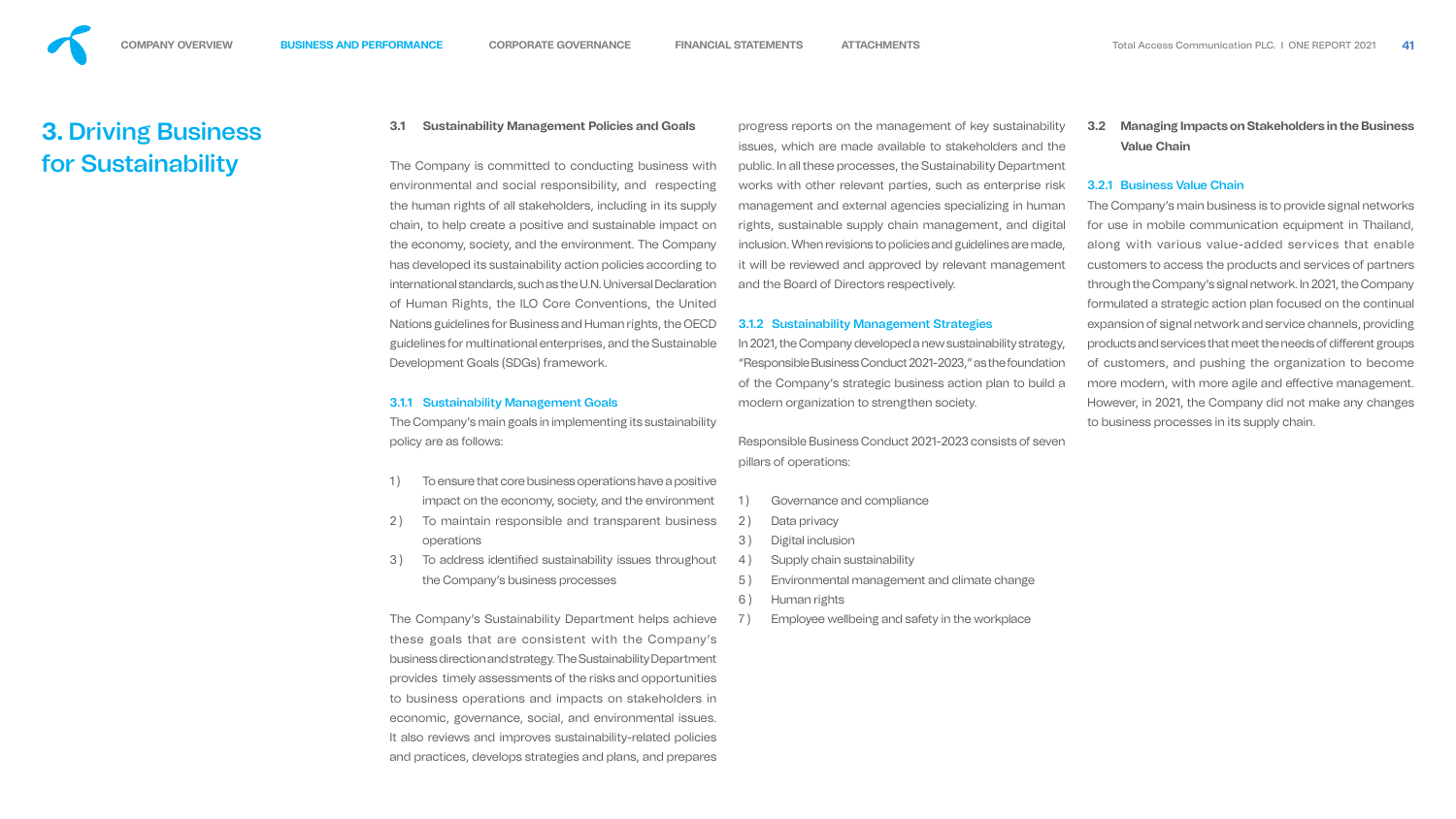# **Value Chain**



To ensure that the Company's business operations create value and benefit for the Thai economy and society, as per the principles of the sustainability policy, the Company has identified seven stakeholder groups in the organization's operations: shareholders and investors, employees, communities and society, customers, trading partners, government agencies, and regulators. The Company has also defined the rights of each group of stakeholders.

## 3.2.2 Stakeholder Analysis in the Business Value Chain

The Company has developed a method for identifying stakeholder groups, starting with identifying business materiality and evaluating stakeholder groups directly and indirectly, both internally and externally. This is an important process that helps the Company build trust and stability for itself and its stakeholders. It also increases the Company's long-term competitiveness by ensuring that each stakeholder group is treated appropriately.

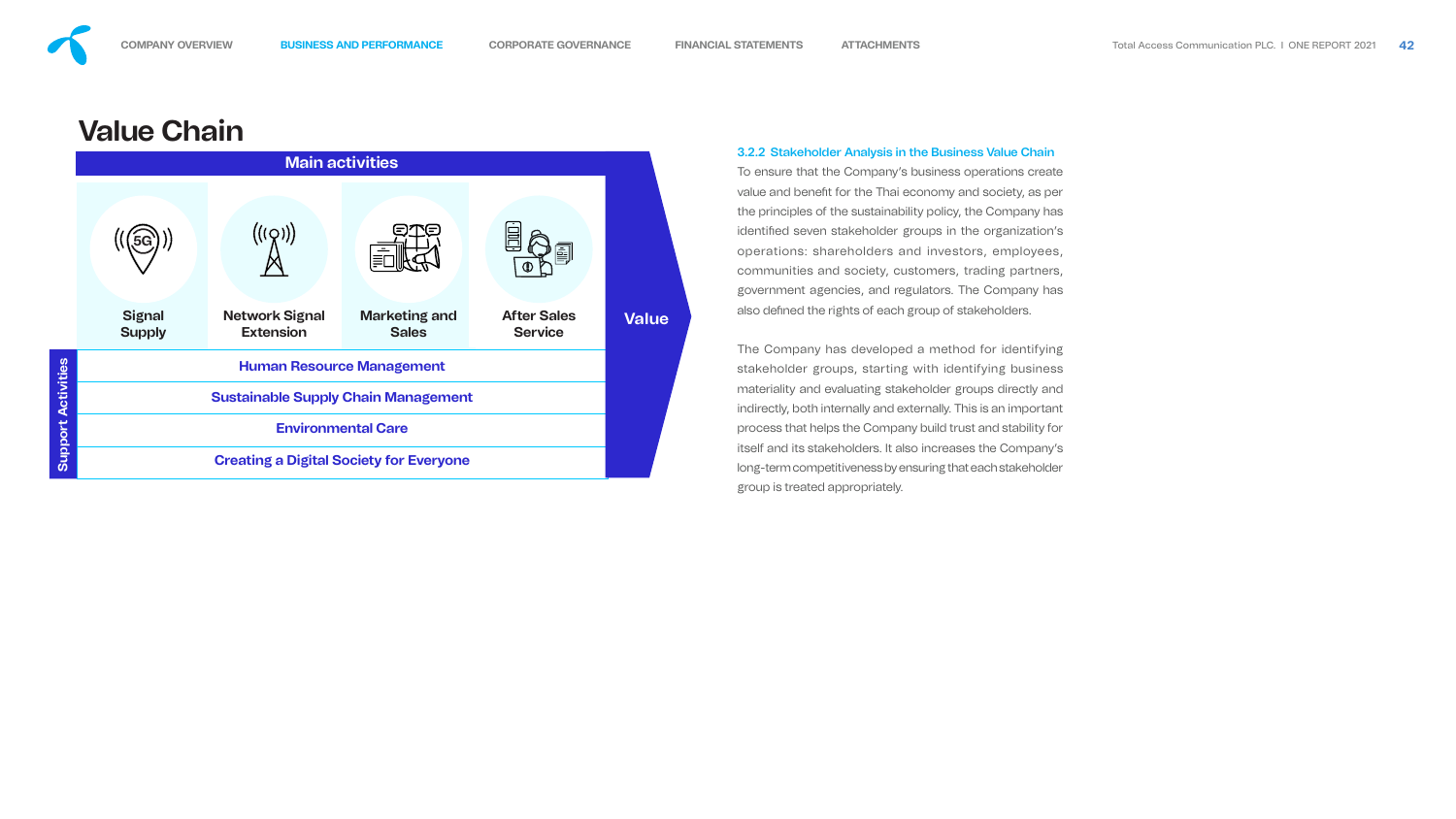## Shareholders and Investors

| <b>Communication Format / Number of Times / Frequency</b>                                                                                                                                                                                                                                                                           | <b>Expectations / Concerns</b>                                                                                                                                                                                                      | <b>Treatment of Stakeholders</b>                                                                                                                                                                                                                                                                                                                                                                                                                                                                            | <b>Achievements</b>                                                                                                                                                                        |
|-------------------------------------------------------------------------------------------------------------------------------------------------------------------------------------------------------------------------------------------------------------------------------------------------------------------------------------|-------------------------------------------------------------------------------------------------------------------------------------------------------------------------------------------------------------------------------------|-------------------------------------------------------------------------------------------------------------------------------------------------------------------------------------------------------------------------------------------------------------------------------------------------------------------------------------------------------------------------------------------------------------------------------------------------------------------------------------------------------------|--------------------------------------------------------------------------------------------------------------------------------------------------------------------------------------------|
| • Annual general meeting for shareholders<br>• Teleconferences to report quarterly performances<br>• Shareholder and investor roadshows or conferences<br>• Investor meetings or teleconferences<br>• Regular investor relations updates on the website<br>• Communication with investors via phone and email on<br>a regular basis | Equitable treatment of all shareholders<br>Accurate and timely disclosure of information through<br>a variety of easy-to-access channels<br>Improving performance to generate profits for shareholders<br>Regular dividend payments | Compliance with the rules and guidelines of the Stock<br>Exchange of Thailand and the Securities and Exchange<br>Commission<br>Operate in accordance with good governance and social<br>responsibility principles<br>• Execution of dividend payments according to the policy<br>• Various channels for information disclosure and<br>communication with shareholders and investors<br>• Participation in events such as roadshows or conferences<br>to meet with both domestic and international investors | Organizing the annual general meeting of share<br>for the year 2021 on 26 March 2021<br>• 11 conference meetings and investor roadshows<br>Organizing investor meetings or teleconferences |
|                                                                                                                                                                                                                                                                                                                                     |                                                                                                                                                                                                                                     |                                                                                                                                                                                                                                                                                                                                                                                                                                                                                                             |                                                                                                                                                                                            |





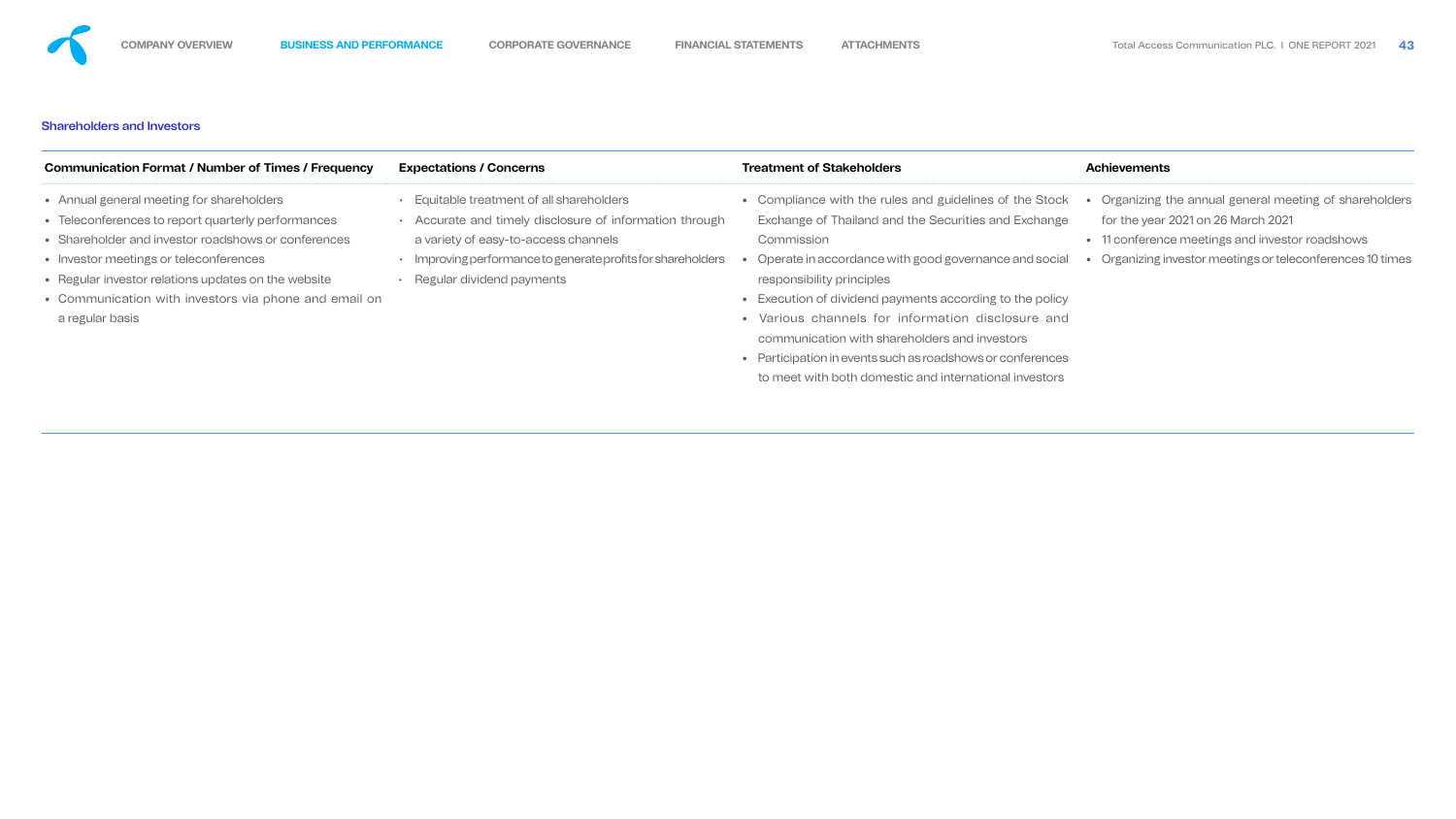## **Employees**

**•** The Employee Representative Council held 4 meetings ked with e access

*ivate the* mployees ve about practice.  $\frac{1}{2}$ **i**stay safe ckdowns, very and

*<u>Effective'</u>* ation and ation) for

**• valuation** itments *ncourage* cs of their e learning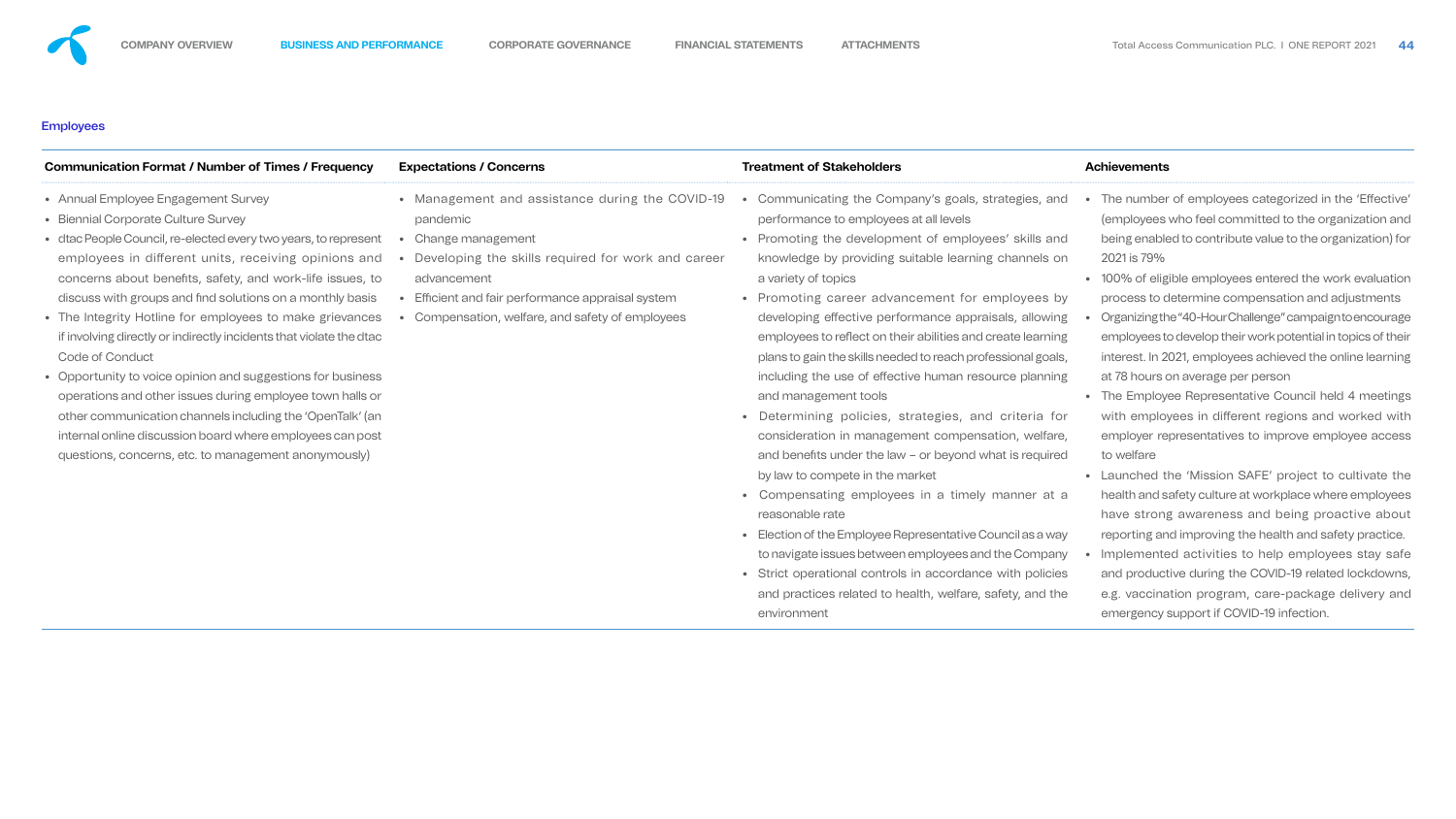## Community and Society

**•** Cooperating with the Chaipattana Foundation and o manage research ure by the model for

**000 youth** et Leaders

**h** provided ills to help l quality of

**•** Collected 176,907 kg. of e-waste for recycling, and excling or

| <b>Communication Format / Number of Times / Frequency</b>                                                                                                                                                                                                                                                                                                                                                                                                                                                                                                                                                                                                                                                                                                                                            | <b>Expectations / Concerns</b>                                                                                                                                                                                                                                                                                                                                                                                                                                                                                                                                                                                                                                                                                                                                                                                                                                                                                                                   | <b>Treatment of Stakeholders</b>                                                                                                                                                                                                                                                                                                                                                                                                                                                                                                                                                                                                                                                                                                                                                                                                                                                                                                                                               | <b>Achievements</b>                                                                                                                                                                                                                                                                                                                                                                                                                                                                                                                                                                                                                                                                                                                                                                                                                                |
|------------------------------------------------------------------------------------------------------------------------------------------------------------------------------------------------------------------------------------------------------------------------------------------------------------------------------------------------------------------------------------------------------------------------------------------------------------------------------------------------------------------------------------------------------------------------------------------------------------------------------------------------------------------------------------------------------------------------------------------------------------------------------------------------------|--------------------------------------------------------------------------------------------------------------------------------------------------------------------------------------------------------------------------------------------------------------------------------------------------------------------------------------------------------------------------------------------------------------------------------------------------------------------------------------------------------------------------------------------------------------------------------------------------------------------------------------------------------------------------------------------------------------------------------------------------------------------------------------------------------------------------------------------------------------------------------------------------------------------------------------------------|--------------------------------------------------------------------------------------------------------------------------------------------------------------------------------------------------------------------------------------------------------------------------------------------------------------------------------------------------------------------------------------------------------------------------------------------------------------------------------------------------------------------------------------------------------------------------------------------------------------------------------------------------------------------------------------------------------------------------------------------------------------------------------------------------------------------------------------------------------------------------------------------------------------------------------------------------------------------------------|----------------------------------------------------------------------------------------------------------------------------------------------------------------------------------------------------------------------------------------------------------------------------------------------------------------------------------------------------------------------------------------------------------------------------------------------------------------------------------------------------------------------------------------------------------------------------------------------------------------------------------------------------------------------------------------------------------------------------------------------------------------------------------------------------------------------------------------------------|
| • Field visits to discuss safety issues such as electromagnetic<br>fields, tower construction, and other issues that the<br>community is interested in, according to the Antenna<br><b>Network Expansion Plan</b><br>• Implementation of the Smart Farmer project to empower<br>farmers, generate income, and develop a sustainable quality<br>of life<br>• Implementation of the Safe Internet project to create a safe<br>ecosystem for children and young people on the Internet<br>• Organizing activities for civil society agencies, the education<br>sector, and the mass media to exchange opinions on<br>various issues related to sustainable development<br>• Participating in alliances or networks aimed at promoting<br>sustainable economic, social, and environmental<br>development | Participation and support to help alleviate challenges<br>associated with the COVID-19 epidemic<br>Various safety issues resulting from the organization's<br>operations, such as electromagnetic fields from signal<br>towers and construction of signal towers<br>Compliance with laws and regulations imposed by the<br>government or relevant national and local authorities in<br>community operations, such as the construction of cell<br>towers<br>Business operations that respect human rights<br>Working with domestic and international civil society<br>agencies on issues related to sustainable development<br>and reducing inequality, and to address economic, social,<br>and environmental concerns<br>• Contributing to economic and social development by<br>using the Company's expertise in digital technology,<br>communications, and other areas to deliver benefits and<br>value to the public and disadvantaged groups | Compliance with the Building Control Act (1979) and strict<br>national and local government regulations to create an<br>understanding and provide accurate information about<br>electromagnetic fields, security, and other issues related<br>to the construction of contract towers and network<br>expansion<br>Establishing an EMF Working Group to supervise the<br>construction of towers and installation processes to<br>ensure that all parties operate according to proper<br>procedures<br>Implementing the Smart Farmer project to empower<br>smallholder farmers by increasing their access to and<br>skills in digital technology<br>• Implementing the Safe Internet project aimed at making<br>the Internet safe for Thai children and youth<br>Assessing the impact of business operations on the<br>environment<br>• Continuing to build relationships and networks with civil<br>society, with a focus on agencies working on inequality<br>and safety issues | Conducted a human rights due diligence in the<br>operations to identify potential risks and opport<br>respecting the human rights practice<br>Cooperating with the Chaipattana Foundat<br>NECTEC-NSTDA to create an IoT solution to<br>lingzhi mushroom greenhouses through a r<br>and development project on highland agricultured<br>Chaipattana Foundation, and to serve as a m<br>lingzhi mushroom farmers<br>• The Safe Internet program reached over 300,0<br>through activities such as the Young Safe Internet<br>Camp and student training on online threats<br>• Reached over 400 small business owners and<br>training about entrepreneurship and digital skill<br>them increase income by 24% on average and<br>life<br>• Collected 176,907 kg. of e-waste for recycl<br>26,570 mobile devices and accessories for rec<br>remarketing. |



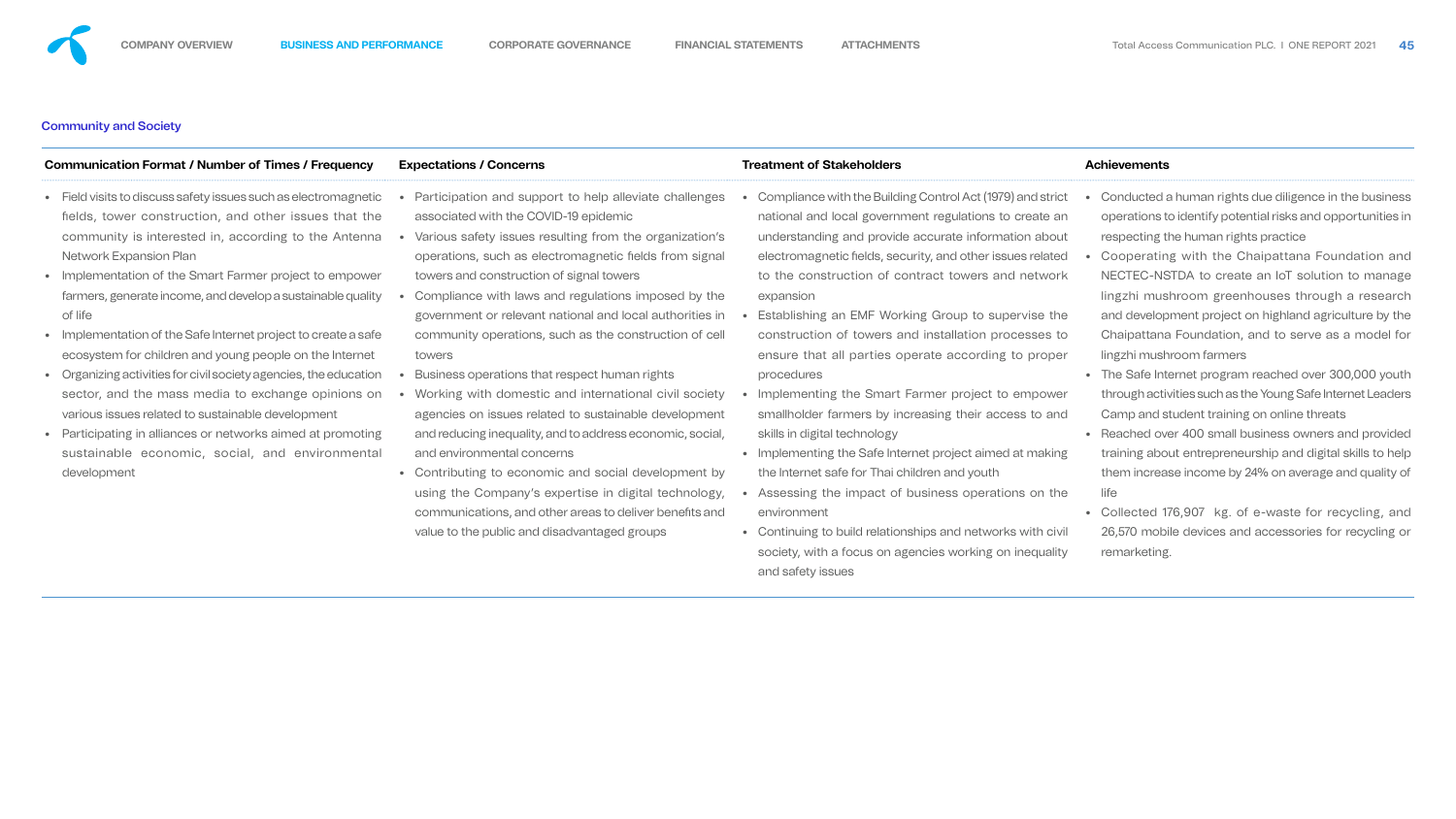## **Suppliers**

| <b>Communication Format / Number of Times / Frequency</b>                                                                                                                                                                                                                                                                                                                                                                                                                                                                                                                                                                                                                                                                                                                                                                                                                                                                                                                                                                                                                   | <b>Expectations / Concerns</b>                                                                                                                                                                                                                                                                                                                                                                                                                                     | <b>Treatment of Stakeholders</b>                                                                                                                                                                                                                                                                                                                                                                                                                                                                                                                                                                                                                                                                                                                                                                                                                                                                                                                                                                                                                                                                                                                                                                                                                                                                          | <b>Achievements</b>                                                                                                                                                                                                                                                                                                                                                                                                                                                                               |
|-----------------------------------------------------------------------------------------------------------------------------------------------------------------------------------------------------------------------------------------------------------------------------------------------------------------------------------------------------------------------------------------------------------------------------------------------------------------------------------------------------------------------------------------------------------------------------------------------------------------------------------------------------------------------------------------------------------------------------------------------------------------------------------------------------------------------------------------------------------------------------------------------------------------------------------------------------------------------------------------------------------------------------------------------------------------------------|--------------------------------------------------------------------------------------------------------------------------------------------------------------------------------------------------------------------------------------------------------------------------------------------------------------------------------------------------------------------------------------------------------------------------------------------------------------------|-----------------------------------------------------------------------------------------------------------------------------------------------------------------------------------------------------------------------------------------------------------------------------------------------------------------------------------------------------------------------------------------------------------------------------------------------------------------------------------------------------------------------------------------------------------------------------------------------------------------------------------------------------------------------------------------------------------------------------------------------------------------------------------------------------------------------------------------------------------------------------------------------------------------------------------------------------------------------------------------------------------------------------------------------------------------------------------------------------------------------------------------------------------------------------------------------------------------------------------------------------------------------------------------------------------|---------------------------------------------------------------------------------------------------------------------------------------------------------------------------------------------------------------------------------------------------------------------------------------------------------------------------------------------------------------------------------------------------------------------------------------------------------------------------------------------------|
| Conduct an annual self-assessment questionnaire in at least<br>15% of suppliers to evaluate potential risks in the supply chain<br>and to develop an engagement plan with suppliers.<br>• Conduct social and environmental risk assessment for every<br>supplier with the goal of assessing all new suppliers<br>Regular inspections, audits and site visits to suppliers'<br>workplaces, including operational sites, e.g. cell towers, with<br>a goal of 900 such visits in 2021<br>• Monthly meetings and workshops to inform suppliers and<br>contractors about the Supplier Conduct Principles, with<br>a goal of 3,500 hours of such activities in 2021<br>• Meetings for suppliers who provide cell tower maintenance<br>services to inform them about safety, labor rights and other<br>related issues, and to exchange ideas for a more efficient<br>cooperation between the partners and the Company<br>• The Integrity Hotline for suppliers to make grievances if<br>involving directly or indirectly incidents that violate the dtac<br><b>Code of Conduct</b> | Management and assistance during the COVID-19<br>pandemic<br>• Treating business partners with fairness and equality<br>A fair and verifiable procurement process<br>• Confidentiality of commercial information, including about<br>ideas and products<br>Knowledge, understanding, and skills to follow supplier's<br>business principles as required by the purchaser, such<br>as safety, occupational health, labor standards, and<br>anti-corruption policies | During the COVID-19 pandemic, online channels for work<br>safety assessments and training sessions were used to<br>ensure that suppliers and subcontractors continued to<br>operate and comply with SCP.<br>Compliance with the policy to treat business partners<br>fairly and equitably<br>Compliance with the written procurement policy ensuring<br>it is easy to understand. Applying the same standard for<br>business partners to provide confidence in the process<br>of selecting partners and clarifying the competitive price<br>policy<br>• Implementation of policies for partner companies to<br>comply with SCP in matters such as labor, health, safety,<br>security, the environment, and anti-corruption, with the<br>Company's standards<br>• Operating with an emphasis on respecting intellectual<br>property rights of business partners and others, with a<br>policy for directors, service providers, employees, and<br>other persons acting on behalf of the Company, to avoid<br>infringement of the intellectual property rights of business<br>partners and others as set out in dtac's good governance<br>policy<br>• On-site visits to partner companies and regular<br>questionnaires to raise business standards and create<br>sustainable stability for trading partners | 5,855 individuals from 55 suppliers attended wo<br>about operational safety and other topics in<br>accounting for 3,720 hours<br>• 701 inspections conducted at suppliers' wor<br>or operational sites for impact assessment,<br>inspections conducted online, in areas of<br>labor rights, human rights, anti-corruption effor-<br>environment.<br>90 cases of major SCP non-conformities id<br>and all cases were rectified. 115 cases of mi<br>non-conformities identified, and all cases were |





e rectified.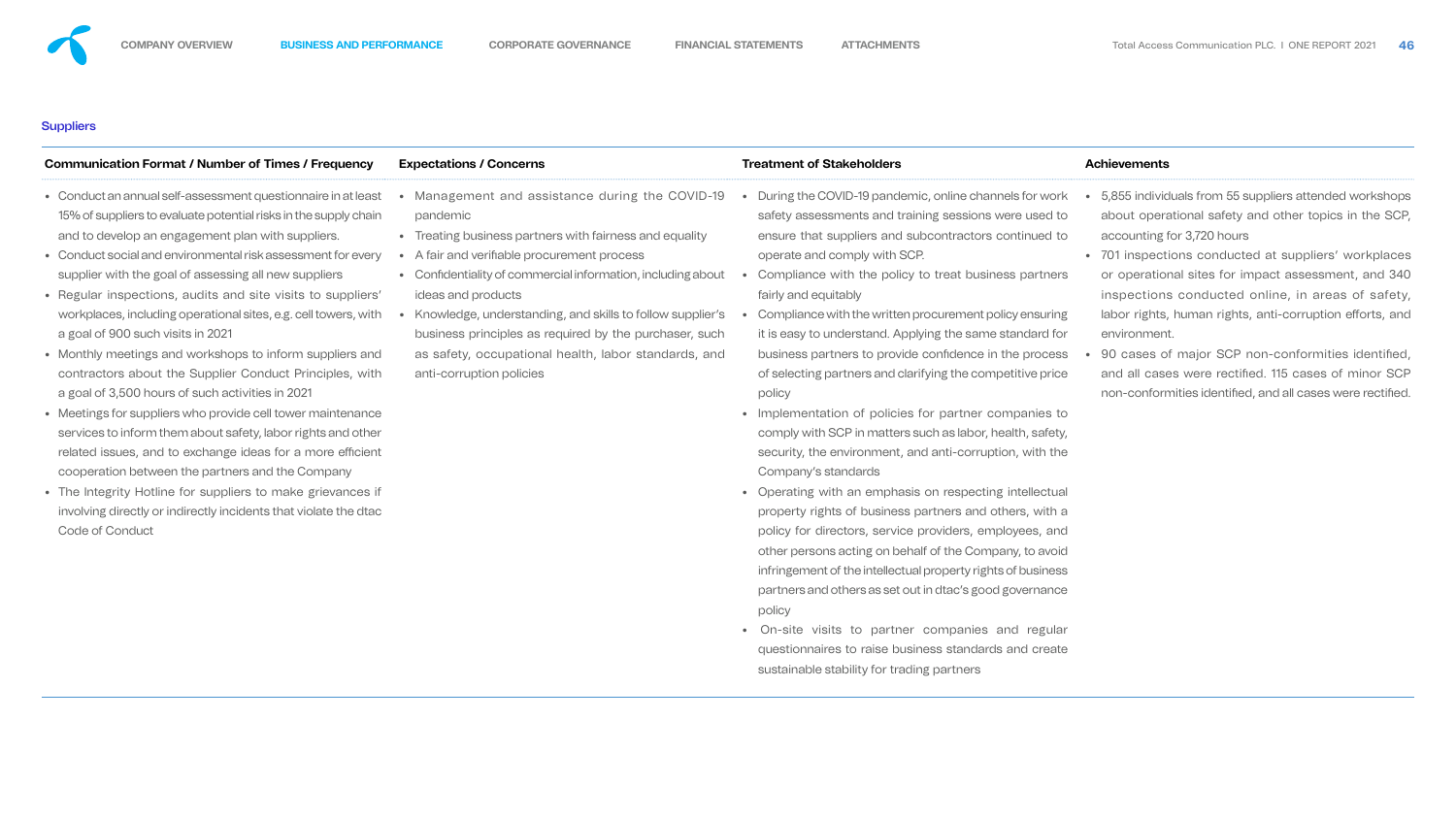## **Customers**

| <b>Communication Format / Number of Times / Frequency</b>                                                                                                                                                                                                                                                                                                                                                                                                                                                                                                                                                                                                                            | <b>Expectations / Concerns</b>                                                                                                                                                                                                                                                                                                                                                                                                                                                                                                                   | <b>Treatment of Stakeholders</b>                                                                                                                                                                                                                                                                                                                                                                                                                                                                                                                                                                                                                                                                                                                                                                                                                                                                                                                                                                                                                                                                                                                                                                                                                                                                                                    | <b>Achievements</b>                                                                                                                                                                                                                                                                                                                                                                  |
|--------------------------------------------------------------------------------------------------------------------------------------------------------------------------------------------------------------------------------------------------------------------------------------------------------------------------------------------------------------------------------------------------------------------------------------------------------------------------------------------------------------------------------------------------------------------------------------------------------------------------------------------------------------------------------------|--------------------------------------------------------------------------------------------------------------------------------------------------------------------------------------------------------------------------------------------------------------------------------------------------------------------------------------------------------------------------------------------------------------------------------------------------------------------------------------------------------------------------------------------------|-------------------------------------------------------------------------------------------------------------------------------------------------------------------------------------------------------------------------------------------------------------------------------------------------------------------------------------------------------------------------------------------------------------------------------------------------------------------------------------------------------------------------------------------------------------------------------------------------------------------------------------------------------------------------------------------------------------------------------------------------------------------------------------------------------------------------------------------------------------------------------------------------------------------------------------------------------------------------------------------------------------------------------------------------------------------------------------------------------------------------------------------------------------------------------------------------------------------------------------------------------------------------------------------------------------------------------------|--------------------------------------------------------------------------------------------------------------------------------------------------------------------------------------------------------------------------------------------------------------------------------------------------------------------------------------------------------------------------------------|
| • 400 service shops nationwide to receive customer contact<br>via dtac halls and dtac centers<br>• Conduct Network Net Promoter Score to assess customer<br>experience and satisfaction<br>• Conduct customer satisfaction surveys on services and staff<br>after receiving services via dtac hall, dtac center, the call<br>center lines 1678 and *777, dtac app, and other channels, to<br>assess Customer Satisfaction Score (CSAT) with the goal<br>of 95% in 2021.<br>• 24-hour customer call center lines at 1678 and *777<br>• Digital contact channels via the dtac app, www.dtac.co.th,<br>email, social media, e.g. Facebook, LINE, and other forums<br>such as Pantip.com | Continuing service amid the COVID-19 epidemic<br>• The quality of service and related employees, as well as<br>the quality of the telephone signal in the use of voice and<br>data services<br>Continual improvement of services through various<br>channels to be efficient, fast, and meet user problems<br>and needs<br>Package of a variety of products suitable for use in various<br>forms at a fair price<br>• Measures for the security of customers' personal<br>information and non-infringement of customers' personal<br>information | • Providing continuous service to customers and maintaining<br>network and mobile signal amplification in preparation<br>for Internet use at home during lockdowns and amid<br>work-from-home arrangements<br>Following corporate policy for treating all customers fairly<br>and equally based on respect and professionalism, as per<br>the "Customer Centricity" principle<br>Strict compliance with the organization's policy on<br>the protection of customers' personal information by<br>requiring that operations related to personal data be<br>carried out with caution and follow established<br>procedures only. The processing of personal data is limited<br>to the extent necessary for operating effective customer<br>care and for operations related to commercial activities<br>only with the customer's consent<br>• System and service channels continually developed and<br>improved for customers to provide efficient service and<br>to solve problems quickly by incorporating customer<br>satisfaction data and comments<br>• Developing and empowering employees with the<br>necessary skills to serve customers more effectively and<br>quickly, especially in skills related to the use of Artificial<br>Intelligence (AI) technologies, along with other skills such<br>as increasing service mindset | A survey of customer satisfaction with serv<br>employees provided after receiving services<br>various channels using a Customer Satisfaction<br>(CSAT) model of 41%. Customer satisfaction wit<br>was 94%.<br>The number of complaints from customers or<br>matters decreased by 1%.<br>Assisting 19.6 million customers, both postposed<br>prepaid, under the Happy a Home campaign |



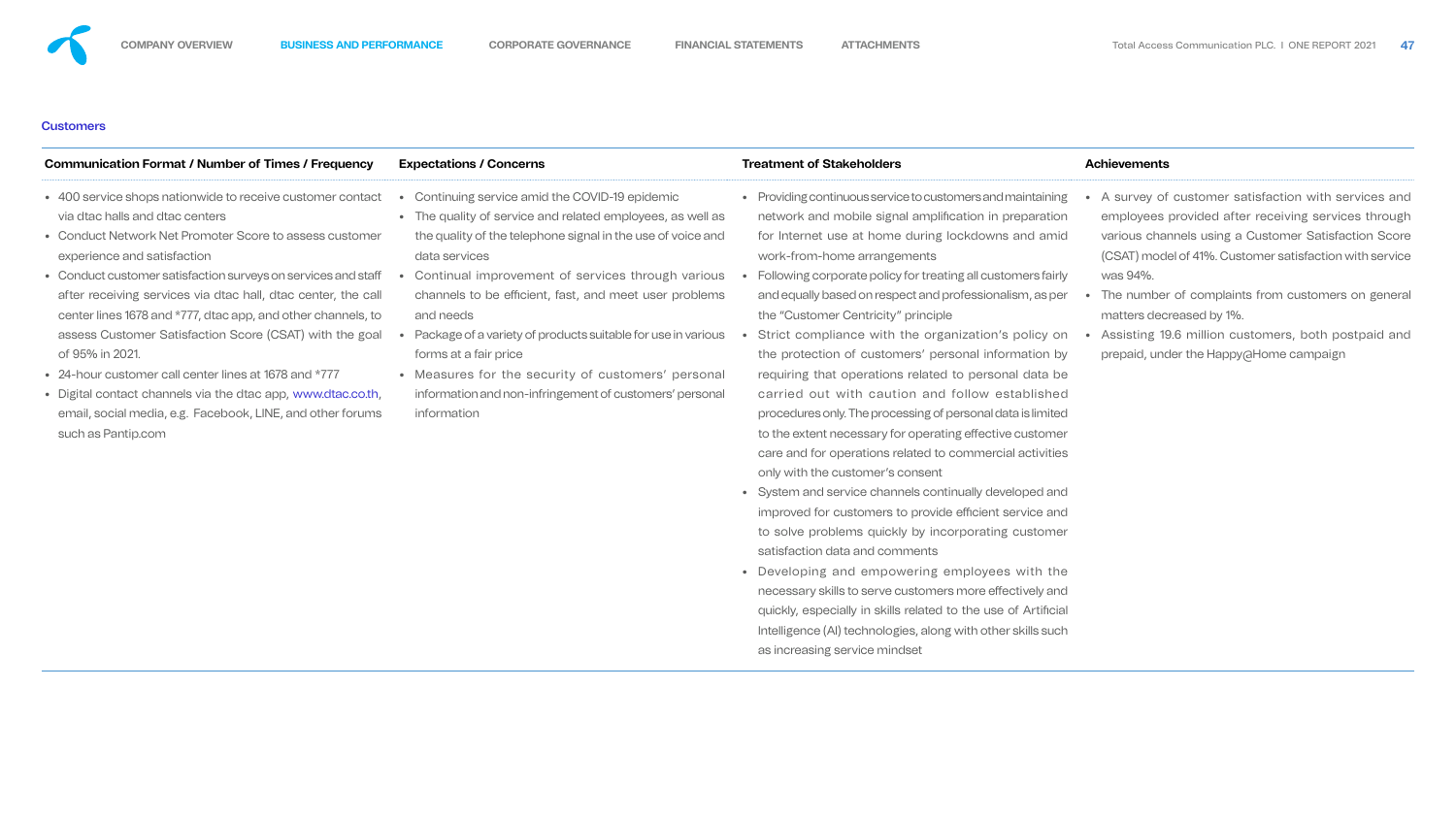## Government Agencies

| <b>Expectations / Concerns</b>                                                                                                                                                                                                                                                                                                                                                                   | <b>Treatment of Stakeholders</b>                                                                                                                                                                                                                                                                                                                                                                                                                                                                                                                           | <b>Achievements</b>                                                                                                                                                                                                                                                                                                                                                                                                                                                                                                                                                                                                                                                                                                                                                                                                   |
|--------------------------------------------------------------------------------------------------------------------------------------------------------------------------------------------------------------------------------------------------------------------------------------------------------------------------------------------------------------------------------------------------|------------------------------------------------------------------------------------------------------------------------------------------------------------------------------------------------------------------------------------------------------------------------------------------------------------------------------------------------------------------------------------------------------------------------------------------------------------------------------------------------------------------------------------------------------------|-----------------------------------------------------------------------------------------------------------------------------------------------------------------------------------------------------------------------------------------------------------------------------------------------------------------------------------------------------------------------------------------------------------------------------------------------------------------------------------------------------------------------------------------------------------------------------------------------------------------------------------------------------------------------------------------------------------------------------------------------------------------------------------------------------------------------|
| • Participation in or promotion of activities organized by<br>Strengthening and expanding relationships to maintain<br>transparent relations at all levels to support the government<br>to be more effective<br>• Supporting government operations as per Thailand 4.0 by<br>• Representation in working committees as an expert and<br>leveraging the Company's expertise in digital technology | Followed the organization's policy to maintain cooperation<br>and good relations between organizations<br>• Contributing to the formulation of public policies consistent<br>with business and telecommunications industry issues<br>Supporting the government's creation of Thailand 4.0 by<br>including policies related to the use of digital technology.<br>Increasing efficiency in public services and policies related<br>to equal access to technology to generate income and<br>improve quality of life through the Internet Volunteer<br>Project | Provided support to the government's COVID-19 related<br>emergency response and relief programs with the following<br>key projects:<br>• Collaborated with the Office of National Broadcasting<br>and Telecommunications Commission (NBTC) to deploy<br>technological equipment and services to field hospitals<br>nationwide<br>Supported the Ministry of Public Health (MOPH) and the<br>Ministry of Transportation to establish Central Vaccination<br>Center at Bangsue Grand Station<br>• Provided support to the Thai Ruam Jai 1516 call center as a<br>part of the Thai Ruam Jai COVID-19 Vaccination program<br>implemented by BMA<br>• Providing Communication Equipment (e.g. dtac@Home,<br>SIM cards mobile devices, etc.) to support the Home<br>Isolation & Community Isolation (HICI) and the Emergency |
|                                                                                                                                                                                                                                                                                                                                                                                                  |                                                                                                                                                                                                                                                                                                                                                                                                                                                                                                                                                            |                                                                                                                                                                                                                                                                                                                                                                                                                                                                                                                                                                                                                                                                                                                                                                                                                       |



Operation Center (EOC) with BMA and MOPH

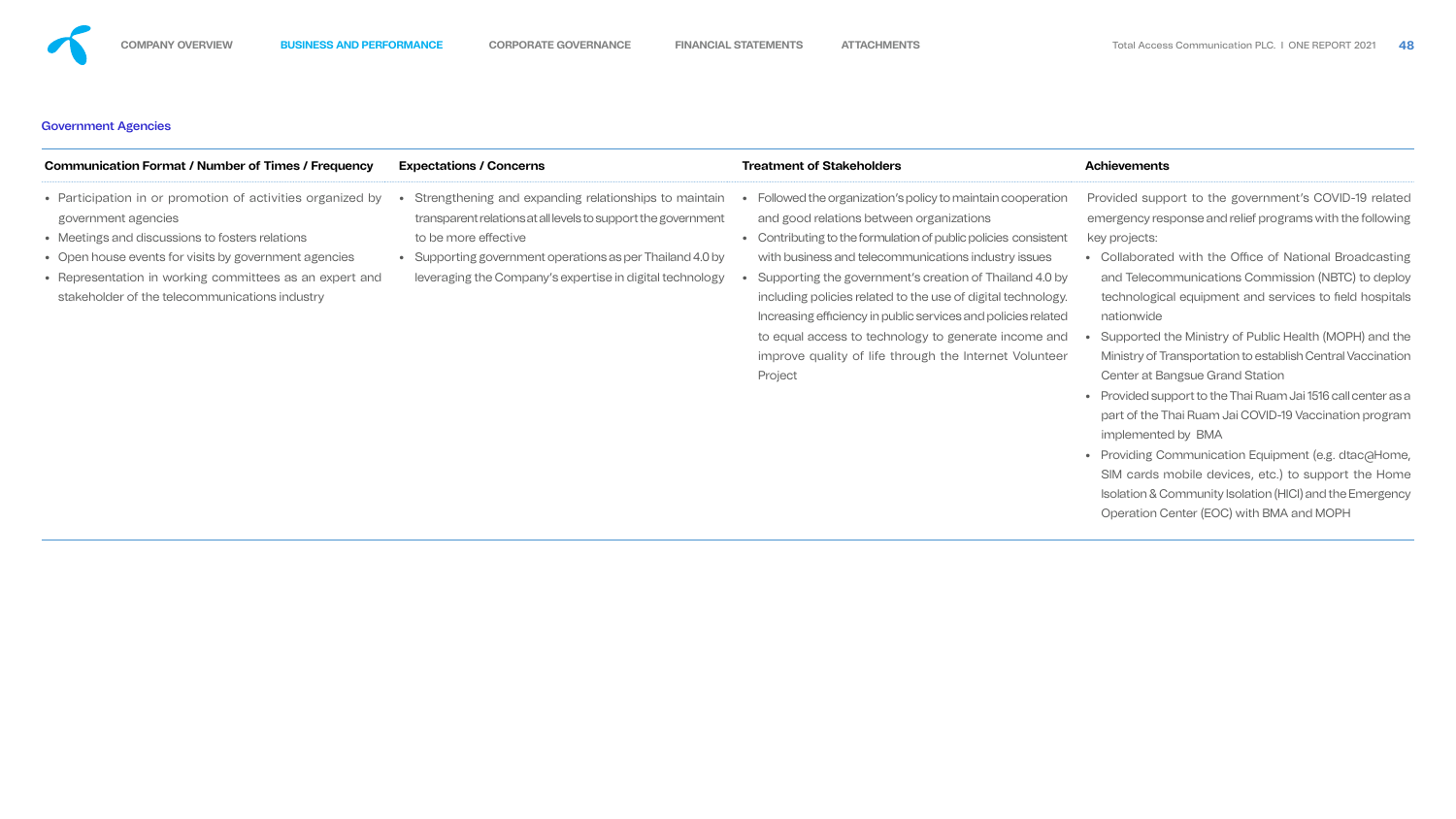## **Regulators**

| <b>Communication Format / Number of Times / Frequency</b>                                                                                                                                                                                                                                                                                                                                                      | <b>Expectations / Concerns</b>                                                                                                                                                                                                                                                                                                                                        | <b>Treatment of Stakeholders</b>                                                                                                                                                                                                                                                                     | <b>Achievements</b>                                                                                                                                                                                                                |
|----------------------------------------------------------------------------------------------------------------------------------------------------------------------------------------------------------------------------------------------------------------------------------------------------------------------------------------------------------------------------------------------------------------|-----------------------------------------------------------------------------------------------------------------------------------------------------------------------------------------------------------------------------------------------------------------------------------------------------------------------------------------------------------------------|------------------------------------------------------------------------------------------------------------------------------------------------------------------------------------------------------------------------------------------------------------------------------------------------------|------------------------------------------------------------------------------------------------------------------------------------------------------------------------------------------------------------------------------------|
| • Propose drafting of regulations based on Best Practices<br>• Meeting with regulatory agencies to provide opinions or<br>suggestions pertaining to regulatory impact on business<br>operations<br>• Participation in working group on important regulations<br>design<br>• Participation in significant regulatory designing processes<br>from input proposals, working group meetings and public<br>hearings | Conducting business in a way that strictly complies with<br>regulatory compliance rules<br>Preparing reports on performance and business operations,<br>as information for regulators to use in planning and<br>creating regulatory impacts<br>Providing regulatory information in cases where regulations<br>have had a negative impact on the provision of services | Followed the policies of regulators and other government<br>agencies to improve communication<br>Cooperating with regulators to provide assistance in the<br>event of emergencies and disasters<br>• Cooperating with regulators to prepare communication<br>devices to support important ceremonies | • Acquired IoT Service License<br>• Acquired Colocation Service License<br>• Acquired Resale of Internet Service License<br>• NBTC's approval on 2G migration from 1800<br>900MHz<br>• Obtained NBTC's approval on e-KYC for e-SIM |

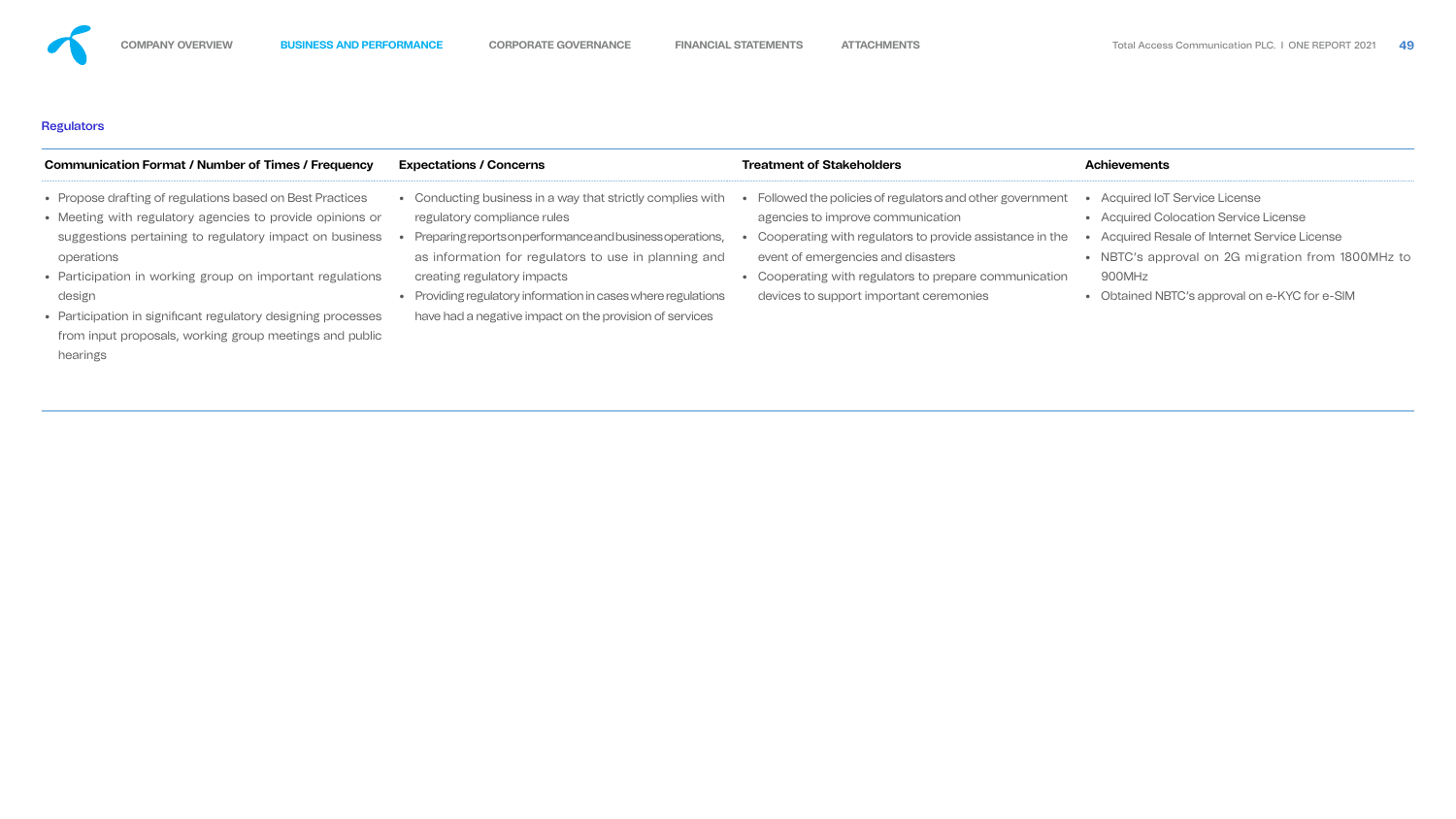

Environmental stewardship is one of the Company's main principles of responsible business conduct and a central part of our sustainability policies. It is applied to the Company's business processes and to all eight affiliates (see list of affiliates on page 32)

## 3.3.1 Environmental Policies and Practices

Our sustainability policies related to environm stewardship and climate change mitigation ine the following:

In 2021, the Company reviewed and improved its policies and practices in environmental stewardship in order to cover more of the Company's business processes. We focused on reducing risks that lead to negative environmental impacts in the long term, thus creating opportunities for sustainable environmental stewardship, as well as on expanding these policies and practices to our stakeholders, including business partners and suppliers. Moreover, we made climate change part of our sustainability policies, managed under the "Responsible Business Conduct 2021-2023" strategy framework, since it affects the Company's business processes, both directly and indirectly. Our stakeholders also attach great importance to the issue of climate change.

- Measures to reduce greenhouse gas emissenders throughout business process, including redu energy consumption. We will increase the use renewable energy by using solar energy instead of fossil fuels, as well as low-carbon techno solutions in our management processes, inclu renewable energy vehicles.
- $\cdot$  Principles and measures to mitigate environmental impacts as part of the criteria for selecting assessing affiliates and suppliers in the Comp supply chain management processes.
- Assessing environmental risks that may negative impacts on the Company's business processes, especially natural disasters as a of climate change, as well as regularly develd new strategies to prevent losses and reduce potential risks.
- Efficient waste management to reduce w especially electronic waste, which must recycled or disposed of properly in an eco-frie manner.
- Providing a practical manual for tasks related the use of chemicals, including in transportation, storage, and operations, such as measure reduce the use of harmful chemicals in busi processes.

|                        | 65,294.49                              | 64,520.22                                                                                                                                                          | 52,779.75                               | 38,440.50                                                                                                                                                                                                            |
|------------------------|----------------------------------------|--------------------------------------------------------------------------------------------------------------------------------------------------------------------|-----------------------------------------|----------------------------------------------------------------------------------------------------------------------------------------------------------------------------------------------------------------------|
| iness                  | 2018                                   | 2019                                                                                                                                                               | 2020                                    | 2021*                                                                                                                                                                                                                |
| ation,<br>es to        |                                        |                                                                                                                                                                    | <b>Water Consumption (cubic meters)</b> |                                                                                                                                                                                                                      |
| ed to                  |                                        |                                                                                                                                                                    |                                         |                                                                                                                                                                                                                      |
|                        | • 2 dtac call centers                  |                                                                                                                                                                    |                                         |                                                                                                                                                                                                                      |
| iendly                 |                                        | • 280 dtac halls and customer service centers                                                                                                                      |                                         |                                                                                                                                                                                                                      |
| aste,<br>st be         |                                        | The Company collects water consumption data from the following:<br>• 13 facilities, including headquarters, regional offices, core network centers and a warehouse |                                         |                                                                                                                                                                                                                      |
|                        | <b>Water Consumption</b>               |                                                                                                                                                                    |                                         |                                                                                                                                                                                                                      |
| duce                   |                                        |                                                                                                                                                                    |                                         |                                                                                                                                                                                                                      |
| oping                  | 10% compared to the previous year.     |                                                                                                                                                                    |                                         |                                                                                                                                                                                                                      |
| result                 |                                        |                                                                                                                                                                    |                                         | awareness about the efficient use of water resources within the organization and aims to reduce its consumption by                                                                                                   |
| iness                  |                                        |                                                                                                                                                                    |                                         | support U.N. Sustainable Development Goal 6, "Clean Water and Sanitation for All," the Company promotes and raises                                                                                                   |
| have                   |                                        |                                                                                                                                                                    |                                         | The Company considers the use of water resources in our business processes as not a significant issue. However, to                                                                                                   |
| any's                  |                                        | to collect usage data as required by law.                                                                                                                          |                                         |                                                                                                                                                                                                                      |
| g and                  |                                        |                                                                                                                                                                    |                                         | resources at special rates defined by law. We also installed tools to measure and assess our water consumption and                                                                                                   |
| าental                 |                                        |                                                                                                                                                                    |                                         | The Company complied with the Water Resources Act B.E. 2018 under which we are allowed to use public water                                                                                                           |
|                        | <b>Water Management</b>                |                                                                                                                                                                    |                                         |                                                                                                                                                                                                                      |
| uding                  |                                        |                                                                                                                                                                    |                                         |                                                                                                                                                                                                                      |
| ology                  |                                        | In 2021, the Company's environmental performance was, as follows:                                                                                                  |                                         |                                                                                                                                                                                                                      |
| <b>ise of</b><br>stead | <b>3.3.2 Environmental Performance</b> |                                                                                                                                                                    |                                         |                                                                                                                                                                                                                      |
| ucing                  | stakeholders.                          |                                                                                                                                                                    |                                         |                                                                                                                                                                                                                      |
| sions                  |                                        |                                                                                                                                                                    |                                         | • Preparing environmental and climate change mitigation data to report to the Company's internal and external                                                                                                        |
|                        |                                        |                                                                                                                                                                    |                                         | monitor the Company's environmental performance. Also, the Company's environmental performance and climate<br>change mitigation work must be reported to the executives and board of directors at least once a year. |
| clude                  |                                        |                                                                                                                                                                    |                                         | • Developing the Environment Management System (EMS) in accordance with ISO 14001 to create plans and                                                                                                                |
| ıental                 |                                        |                                                                                                                                                                    |                                         | • Measures to reduce the use of natural resources, including water and forests, for business processes.                                                                                                              |

\*data from January – September 2021









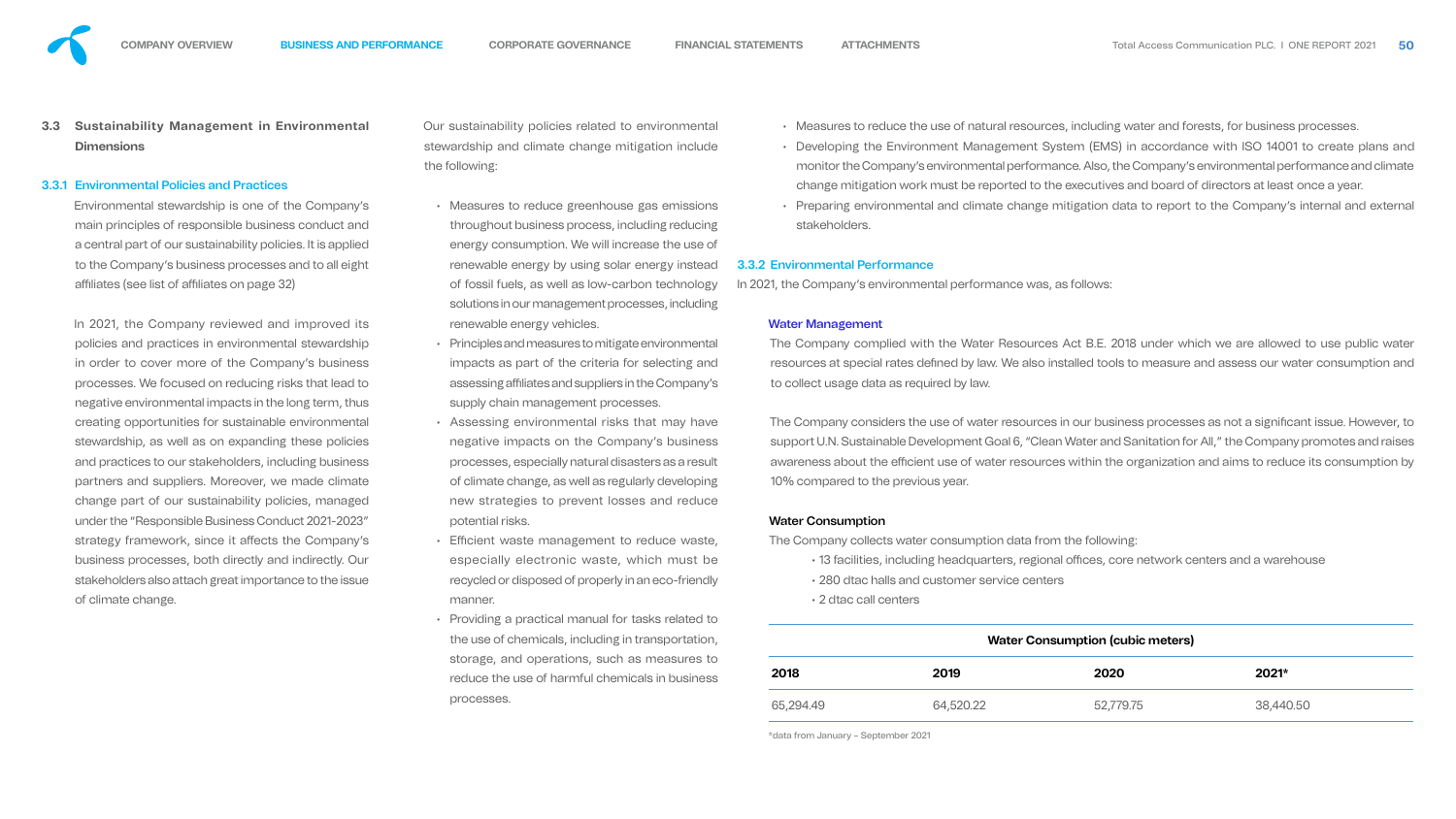

#### Waste Management

The Company realizes that waste production is inevitable in any business process and that it potentially affects the environment and may put the Company at risk of violating laws related to waste disposal. As such, the Company addresses waste management in its sustainability policies.

In assessing its potential environmental impact risks, the Company found that electronic waste and solid waste were significant issues in environmental stewardship. In response, the Company initiated in 2020 the "Think Hai D" campaign, which aims to create efficient waste management processes and achieve zero-landfill waste for both types of waste by the year 2022, with operational details as follows:

#### 1) Electronic Waste

tower networks, offices, and service centers. These are considered hazardous waste since they contain toxic and potentially pathogenic substances. However, e-waste management laws are not yet seriously enforced. Improper and inefficient management or disposal of electronic waste can negatively impact the environment, the ecosystem, people's health, and lead to global warming. For example, the black smoke caused by burning electronic waste rises up and pollutes the atmosphere, and chemicals from electronic waste erode the soil and contaminate groundwater, causing harm to both people and animals and their ecosystems.

Electronic waste management is a significant environmental issue for the Company as it generates a high volume of e-waste compared to other industries. This comes from three main business processes: cell

The Company has implemented efficient electronic waste management to reduce its environmental impact, and has established criteria for selecting providers for sorting, recycling, and remarketing. Additionally, electronic waste management is enforced throughout the organization by the Sustainability Agency and Procurement Agency for all departments that generate e-waste. This ensures that all e-waste

generated by dtac is properly collected, transported, sorted, and recycled by service providers licensed by the Department of Industrial Works, with a focus on zero-landfill waste.

In 2021, the Company collected 184,218.12 kg of electronic waste. Of the total, 176,907 kg came from the network and other parts of business operations, which was recycled by a certified service provider licensed by the Department of Industrial Works. The remaining of 7,311.12 kg came from 26,570 pieces of mobile devices, accessories and small IT devices collected from the Think Hai D bins. Theses used devices were remarketed and recycled. This led us to achieve our zero-landfill waste goal.

## 2) Municipal Waste

In addition to environmental management in our internal business processes, the Company has also expanded its external e-waste management under the "Think Hai D" campaign. We collect electronic waste, including mobile phone waste, dead batteries, and any unused accessories from customers, and recycle them in order to not adversely affect the environment. Moreover, the Company has also distributed "Think Hai D" bins at 51 dtac halls nationwide, and at various pickup points for the Company's partners and alliances. This electronic waste is sorted, stored, disposed of, or recycled. For example, we extract the valuable metals, which helps conserve natural resources instead of extracting them anew from mining. It also helps reduce our carbon footprint. Recycling one mobile phone reduces the carbon footprint by up to 12.585 Kg.CO2e.

The Company is concerned about municipal waste management, which has become a significant environmental issue with up to 281 tonnes, or 37 kg, of solid waste per employee produced by our regional headquarters and offices in 2019. Also, the Company previously had no effective management protocol for such waste. The Company set a goal to reduce the solid waste generated from our offices by 40% in 2021, so there would be no landfill waste generated by the Company's business processes by 2022. We seek to improve our criteria for selecting waste disposal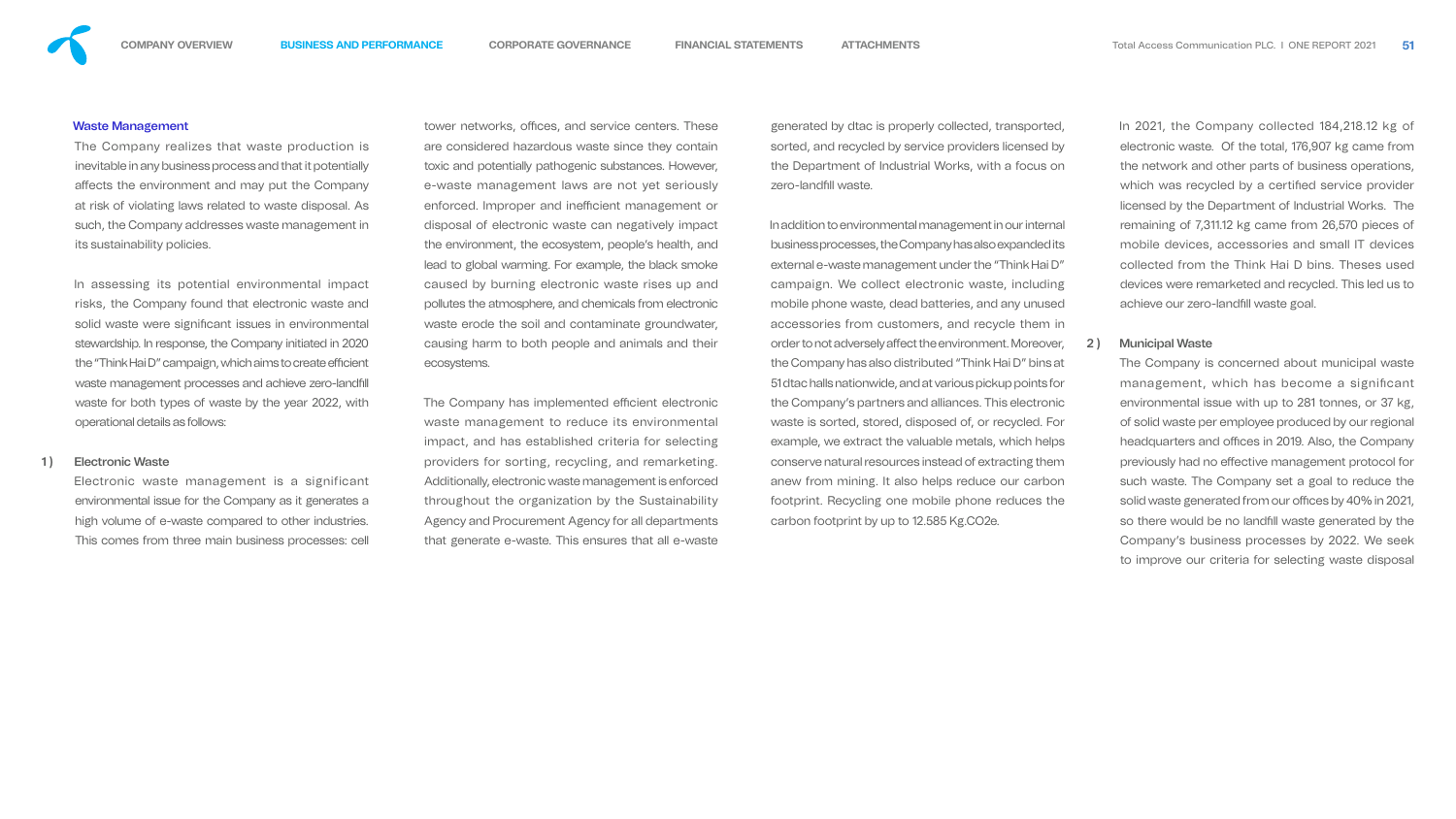service providers with the potential to effectively achieve zero-landfill waste through their waste disposal processes, and we continue to educate our employees on waste separation.

| and we continue to educate our employees on waste separation. |                                                   |                                                    |                                                                                               | <b>Energy Consumption (Gigajoule)</b>        |                    |                                                                                                                                                                                                                                        |  |
|---------------------------------------------------------------|---------------------------------------------------|----------------------------------------------------|-----------------------------------------------------------------------------------------------|----------------------------------------------|--------------------|----------------------------------------------------------------------------------------------------------------------------------------------------------------------------------------------------------------------------------------|--|
|                                                               |                                                   |                                                    |                                                                                               |                                              | 2020               | 2021                                                                                                                                                                                                                                   |  |
| <b>Collected amount</b>                                       | Disposal methods                                  | <b>Collected amount</b>                            | Disposal methods                                                                              | Energy from non-renewable sources            |                    |                                                                                                                                                                                                                                        |  |
| (kg)                                                          |                                                   | (kg)                                               |                                                                                               | Energy from petroleum (gasoline, diesel)*    | 87,919             | 40,765                                                                                                                                                                                                                                 |  |
|                                                               |                                                   |                                                    | Landfill, 100%                                                                                | Energy from renewable sources                |                    |                                                                                                                                                                                                                                        |  |
|                                                               |                                                   | 55.2                                               | Livestock feeding<br>production, 100%                                                         | Energy from solar power                      | 216                | 324                                                                                                                                                                                                                                    |  |
|                                                               |                                                   | 813.70                                             | Recycling, 100%                                                                               | Other types of energy                        |                    |                                                                                                                                                                                                                                        |  |
|                                                               |                                                   | 708                                                | Recycling, 100%                                                                               | Electricity consumption**                    |                    | 3,056,909                                                                                                                                                                                                                              |  |
|                                                               | <b>Refuse-Derived</b><br>Fuel production,<br>100% |                                                    | <b>Refuse-Derived</b><br>Fuel production,<br>100%                                             | Total energy consumption in the organization | 2,728,083          | 3,097,998                                                                                                                                                                                                                              |  |
|                                                               |                                                   | 2020<br>164,667.80<br>806<br>2,472<br>3,764<br>306 | Landfill, 100%<br>Livestock feeding<br>production, 100%<br>Recycling, 100%<br>Recycling, 100% | 2021<br>127,066.40<br>$\overline{O}$         | <b>Power types</b> | 2,639,948<br>*data comes from amount of fuel used in the Company's vehicles and electricity generators.<br>** data comes from electricity consumption in the network, core network centers, data centers and customer service centers. |  |

### Internal Energy Consumption Data





Energy Management Energy consumption is an essential part of the Company's business operations and it is considered an operating cost, especially electricity usage to manage our signal networks that provide service to customers and consumers without interruption. However, the Company realizes that such use of energy affects the environment. Therefore, effective management is required to comply with our sustainability policies on environmental stewardship. We also express our commitment to support U.N. Sustainable Development Goal 12: "Responsible Consumption and Production." The Company's high use of electricity is significant compared to other energy sources. Using energy from unsustainable sources produces more greenhouse gas emissions and has a greater impact on climate change. The Company aims to reduce its use of electricity from unsustainable sources and to use more renewable energy in the business processes. The Company has set a long-term goal to increase use of renewable energy in the business operations and to reduce greenhouse has emissions by 50% by 2030. In 2021, the Company has implemented energy efficiency measures to achieve the goal as follows: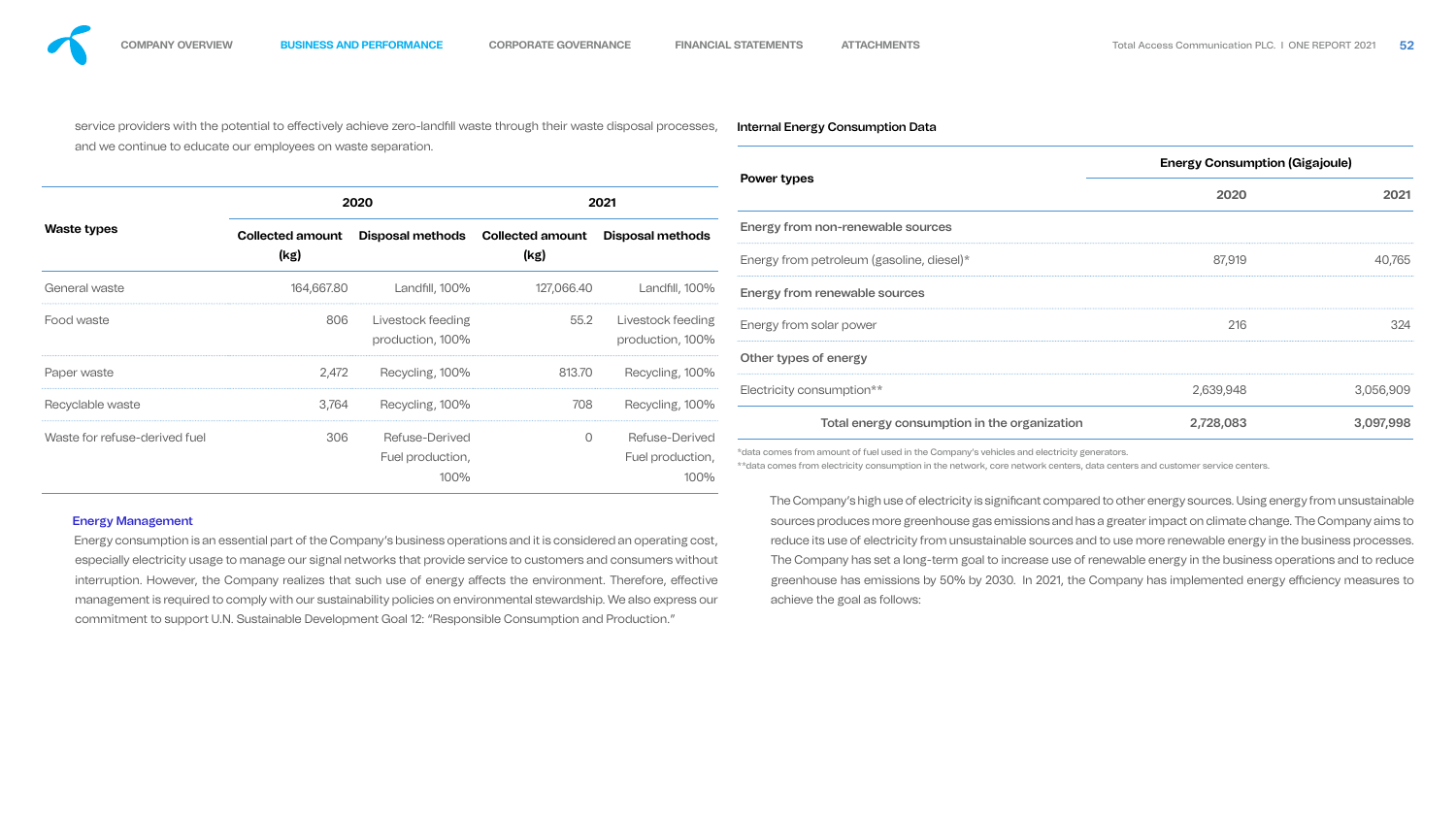

## 1) Electrical Use for Signal Networks and Data Centers

The Company in the short-term aims to increase energy efficiency by reducing electricity consumption in the netw core network centers and data centers by 25,000 gigajoules. Below is the activities and results.

| <b>Electrical energy-saving activities</b>                                             | Reduced amount after<br>the operation (gigajoules) | <b>Results</b><br>(percent) |
|----------------------------------------------------------------------------------------|----------------------------------------------------|-----------------------------|
| Changed equipment and implemented more<br>energy-efficient solutions                   | 13,099                                             | 51%                         |
| Scaled office space and installed insulation to<br>save on energy for air conditioners | 4.094                                              |                             |
| Replaced the traditional air-conditioner with<br>the Air Inverter system               | 7.604                                              |                             |
| Installed solar-power systems for signal networks<br>and data centers                  | 6579                                               |                             |

## 2) Electricity Use in Company Offices

Although electricity consumption in all offices is considerably less than for the network, the Company aims to red electricity consumption in all offices to comply with its environmental sustainability policies, including in its two centers and one warehouse, totaling 10% per year compared to the previous year.

In 2021, the Company included climate change as part of its sustainability policies and prepared "Strategies for Cli Change Mitigation" as a management framework under the "Responsible Business Conduct 2021-2023" strategy Company set a long-term goal to reduce greenhouse gas emissions in its business processes by 50% by 2030, greenhouse gas emission data from 2019 as the base year. This illustrates the Company's commitment to sup the Paris Agreement goals under the United Nations Framework Convention on Climate Change to control global temperature rise, and the Thai government's goal to reduce national greenhouse gas emissions by 20% by 2030.

## Climate Change Impact Management

| <b>Climate Change Risk Management</b>                                                                                                                                                                                                     |                                                                                                                                                                                                                             |                       |                         |  |  |
|-------------------------------------------------------------------------------------------------------------------------------------------------------------------------------------------------------------------------------------------|-----------------------------------------------------------------------------------------------------------------------------------------------------------------------------------------------------------------------------|-----------------------|-------------------------|--|--|
| The Company participated in a climate change risk assessment with the Telenor Group by implementing the Task Force<br>on Climate-related Financial Disclosures (TCFD) framework. The assessment consists of physical risks and transition |                                                                                                                                                                                                                             |                       |                         |  |  |
| risks in the following areas:                                                                                                                                                                                                             |                                                                                                                                                                                                                             |                       |                         |  |  |
|                                                                                                                                                                                                                                           | • Physical risks refer to the risks directly impacted by climate change to business operations, including heavy<br>rains, tropical cyclones, lightning, floods, droughts, heat waves, sea levels, airborne water phenomena, |                       |                         |  |  |
| and changes in temperature.                                                                                                                                                                                                               |                                                                                                                                                                                                                             |                       |                         |  |  |
|                                                                                                                                                                                                                                           | • Transition risks refer to the risks that may be caused by changes in policies, laws, regulations, technologies,<br>market demand supply of renewable energy, consumer behavior, and population and migration.             |                       |                         |  |  |
| The assessment covers short-term risks (2020-2025), medium-term risks (2025-2035), and long-term risks<br>(2035-2050). The Company has selected scenarios to assess both physical and transitional risks at three levels, as<br>follows:  |                                                                                                                                                                                                                             |                       |                         |  |  |
| • Scenario 1 – Strong mitigation scenario<br>• Scenario 2 – Delayed and disorderly scenario<br>• Scenario 3 – Business-as-usual scenario                                                                                                  |                                                                                                                                                                                                                             |                       |                         |  |  |
| The Company set the assessment at medium-term (2030), and referred to data based on projections of action trends<br>on global climate change mitigation. This leads to Scenario 1 and Scenario 2, with results as follows:                |                                                                                                                                                                                                                             |                       |                         |  |  |
| <b>Situation</b>                                                                                                                                                                                                                          | <b>Period</b>                                                                                                                                                                                                               | <b>Physical risks</b> | <b>Transition risks</b> |  |  |
| Strong mitigation scenario                                                                                                                                                                                                                | Medium-term                                                                                                                                                                                                                 | <b>Medium</b>         | Medium                  |  |  |
|                                                                                                                                                                                                                                           | Long-term                                                                                                                                                                                                                   | Medium                | <b>High</b>             |  |  |
| Delayed and disorderly scenario                                                                                                                                                                                                           | Medium-term                                                                                                                                                                                                                 | Medium                | Low                     |  |  |
|                                                                                                                                                                                                                                           | Long-term                                                                                                                                                                                                                   | <b>High</b>           | <b>High</b>             |  |  |
|                                                                                                                                                                                                                                           |                                                                                                                                                                                                                             |                       |                         |  |  |
| Business-as-usual scenario                                                                                                                                                                                                                | Medium-term                                                                                                                                                                                                                 | <b>High</b>           | Low                     |  |  |







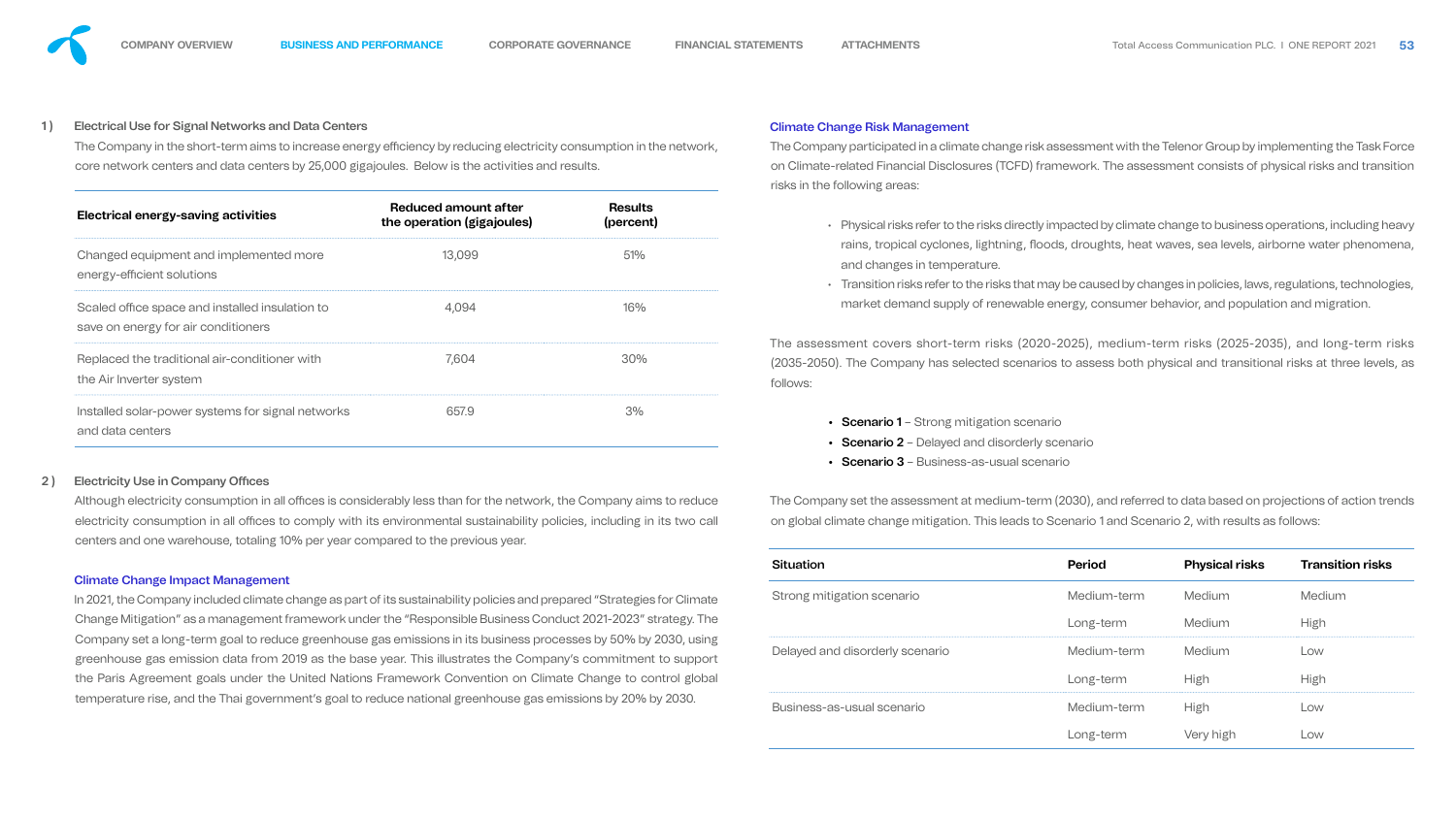

The results of this risk assessment indicate that the Company needs guidelines to reduce the level of risk and severity of potential impacts on business operations. In addition, the Company has made plans to achieve these policies and goals in the next year, and has specified guidelines as part of its environmental sustainability policies, as follows:

- Apply proactive operations to increase the use of renewable energy in business processes and replace unsustainable energy sources.
- Initiate and develop a Power Purchase Agreement (PPA) with producers or providers of renewable energy in the long term.
- Promote and support suppliers in their supply chains to have goals, measures, or programs that reduce climate change impacts on their business operations.
- Regularly assess situations related to climate change impacts to identify risks to the business, and make plans to deal with such impacts, such as population migration resulting from disasters or conflicts, etc.

## The Company's Carbon Footprint for Organization (CFO)

The Company has prepared a greenhouse gas emissions report for analyzing and monitoring the Company's greenhouse gas emission reduction performance to comply with its environmental sustainability policies. This includes collecting and calculating data from the Company's business operations and all eight affiliates under the Company's operational control.

The total CFO in 2020 is 412,516 tCO2e, in Scope 1 and Scope 2, covering headquarters, regional offices, the network, core network centers and data centers. This excludes customer service centers. The data audit and assurance was conducted by the Thailand Greenhouse Gas Management Organization (TGO).

The total CFO in 2019 is 353,319 tCO2e, in Scope 1 and Scope 2. Data came from internal collection and might not cover the entire business operations. There was no audit and assurance conducted by a certified third-party.

2021 CFO\*

|         | <b>Emission Amount</b>                   | <b>Emission Activities in</b><br>the Business Operations                                                                                                                                                        |
|---------|------------------------------------------|-----------------------------------------------------------------------------------------------------------------------------------------------------------------------------------------------------------------|
| Scope 1 | 10,688 tCO <sub>2</sub> e<br>$(1.89\%)$  | Use of the Company's vehicles, and fuel in the electricity generators<br>placed at network towers, etc.                                                                                                         |
| Scope 2 | 463,111 tCO2e<br>$(81.76\%)$             | Use of purchased electricity in the network, core network centers,<br>data centers, headquarters, regional offices and customer service<br>centers, etc.                                                        |
| Scope 3 | 92,604 tCO <sub>2</sub> e<br>$(16.35\%)$ | Employees' transportations with vehicles that are not related to<br>the Company, use of purchased energy in the supply chain, use of<br>computer network, software, and the Company's waste management,<br>etc. |
| Total   | 556,403 tCO2e                            |                                                                                                                                                                                                                 |







\*2021 CFO data calculation is being audited by a third-party. Please visit the Company's Sustainability website for further detail about the quality assurance.

## 2020 CFO

## 2021 CFO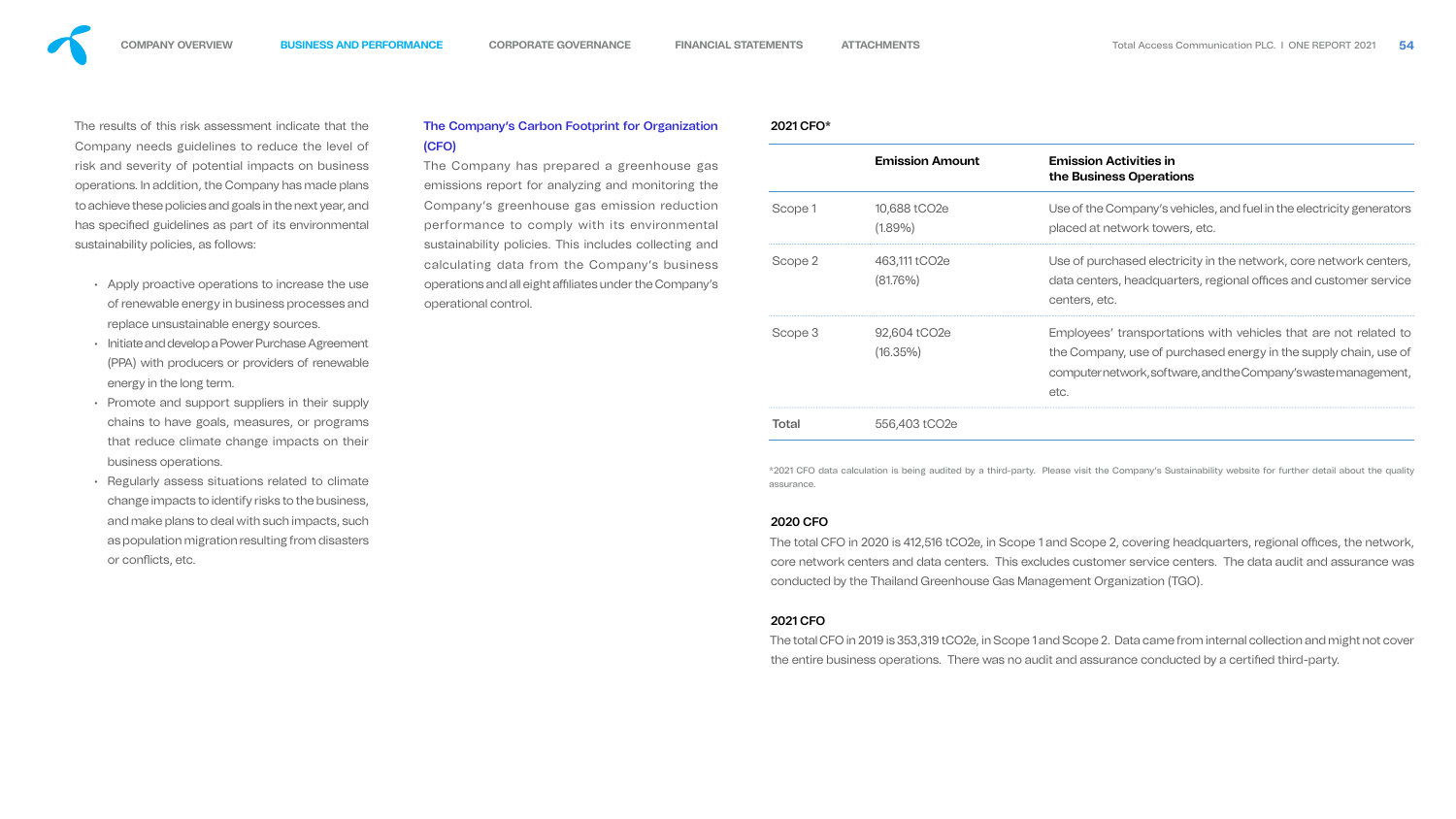## **3.4 Social Dimension**

## 3.4.1 Social Policies and Practices

The Company aims to create shared value in economic and social development with stakeholders, and works to translate respect for human rights and digital inclusion into programs and initiatives.

## 3.4.2 Social Activities

In 2021, the Company operated according to the Social Sustainability Policy and achieved the following results:

## Human Rights

The Company is committed to respecting human rights as set out in the U.N. Guiding Principles on Business and Human Rights, the OECD Guidelines for Multinational Enterprises, and Children's Rights and Business Principles, all of which build on the U.N. Bill of Human Rights.

The Company performs due diligence to identify and address human rights challenges. This requires a long-term perspective, continuous improvement, and stakeholder dialogue. The Company conducts human rights due diligence every other year and regularly provides training to employees on the human right issues relevant to their scope of work.

#### **Employees**

The Company has developed a People Policy by applying the International Labour Organization's Eight Fundamental Conventions. Key practices in the policy include:

> In 2021, the Company continued to be affected by the coronavirus (COVID-19) outbreak, especially in employee care. The Company continued to implement a work-from-home policy to reduce the risk of exposure to the virus while promoting a new way of working. Tight-Loose-Tight is working in a flexible, safe, and healthy manner, while also working efficiently. The Company also undertook other activities to reduce risks and mitigate the impact of COVID-19.

- The Company shall not employ or contract child labor in permanent or fixed-term positions.
- The Company shall not practice forced labor or labor in exchange for payment of debt. Any employee shall be free to leave employment after giving reasonable notice.
- The Company respects the right to freedom of association and collective bargaining, and allows employees to elect representatives to protect their rights and benefits.
- The Company shall not discriminate against employee representatives on the dtac People Council, which is established in accordance with national law and regulations.
- The Company shall ensure appropriate working hours in compliance with applicable laws. Employees receive adequate time for recreation and recovery.

The Company ensures equality in recruitment and in overall human resource management. The recruitment and employment process must be transparent, free from discrimination, and fair to all applicants as stipulated in the dtac Code of Conduct. The recruitment process must lead to diversity and comply with applicable laws. Recruitment must be based on work experience and abilities, and a demonstration of attitude and qualities in line with company values, missions, and goals. Employees must have access to

all available opportunities for career advancement and receive fair performance evaluations.

In terms of employee care and labor, the Company has the following key employee operations:

1) Health, Safety, and Work Environment

- Facilitate access to COVID-19 vaccines to employees, enabling 99% of employees to receive the vaccine by 2021.
- Provide virus protection items such as masks and alcohol gel, and establish heightened cleaning procedures at Company service centers.
- $\cdot$  Optimize workspaces and add office equipment to maintain social distancing and minimize physical contact.
- Assist staff infected with COVID-19, such as by providing RT-PCR Kits for re-examination and arranging self-care kits during home isolation and transport to hospitals.

• Promote good physical and mental wellbeing for employees, such as providing a hotline to consult with a psychologist, an open communication channel for expressing opinions and complaints (OpenTalk), as well as recreational activities to relax from work and promote work-life balance for employees.

In addition to caring for employees during the pandemic, the Company also initiated the Mission SAFE program, which aims to raise awareness, knowledge, and behavior modification related to safety, occupational health, and a good working environment, promoting a healthy and safe culture. Mission SAFE projects were divided into three phases:

- Phase 1 Raising awareness about occupational safety and health across the organization with Tone-from-the-Top communications, and building skills for supervisors to promote safety awareness and behaviors among staff.
- Phase 2 Create and modify employee behavior to proactively promote occupational safety and health. Also, report any events that may have caused accidents, injuries, or losses. The Company has established a system for reporting incidents that employees and suppliers encounter or that require remedial action. The system tracks the progress of remediation by relevant authorities until complete.
- Phase 3 Training to develop knowledge and skills for specific tasks with high occupational safety and health risks. The Company has

- 
-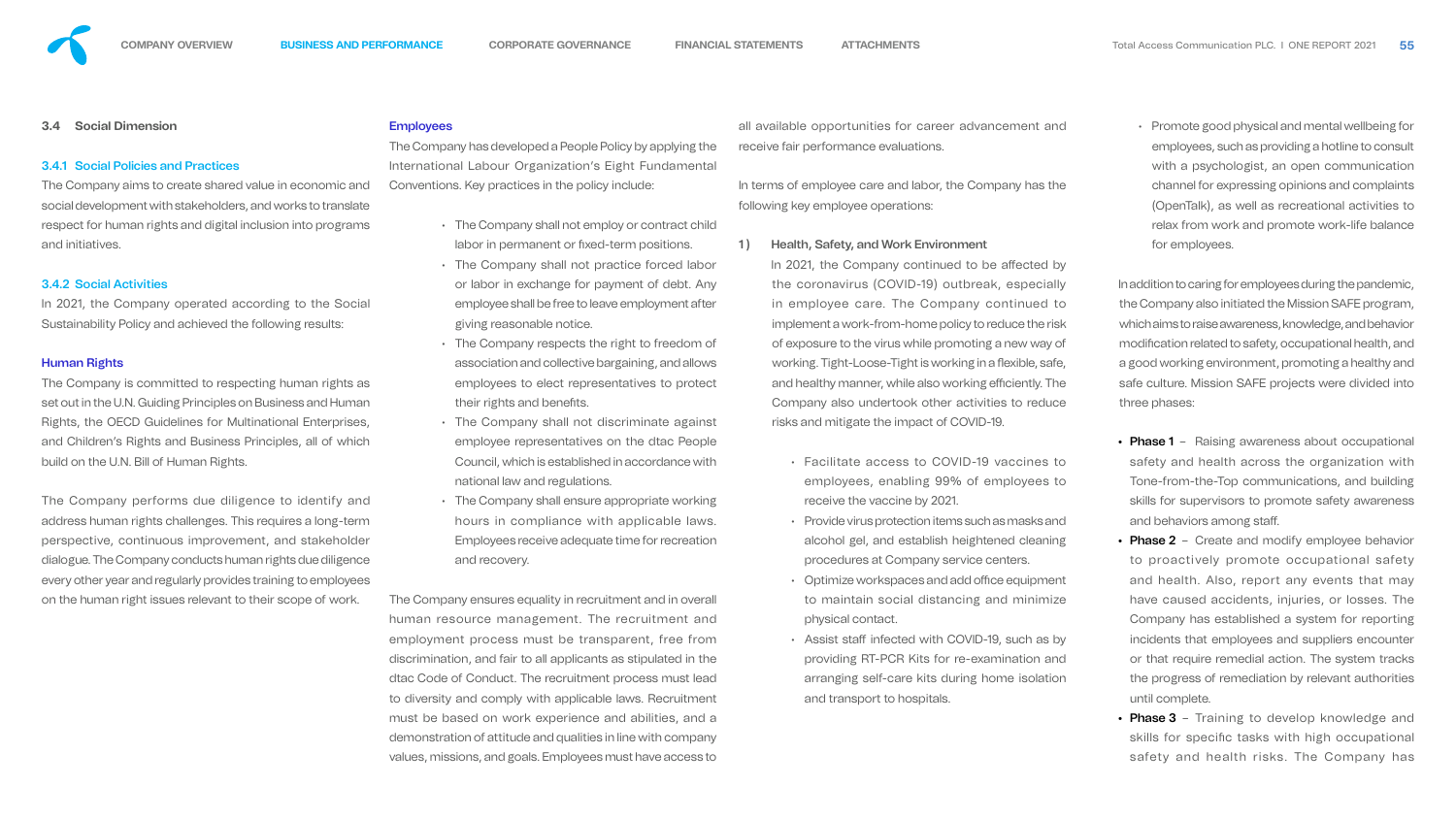

started training on safe driving for employees who operate vehicles, such as those in mobile sales and distribution. The Company aims to provide safe driving training for 99% of employees in this group each quarter.

In 2021, there were no significant health and safety incidents in employees. This brought the Lost-Time Injuries Frequency: LTIF and the Lost-Time Injury Close-Out rates are zero.

## 2) Employee Training

The Company has run the 40-Hour Challenge for three straight years. This program encourages employees to learn, review, and enhance their skills online for at least 40 hours. Each employee can choose from courses or content that are interesting and useful for their work from the dtac Academy and from leading online learning platforms such as LinkedIn Learning and Coursera. In 2021, 3,211 employees attended online classes for a total of 234,368 hours, or approximately 78.21 hours per employee.

The Company makes substantial efforts to understand its customers' needs through research, surveys, and other engagement channels. The Company has also created a special team to turn every customer complaint into an opportunity for improvement.

## 3 ) Employee Engagement Survey

The Company organizes an Employee Engagement Survey once a year. In 2021, 2,739 employees participated in the assessment, representing 97% of the total workforce. 79% of employees felt 'Effective', or feel committed and enabled to be productive and engaged with the Company.

#### **Customers**

dtac's customers are among the Company's most important stakeholder groups. The Company always seeks to ensure that its customers are satisfied and have the best experience possible from dtac's services. Customer feedback helps the Company develop new solutions, decide where to invest, and plan durable developments to bring value to customers and business operations.

> In 2021, the Company received 9 complaints about personal data protection and all were investigated and managed. The Company also offered training for more than 1,000 employees whose work is related to customer personal data and who may have accessed customer personal data improperly per the Code.

2) Customers' Rights Protection through the Authority Request Assessment Process

The Company takes customers' personal data privacy seriously in its business operations to ensure trust and the protection of customers' rights. The Company is committed to following data protection guidelines that meet international standards, and it requires all employees to prioritize the security of customers' personal data. The Company seeks to ensure continuous improvements in service quality and personal data security.

## 1) Customers' Personal Data Protection

The Company defines community and society as those who are impacted by the business's operations, from landowners where dtac's base station towers are installed to general mobile technology users.

## 1) Responsible Network Expansion

The Company took steps to ensure that the personal data protection practice was in line with the Personal Data Protection Act B.E. 2562 (2019), which will be fully enforced beginning in 2022. The Company strengthened the customer personal data security process in compliance with the Personal Data Protection Act B.E. 2562 (2019) with a focus on the following areas:

- Customer engagement process improvement
- Business partners engagement process improvement
- Cybersecurity improvement
- Data privacy process assessment approach to ensure transparency and use of personal data in a law-compliant manner
- Consent and data life cycle planning and implementation

The Company issued the dtac Privacy Policy to ensure the protection of customers' personal data and maintain compliance with laws and standards. The Customers' Personal Data Protection Unit was established to enforce the policy, educate employees, monitor risks, and assess impacts as well as to improve customers' personal data protection processes in order to remain up-to-date and address emerging risks.

The Company has established and strictly enforces an assessment process when receiving an order from a government authority, based on Thai laws and international human rights principles. Before taking any action on an order, the Company ensures that there

is legal basis, conducts an assessment of necessity, proportionality and human rights impact , and ensures corresponding documentation.

In 2021, the Company received requests from authorities per details below:

- More than 10,000 requests to access personal information
- 221 requests to block access to online content
- No request to shutdown network
- 4 requests to disseminate public information

## Community and Society

Building base stations requires dtac to work closely with local people in various communities around Thailand. dtac is mindful of receiving input from communities and ensures that their primary concerns – fair treatment, safety, and legal compliance – are adequately addressed.

The Company provides direct communication channels for landowners to access its Site Management Team. The Company also has an Electromagnetic Field (EMF) Working Team to create awareness about the safety of electromagnetic fields, which is a concern in some communities.











- 
- 
- 
- 
- 
- 
- 
- 
-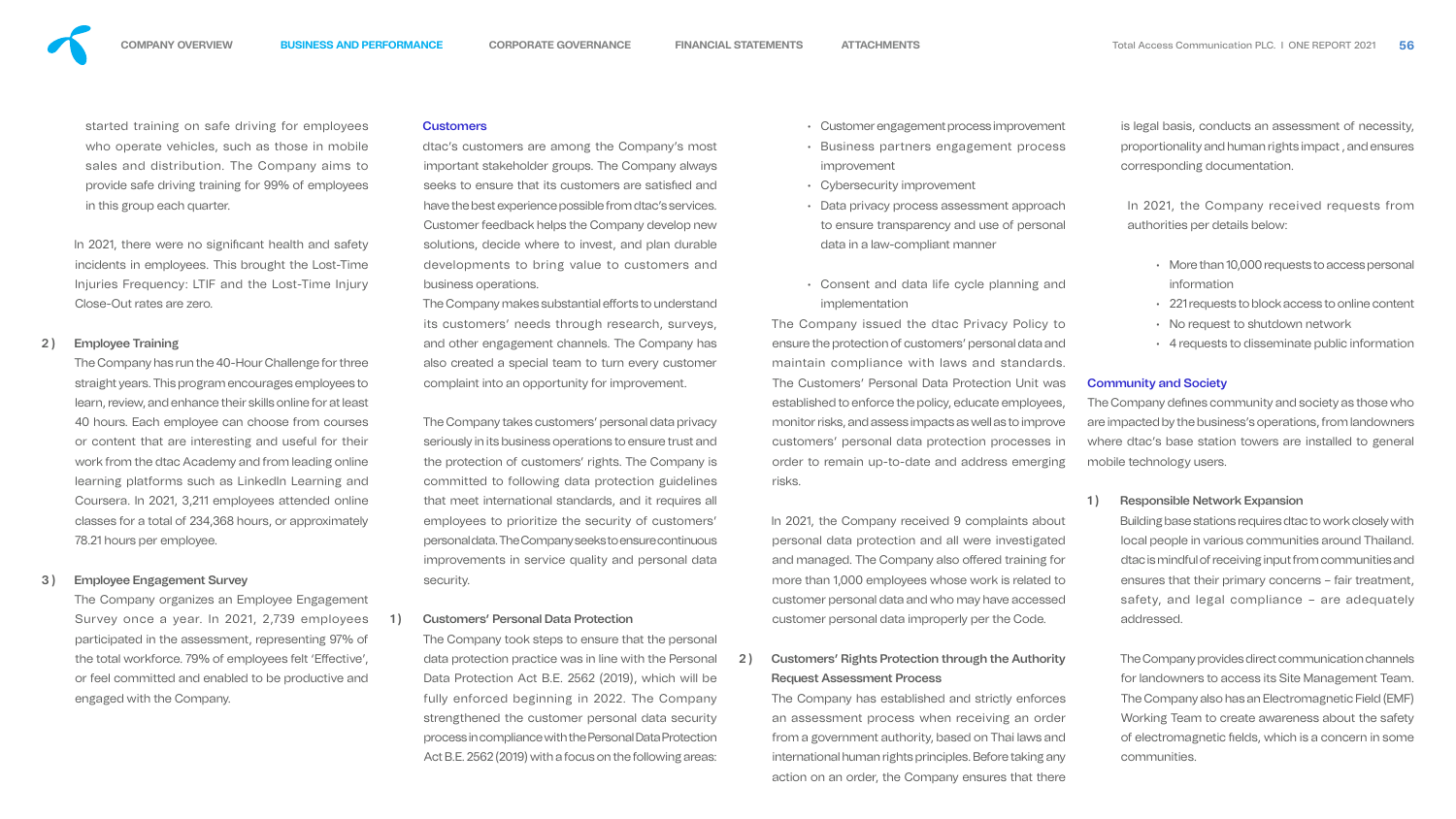The Company adheres to the Land Registration Act B.E. 2522 (1979), the Office of the National Broadcasting and Telecommunications Commission BTS Guideline, and local rules and requirements applicable in each location. The Legal Department examines all contracts made with landowners to ensure compliance with laws and regulations.

## 2 ) Digital Inclusion

Creating a digital society for all is a long-term corporate sustainability initiative and one of the key themes in our Responsible Business Strategy 2021-2023. The Company sees an opportunity to be an "accelerator" of digital equality in society, and it has made the pursuit of a "digital society for all" part of its Responsible Business Strategy 2021-2023.

The Company has defined the elements of creating a digital society for everyone according to measures established by the National Digital Inclusion agency in the United States. The Company seeks to cover all dimensions of access to digital technology, including the following five elements:

participate in a safe and meaningful world

- Ability to access the Internet
- Various mobile devices that can connect to the Internet
- Ability to access Internet skills as needed, from basic to advanced levels
- Ability to access technological support when needed
- Some applications empower everyone to

## Net For Living Project

Net For Living is part of a volunteer network project the Company has been operating since 2014. The objective is to increase knowledge and skills related to the Internet and improve digital tools among vulnerable groups, such as the elderly, youth, former prisoners, and ethnic groups. It also focuses on developing vulnerable individuals into small-scale entrepreneurs, so they can earn more income and improve their quality of life. This differs from former efforts that only promoted basic Internet access and skills.

In 2021, the Company worked to increase digital skills for vulnerable groups in partnerships with agencies such as the Digital Economy Promotion Agency (depa), the Thai Internet Foundation, and Young Happy Co., Ltd. Together they organized training activities that increased digital and online marketing skills for small entrepreneurs in five provinces. The training program reached to 400 participants, of which 250 were elderly people. Project achievement measurements included the following:

• Those who participated in the program increased income by 24% on average. This resulted from higher capabilities to reach to customers directly and to expand sale channels. On average, the participants could increase number of regular customers by 50%.

- First Prize Narathip Phumthawon, a farmer from Nachayada Crab Farm, Sukhothai. This farmer used his passion to build an organic crab business.
- 1<sup>st</sup> Runner Up Award Jiraphat Khadiwi, a farmer from Saenbun Farm, Kalasin Province. An engineer-turned-farmer who produces agricultural products, exporting lettuce, herbal shrimp paste, and giant freshwater prawns.
- 2<sup>nd</sup> Runner Up Award Thanawat Manowachirasan, a farmer from Ban Mae Garden, Phang Nga Province. This farmer realized his mother's dream, combining age-old wisdom with new technology to create an organic mangosteen export business.

- Participants increased their digital skills:
	- Social media skills increased by 51%
	- E-Commerce skills increased by 56%
	- Skills in creating online commercial content increased by 30%
	- Skills in use of marketing tools increased by 30%
	- $\cdot$  Participants increased their confidence in doing business by 36%.

## Smart Farmer Project

The Company is committed to using digital technology to help solve problems in Thai society. Farmers are one group the Company prioritizes. They make up 30% of the country's population but create economic value of about 10% of gross domestic product (GDP), according to Bank of Thailand data. This figure reflects the productivity of the Thai agricultural sector, which lacks technological integration. The Company has been working on the Smart Farmer project for over 12 years to develop technology aimed at raising the efficiency of smallholder farmers. In 2021, the Company carried out various projects and activities to advance Thai farmers' productivity, as follows:

## 1 ) Samnuek Rakbankerd Farmer Award Program

This continuation of the Samnuek Rakbankerd Farmer Award Program develops community leaders with a determination to raise awareness about the development of the homeland by youth. It is led by Mr. Boonchai Bencharongkul, the founder. Its purpose is to identify, support, and honor farmers

with the potential to serve as role models for modern farmers, and who have a systematic way of thinking and an ability to apply successful models to achieve better results and adapt to current trends and changes. They are generally self-reliant and ready to strengthen the community sustainably.

The 13th Samnuek Rakbankerd Farmer selection for 2021 was organized under the concept of "Creative Farmers, Happy Forever." It aimed to find farmers with successful practices in organic agriculture, by using unique approaches to develop and add value to their produce, and to improve sustainability and quality of life in society. This is in line with the government's policy on the Bio-Circular-Green Economy (BCG). The winners of the Samnuek Rakbankerd Farmer Award winners included:

| onlin |  |
|-------|--|
|       |  |

- 
- 
-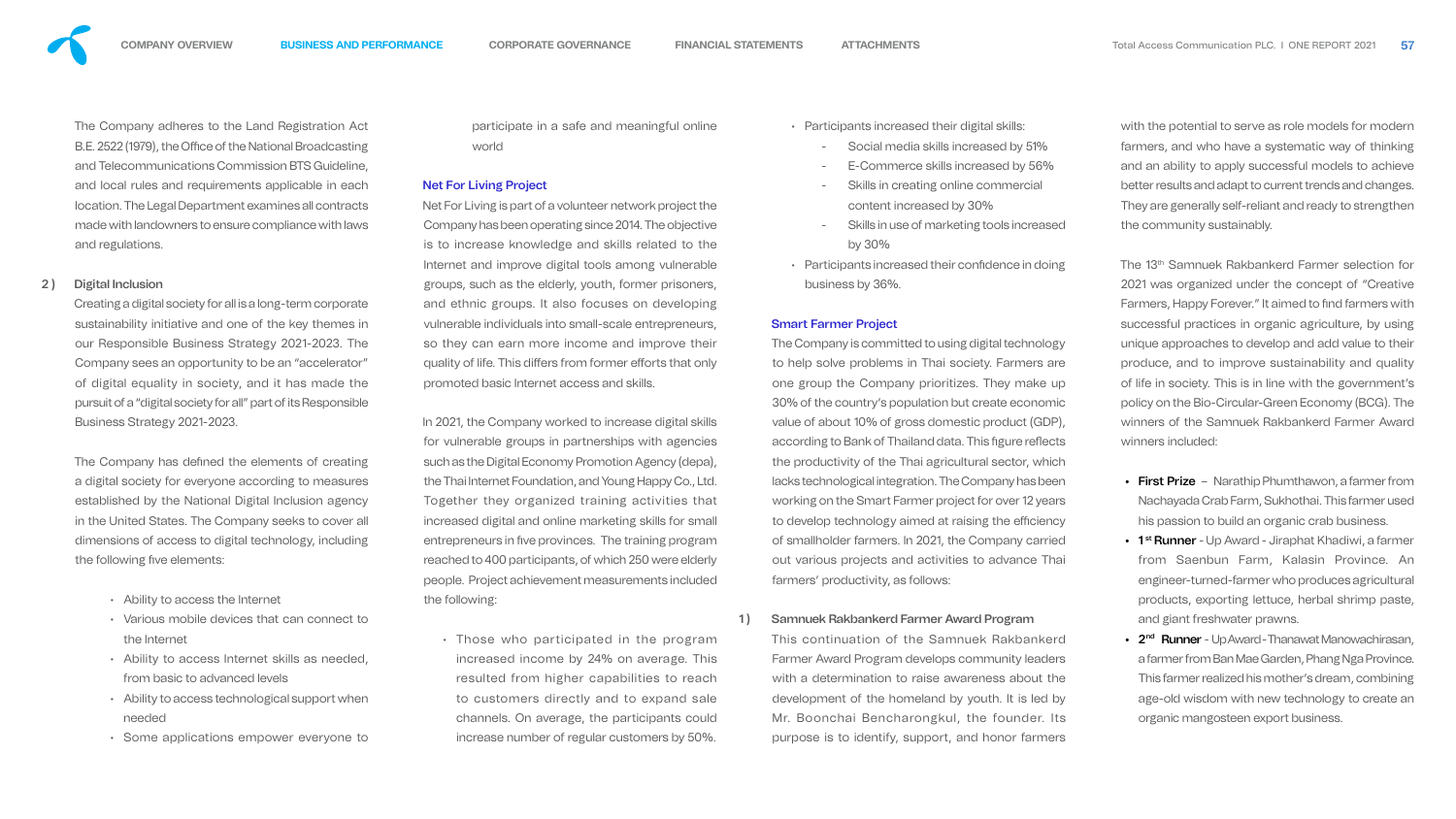

## 2 ) Lingzhi Mushroom Cultivation Support Project

The Company promotes research in agricultural technology and supports the "Highland Agricultural Research and Development Project: A Case Study of Lingzhi" with Chaiphattana Foundation and NECTEC at Pong Nam Ron Subdistrict, Fang District, Chiang Mai. This is a continuation of the Accurate Farm Project that the Company implemented in 2017. It aims to develop and promote the use of Internet of Things (IoT) technology in agricultural management for small farmers. The three partners in the working group research applications for IoT technology, sensor devices, and measurement instruments to increase the yield of lingzhi in greenhouses outside of the mushroom cultivation season (December - February). These mushrooms like hot and humid conditions between 25-28 degrees Celsius. Lingzhi is a high-value cash crop for export. Lingzhi products include spores and mushrooms. It is widely used in dietary supplements and health products. Lingzhi also has medicinal properties. Both spores and the mushroom's flesh can be used as medicinal ingredients. In Thailand, most farmers grow lingzhi mushrooms that, when dried, can be sold for 2,000 baht per kilogram. The price of dried spores that have been cleaned and tested for important applications is 15,000 baht per kilogram.

contamination and improving the quality of the produce. Lingzhi can grow in a normal manner, according to set goals. Environmental data from the experimental production of lingzhi in both normal and off-season cultivation can also be used in academic databases, providing knowledge that farmers can apply in the production of lingzhi by controlling the environment both in and out of season. This helps to create and support jobs, careers, and profits.

In 2021, 5G technology at 700 MHz was applied to all IoT control devices, which managed the environment in the lingzhi hut in real-time through the Company's Smart Farmer application. This allows farmers to read displayed values and control their work from outside the house, thus reducing the potential for external On March 23, 2021, the Company, led by Mr. Boonchai Bencharongkul, Chair of the Board of Directors, and Mr. Prathet Tankuranun, Chief Technology Officer, presented the project's progress report to Her Royal Highness Princess Maha Chakri Sirindhorn, Honorary Prime Minister and Chairperson of the Chaiphattana Foundation. This is one of the Company's 5G Use Cases demonstrating the use of 5G technology in the agricultural industry.

## 3) KasetGO Project

The Company aims to build knowledge management that provides information and studies on child online safety and digital resilience through partnerships with academics and practitioners.

In 2020, the Company partnered with Yara (Thailand) Co., Ltd. to develop the KasetGO application, an online platform to educate Thai farmers on agriculture and help them communicate with experts who provide practical advice for farmers. The platform seeks to improve the quality of cultivation and production so that it meets standards according to market demand, and leads to the creation of a network of farmers to further develop knowledge in the agro-industry. The KasetGO project is a continuation of the Smart Farmer project. Over the past 10 years, the Company has seen many changes in farmers' needs and found

that farmers have basic technology skills, access to mobile devices, and can access information and knowledge that are useful for cultivation and market expansion.

In 2021, the Company conducted a study to improve the development of KasetGO programs to address more comprehensive challenges in the agricultural industry, such as polls on industry-related issues, to determine the direction of Thai agriculture, including identifying trends, problems, and opportunities, and also to explore demand. It found that farmers want to increase distribution channels and reach customers within certain distribution areas. The Company has developed a Marketplace section in the application to provide a space for farmers to present their raw materials, produce, and goods, and to allow trading with other members. In addition, a precision weather forecast function has been added. It uses advanced processing technology and data from multiple sources to achieve high accuracy forecasts compared to data from other systems. Currently, there are about 536,000 users of the application.

The Company promotes application development projects as part of its business strategy. However, 2021 was a period to test various functions in the application while studying user behavior, and some parts need to be improved to increase their efficiency. As such, these innovations generated no revenue in 2021.

## Safe Internet Project

As Thailand's key telecom operator, the Company is part of the Internet ecosystem and should play a key role in building a safer Internet for children and young people. Therefore, the Company introduced the Safe Internet project in 2016, with the goal of building skills and immunity for children and youth to surf the online world safely, appropriately, and creatively. The Company operates under a framework divided into three levels, as follows:

## • Phase 1 – Knowledge Management in Child Online Safety

## • Phase 2 – Awareness and Capacity Building for Teachers and Parents

The Company aims to provide online and on-ground learning programs to increase online-risk awareness and digital resilience in children and youth. The Company also aims to provide teaching tools and materials to help teachers, parents, and practitioners increase children's digital resilience and digital skills.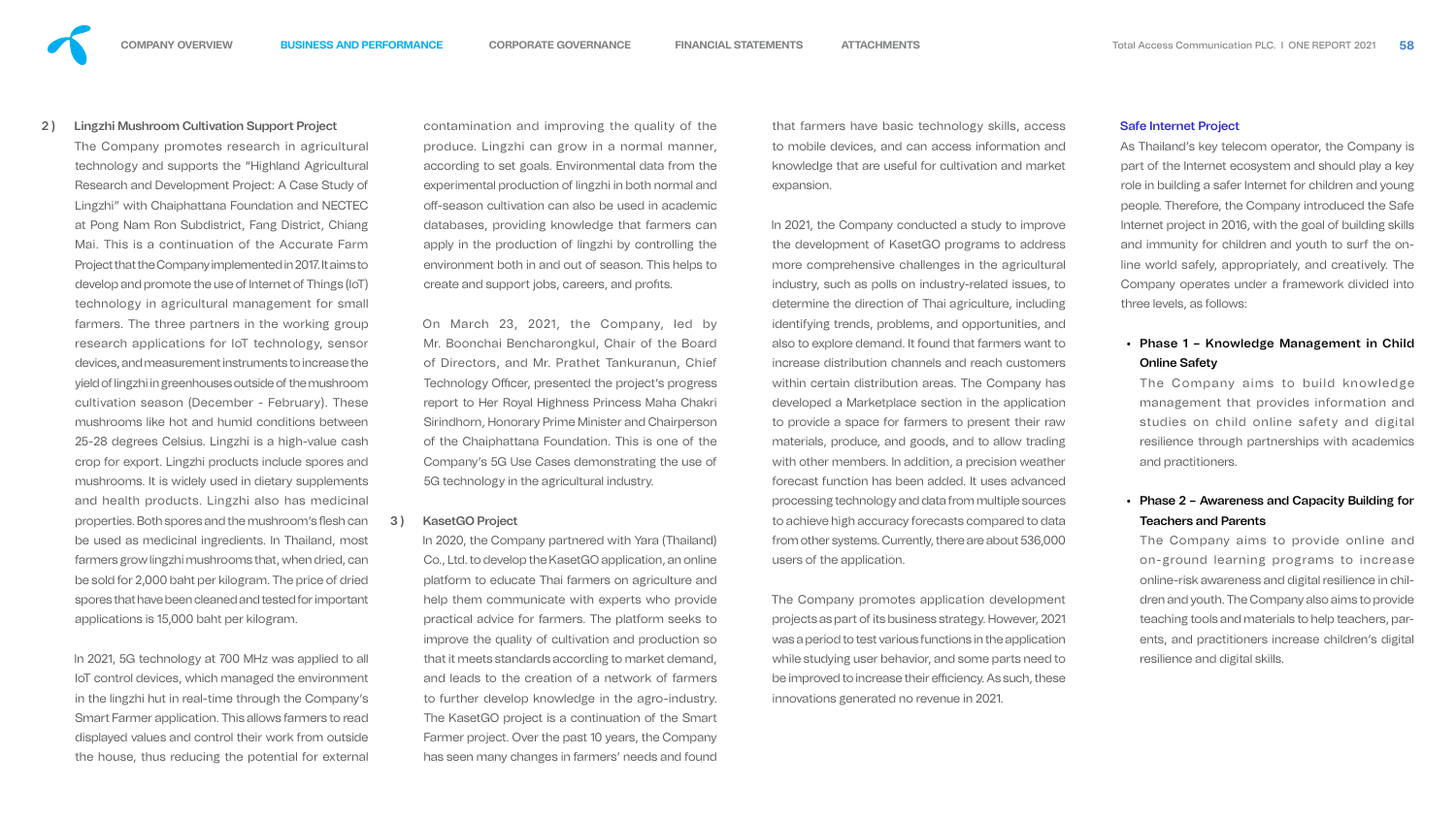• Phase 3 – Disseminating Knowledge Through Public Communication and Supporting Policy Movement

The Company aims to leverage experience and resources in child online safety and digital resilience to support national policy and guideline development to bring long-term and wide-scale benefits to the country.

In 2021, the Company was able to reach over 300,000 youth in the 13–18 age group through the following activities:

- 1) Young Safe Internet Cybercamp Project Season 3 The Company joined forces with Plan International Thailand to organize an online camp that opens up a world of knowledge and digital immunity for youth at the secondary school level, and provide relevant digital mentoring skills for teachers or parents to support or help children apply the knowledge gained from the camp to cultivate ideas and develop innovations that help solve problems facing youths in the online world. Participants reported to increase their knowledge, attitudes, and behaviors about online threats from 34.38% to 68.42% after participating in the cybercamp program. They have realized their strength and leadership to solve problems and drive for changes. There were more than 50 project ideas proposed and implemented with support from the cybercamp program.
- 2 ) Activity: #StopCyberbullyingInOurGeneration The Company organized the #StopCyberbullying InOurGeneration activity to raise awareness, share knowledge, and seek to influence policy. The activities, part of the Company's ongoing cyber bullying program, are held on the third Friday in June each year, which is "World Stop Cyberbullying Day." The Company has developed an online brainstorming platform that features a safe place to express ideas using the concept of Design Thinking. It combines this with online crowdsourcing technology, including a space for youth to exchange ideas for 72 hours, and reached a target audience of more than 1.44 million people. It generated more than 700 proposals for cyberbullying solutions and ideas, and was presented to government agencies and organizations that work to stop cyberbullying. This project is a collaboration between the private sector, education agencies, and civil society, including the Faculty of Economics at Chulalongkorn University, the Children and Youth Council of Thailand, Punch Up Co. Ltd., and Glow Story Co. Ltd.

films and board games that teachers can bring into the classroom, and organizing training activities to create interesting new learning styles, such as the Safe Internet Game Night Competition.

## **Governance**

## 3 ) Student Training Activity

In 2021, 100% of employees received online training about the dtac Code of Conduct. The Integrity Index Score from the Employee Engagement Survey was 95%.

The Company organized training to enhance digital resilience for students and teachers by developing tools and modifying models in conjunction with various networks to suit target groups and teach management styles in each area, either in the form of direct training in schools or through online training through the "Smart Teachers, Smart Students" e-learning system, and via www.SafeInternetForKid.com. This includes creating teaching materials or activities such as short The Company adheres to the principles of corporate governance for listed companies established by the Securities and Exchange Commission of Thailand and the Stock Exchange of Thailand. The principles have been reviewed and amended in compliance with the ASEAN Scorecard.

The Company has issued and enforced policies, strategies, and principles of corporate governance through the organization's management committee structure, which consists of the Board of Directors, Subcommittees, Internal, and management audits. The Chief Executive Officer leads the evaluation processes on policy implementation and regulatory documents at all levels. The CEO is required to report to the Board of Directors at least once a year.

## dtac Code of Conduct and Compliance

The Company has published the "dtac Code of Conduct" since 2006 as a principle and guideline for the Board of Directors, executive management, employees, and any entities operating under the dtac name. The code has been reviewed and revised in line with current situations, concerns, and stakeholder's expectations. This prevents new risks in business operations, including in areas related to corruption, human rights, fair competition, data protection and

security, employee rights, health, safety and people security, and employee welfare, as well as financial integrity and fraud.

The current Code of Conduct came into full enforcement. It outlines four core principles that demonstrate dtac's responsible business practices, including:

- 1. We play by the rules
- 2. We are accountable for our actions
- 3. We are transparent and honest
- 4. We speak up

To follow and implement the Code, the Company provides instructions and reporting procedures so that suitable measures may be taken in a timely manner as follows:

## • Compliance Function

The Company established the Ethics and Compliance Department, an internal independent unit responsible for training and educating employees and managing day-to-day operations in compliance with the Code.

## • Communication Channel

The Company provides communication channels to seek advice and report any issue that might violate the Code of Conduct.





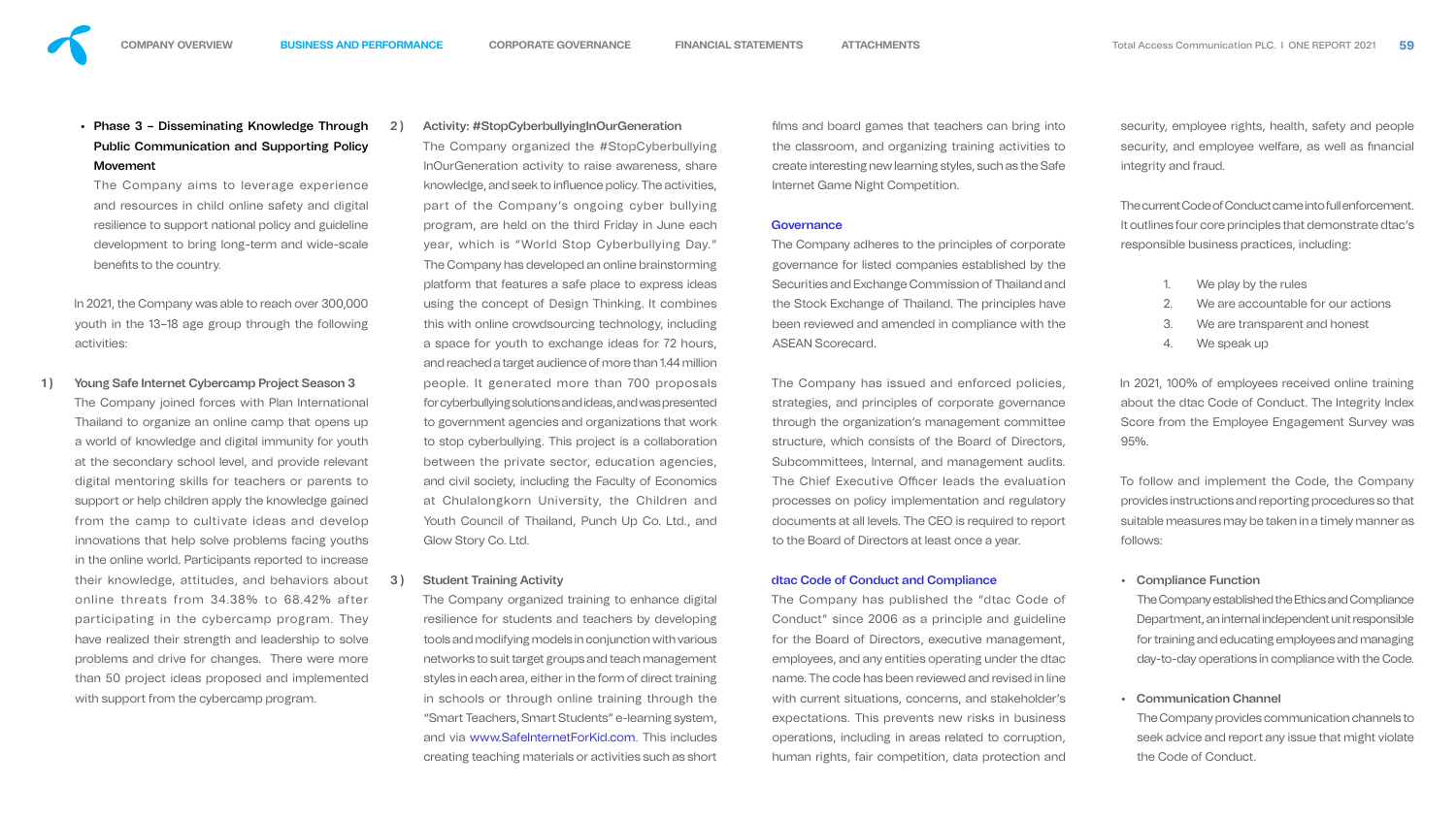- 1. Line managers and the Ethics and Compliance **Department**
- 2. Via https://telenorgroup.integrityline.com/frontpage, an online platform run by the third party. The online channel is open to all employees, customers, and suppliers.

All reported concerns go to the Investigation Department and the Ethics and Compliance Department and are kept confidential. Whistleblowers can choose to report cases anonymously. No records are kept in the reporting process, including IP addresses or phone numbers.

## • Internal Investigation

- Violate or ask others to violate the code
- Ignore to report the suspected activities that may violate the code
- Do not give coordination with investigative process
- Retaliation against those who speak up

If the reported issues are substantiated, they go to the Investigation Team, an internal independent unit responsible for investigating cases involving Code of Conduct violations.

The Company regards sustainable supply chain management as a key aspect of its business operations, and it is part of its Responsible Business Strategy 2021-2023. The Company has implemented policies and practices for sustainable supply chain management as a framework to treat all suppliers fairly and equitably. The Company regularly conducts audits of suppliers on social and environmental issues and upgrades suppliers' business operations to ensure they meet high social and environmental standards. In addition, the Company's ultimate goal in supply chain management is zero major incidents or loss incidents in five areas:

As whistleblowers may be exposed to potential risks from their actions, the Company does not tolerate retaliation of any kind against those who speak up in good faith. If found, the Company may take disciplinary action up to and including termination of employment.

## Anti-Corruption

In 2021, 100% of employees received online training about anti-corruption processes.132 individuals from 16 suppliers also received training about anti-corruption processes.

## Sustainable Supply Chain Management

- Serious injury or death from workplace accidents
- Child labor, underage, or illegal labor
- Negative human rights impacts
- Damage to the environment and community caused by inefficient environmental management
- Involvement in all types of corruption

The Company has established the Supplier Regulatory Authority and works with the Company's internal departments and suppliers to assure all parties are understood and able to comply. The Company's Supplier Conduct Principles have been in force since 2008. The content is adapted for national and international contexts based on the international principles of human rights, environmental stewardship, and responsible business practices.

The Company aims to ensure supply chain sustainably, from upstream to downstream. Before any person or company can supply goods or services, it must undergo a preliminary assessment using the Supplier's Principles of Business Conduct, and sign an Agreement of Responsible Business Conduct (ABC) certifying its intention to conduct business responsbily. There are also processes for risk assessment in supplier selection processes, upgrading managers, and evaluating supplier performance, as well as amending incidents deemed inconsistent with the Supplier's Business Principles.

## 1) Supplier Risk Assessment

The Company assesses potential social and environmental risks in the supply chain in two phases:

• Assessment Before Becoming a Supplier of Goods or Services – In addition to assessing the business capability and potential to provide goods or services as required by the Company, the Company also assesses sustainability-related risks, including human rights, anti-corruption, politics, law, the environment, occupational health, and physical and data security, including personal data. The results of this assessment are part of the criteria for selecting suppliers. If sustainability

assessment results are mid-to-high, the company will be assessed further by a Subject Matter Expert, relevant management, and others to determine how to further manage the related risks.

• Annual Risk Assessment – The Company conducts another risk assessment method, a Self-Assessment Questionnaire (SAQ), in the first quarter each year to identify various risks, including those that may have social or environmental impacts. The results of the assessment are used to develop a communication plan, audit, and capacity-building training to further mitigate potential risks. However, in 2021, the Company did not have an annual risk assessment due to improvements in the assessment system and criteria.

## 2) Capacity Building

The primary objective of Product Manager Elevation is to educate suppliers and enable them to conduct business according to the Company's Supplier Business Principles. In 2021, the Company provided capacity-building training for 5,855 employees from 55 suppliers, representing 3,720 man-hours, which was 6% higher than the target.

## 3 ) Inspections and Corrective Actions

The Company has a process to issue supplier assessments, both with and without notice. They are randomly selected and selected based on business type, risk assessment data, and past audit data, or pending remedial action arising from non-compliance with the Supplier's Business Principles. When an inconsistent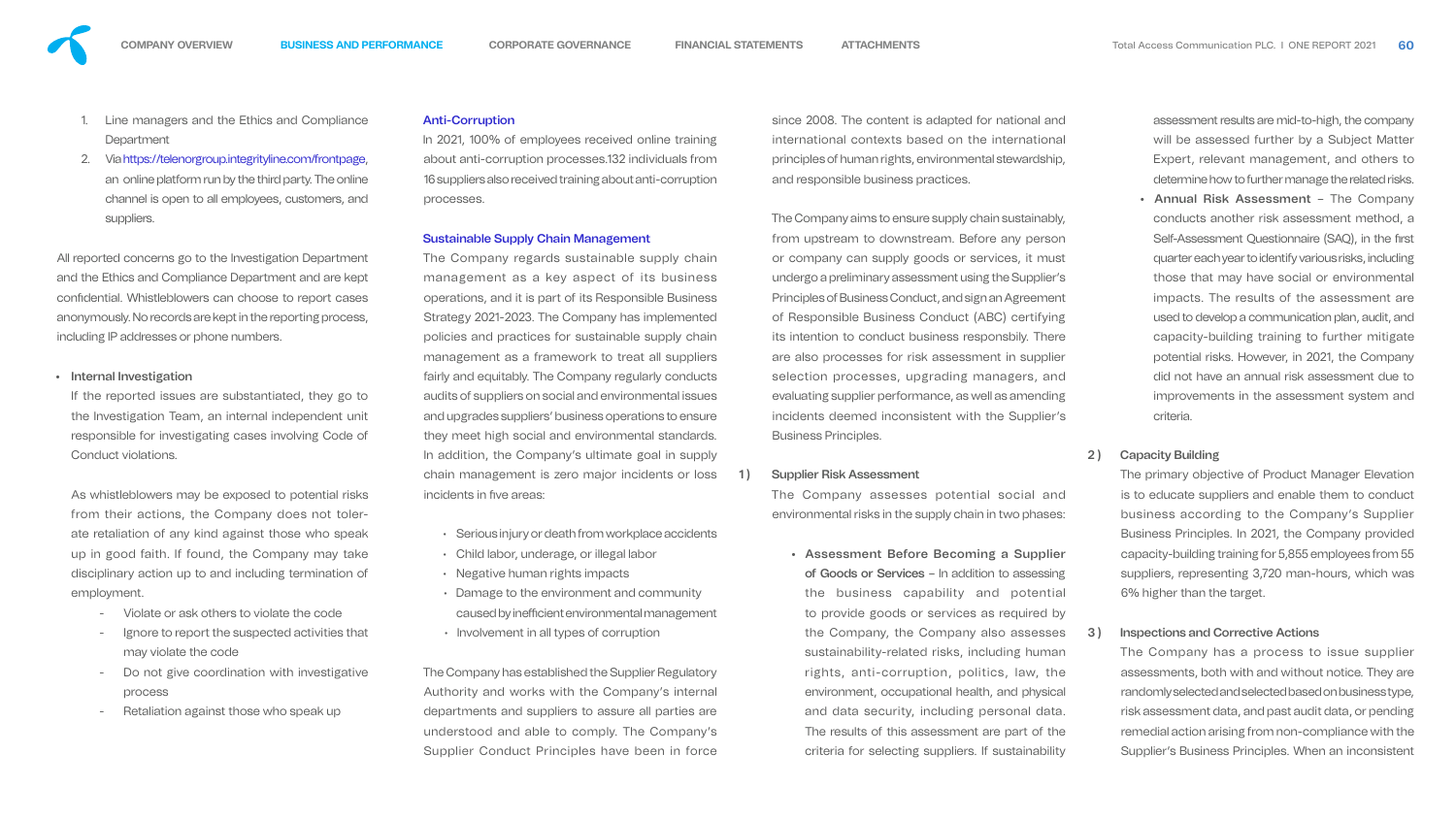event is encountered, the Company will notify the supplier with a timeframe for a Corrective Action Request (CAR), and follow up until the improvement is completed.

In 2021, dtac set a target of 900 supplier performance audits. A total of 70 audits/inspections at suppliers' workplaces were conducted (on-site), and a total of 340 online checks were performed. The latter was the assessment method the Company used during the coronavirus epidemic (January – March 2021), with results of the assessment as follows:

The information provided above highlights dtac's sustainability performance and significant results and shows how dtac responds to stakeholder concerns and expectations. The information and data cover dtac's business operations, principles, initiatives, and results that are material to the Company's sustainability strategy, from 1 January 2021 to 31 December 2021.

| <b>Major Non-Conformity</b> | 90 findings  | 90 findings (100%) were resolved according to CAR  |
|-----------------------------|--------------|----------------------------------------------------|
| <b>Minor Non-Conformity</b> | 115 findings | 115 findings (100%) were resolved according to CAR |

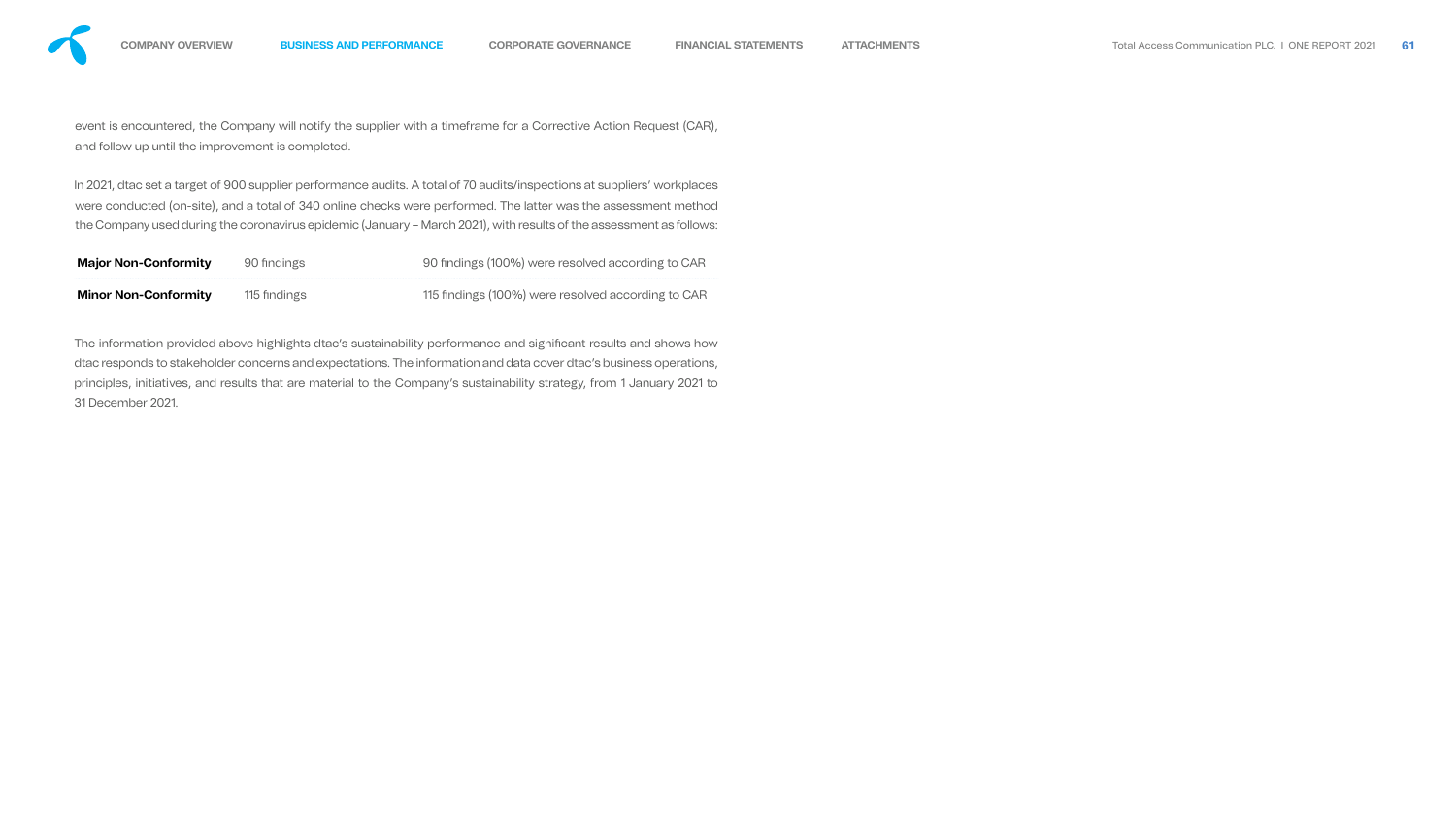The Company continued its commitment towards delivering on its key strategic priorities and reached its year-end targets for value-focused network via accelerated network rollout, contributing positively towards operating results. At the end of Q421, approximately 12,750 nodes of 700 MHz network were installed. The nationwide 4G connectivity and 5G experience in selected locations led to 4.8pp YoY growth in percentage 4G usage in Q421. In addition, there is ongoing improvement in ARPU between 700 MHz users when compared with non-users, while there is increased momentum in Net Promoter Score, which improved by 23 points from the end of the previous year. As of Q421, approximately 21,300 nodes of 4G-2300 MHz network were installed, further supporting network capacity expansion, and enhancing customers' After five consecutive quarters of positive net adds, dtac ended 2021 with 19.6 million subscribers, registering a 3.7% YoY growth, an increase of 286k QoQ and 704K YoY. The increase in net adds consisted of 281k prepaid users and 5k postpaid customers (excluding one-time clean-up, postpaid net adds was +24k, leading to total net adds of 304k), driven by improving GA due to regionalized approach along with reopening of shops from September. Approximately 32% of total subscriber base were postpaid subscribers. Service revenues excluding IC declined by 0.6% from the

**4.1 Executive Summary** The challenges brought about by the emergence of the pandemic continued in 2021, with ongoing macroeconomic pressure, travel bans, shop closures and lockdowns throughout the year. With the experience and learnings from the previous year, dtac navigated through the tough environment proving resilience and strength in market execution. Network expansion and enhanced experience, paired with leadership as a digital differentiator and customer centricity in value propositions, led to improved confidence of customers on dtac. active digital users reached 6.7 million, growing 20% YoY. Digital share of sales increased to 74.5% in Q421, which is driven by higher customer engagement due to various personalized offers and value propositions. The ongoing journey in digital transformation also contributes positively towards the Company's cost efficiencies. Various efforts in B2B such as empowering SMEs with innovative connectivity solutions and partnerships in 5G IoT to help scale businesses led to 14% YoY growth in revenues and 10% YoY growth in customers. On adjacent services, dtac continues to enhance offerings to customers, capturing the latest trends, resulting in approximately 15% YoY growth in revenues. dtac's drive on efficiency via focus on structural initiatives led to a steady decline of 8% in operating expenses YoY for the last two years. Going forward, efficiency will remain a key focus, additionally focusing on cash saving initiatives below EBITDA. due to macroeconomic pressure and ongoing aggressive competition. EBITDA (before other items) declined by 5.9% QoQ due to higher seasonal S&M expenses and one-o impact in the previous quarter. EBITDA increased 5.1% YoY due to structural efficiency initiatives and one-time negative impact in Q420. EBITDA margin for Q421 was 32.4%; normalized excluding revenues from CAT lease agreements and TOT network rental, EBITDA margin stood at 38.9%. Net profit for Q421 amounted to THB 171 million. dtac's guidance for FY22 includes flat to low single digit growth in service revenue excluding IC and EBITDA, with THB 12 – 14 billion CAPEX.

Please note that all financial figures and analyses are based on the applicable accounting policy for 2020 and 2021, unless otherwise stated

experience. As the customer-centric challenger, dtac has positioned itself as the digital differentiator, providing solutions to the pain points of customers and partners. At the end of the year, dtacOne retailer app achieved 100% penetration, while previous year and marginally increased by 0.1% QoQ in Q421 mainly driven by reopening of shops and slowly improving macroeconomic situation. Following the reopening of shops, handset and starter kit sales doubled from the previous quarter. Blended ARPU declined by 0.8% QoQ and 4.4% YoY

<span id="page-45-0"></span>

# **4. Management Discussion and Analysis Fiscal Year 2021**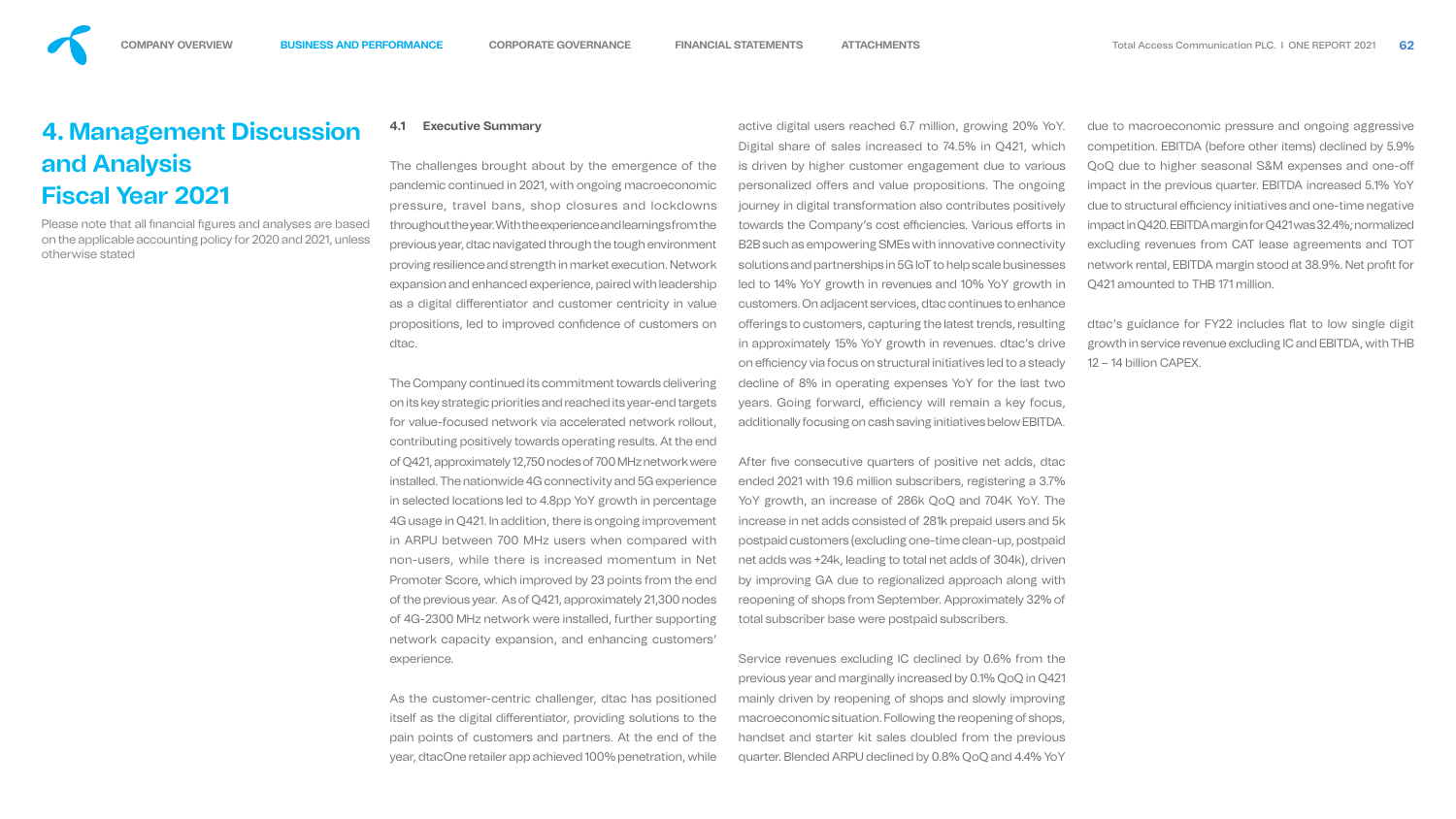## **4.2 Operational Summary**

At the end of FY2021, total subscriber base stood at 19.6 million, increased 0.7 million from the end of last year. The increase mainly came from prepaid, reflecting the return of tourist and migrants, and improving gross adds because of regionalized approach in market execution. Postpaid subscriber base stood at 6.2 million, reflecting a decline of 79k from FY20 but increasing 5k QoQ. Prepaid subscriber increased by 625k YoY and by 250k QoQ to 13.4 million, reflecting gradual recovery from shop reopening and slowly improving macroeconomic situation.

Traffic on TOT's 4G-2300MHz network continued to stay at the high levels, driven by changing customer behavior as part of the new normal adaptation. Number of 4G-2300MHz installed base stations under the partnership with TOT reached approximately 21,300 at the end of FY2021. The number of 4G users reached 13.3 million, representing approximately 68% of total subscriber base. The number of 4G compatible devices reached 82% of total subscriber base. Smartphone penetration remained steady at 89%.

Average Revenue per User excluding IC (ARPU) for FY21 was THB 244 per month, declining by 3.3% YoY from the escalated COVID-19 situation and aggressive competition. At the end of FY2021, postpaid subscriber base accounted for approximately 32% of total subscriber base. Postpaid ARPU for FY2021 was THB 497 per month, a decline of 4.1% YoY, while prepaid ARPU was THB 124 per month, declining by 3.3% YoY, due to customer spending optimization and aggressive competition.

| Active subscribers (in thousand)              | <b>Q420</b>  | Q321   | Q421   | %QoQ       | %YoY      | <b>FY2020</b> | <b>FY2021</b> | %YoY      |
|-----------------------------------------------|--------------|--------|--------|------------|-----------|---------------|---------------|-----------|
| Postpaid                                      | 6,106        | 6,180  | 6,186  | 0.1%       | 1.3%      | 6,106         | 6,186         | 1.3%      |
| Prepaid                                       | 12,750       | 13,094 | 13,375 | 2.1%       | 4.9%      | 12,750        | 13,375        | 4.9%      |
| <b>Total active Subscribers</b>               | 18,856       | 19,274 | 19,561 | 1.5%       | 3.7%      | 18,856        | 19,561        | 3.7%      |
| Net additional subscribers (in thousand)      | <b>Q4 20</b> | Q3 21  | Q4 21  | %QoQ       | %YoY      | <b>FY2020</b> | <b>FY2021</b> | %YoY      |
| Postpaid                                      | 63           | (5)    | 5      | $-211.3\%$ | $-91.4%$  | (321)         | 79            | $-124.7%$ |
| Prepaid                                       | 110          | 31     | 281    | 814.9%     | 156.1%    | (1,464)       | 625           | $-142.7%$ |
| <b>Total net additional Subscribers</b>       | 173          | 26     | 286    | 1009.7%    | 65.4%     | (1,785)       | 704           | $-139.5%$ |
| MoU (minutes/sub/month)                       | Q4 20        | Q3 21  | Q4 21  | %QoQ       | %YoY      | <b>FY2020</b> | <b>FY2021</b> | %YoY      |
| Postpaid                                      | 199          | 193    | 182    | $-6.0\%$   | $-8.7\%$  | 201           | 188           | $-6.4%$   |
| Prepaid                                       | 76           | 72     | 68     | $-5.9\%$   | $-11/1\%$ | 79            | 71            | $-9.8%$   |
| <b>Blended MoU</b>                            | 116          | 111    | 104    | $-6.2\%$   | $-10.2\%$ | 118           | 109           | $-7.6%$   |
| Postpaid excluding Incoming minutes           | 137          | 132    | 123    | $-6.5\%$   | $-9.7\%$  | 138           | 129           | $-6.6%$   |
| Prepaid excluding Incoming minutes            | 53           | 50     | 47     | $-6.3\%$   | $-12.8%$  | 55            | 50            | $-10.5\%$ |
| <b>Blended MoU excluding Incoming minutes</b> | 80           | 76     | 71     | $-6.7\%$   | $-11.6%$  | 82            | 75            | $-8.0%$   |
| <b>ARPU (THB/sub/month) - (Post-TFRS 15)</b>  | <b>Q4 20</b> | Q3 21  | Q4 21  | %QoQ       | %YoY      | <b>FY2020</b> | <b>FY2021</b> | %YoY      |
| Postpaid                                      | 518          | 509    | 506    | $-0.5\%$   | $-2.4\%$  | 532           | 509           | $-4.3%$   |
| Prepaid                                       | 131          | 123    | 123    | $-0.2\%$   | $-6.2\%$  | 132           | 127           | $-3.5%$   |
| <b>Blended ARPU</b>                           | 256          | 247    | 245    | $-0.8%$    | $-4.4%$   | 259           | 250           | $-3.5%$   |
| Postpaid excluding IC                         | 505          | 496    | 494    | $-0.4%$    | $-2.3%$   | 518           | 497           | $-4.1%$   |
| Prepaid excluding IC                          | 128          | 120    | 120    | $-0.2\%$   | $-6.1\%$  | 128           | 124           | $-3.3%$   |
| <b>Blended ARPU excluding IC</b>              | 250          | 241    | 239    | $-0.7%$    | $-4.4%$   | 252           | 244           | $-3.3%$   |

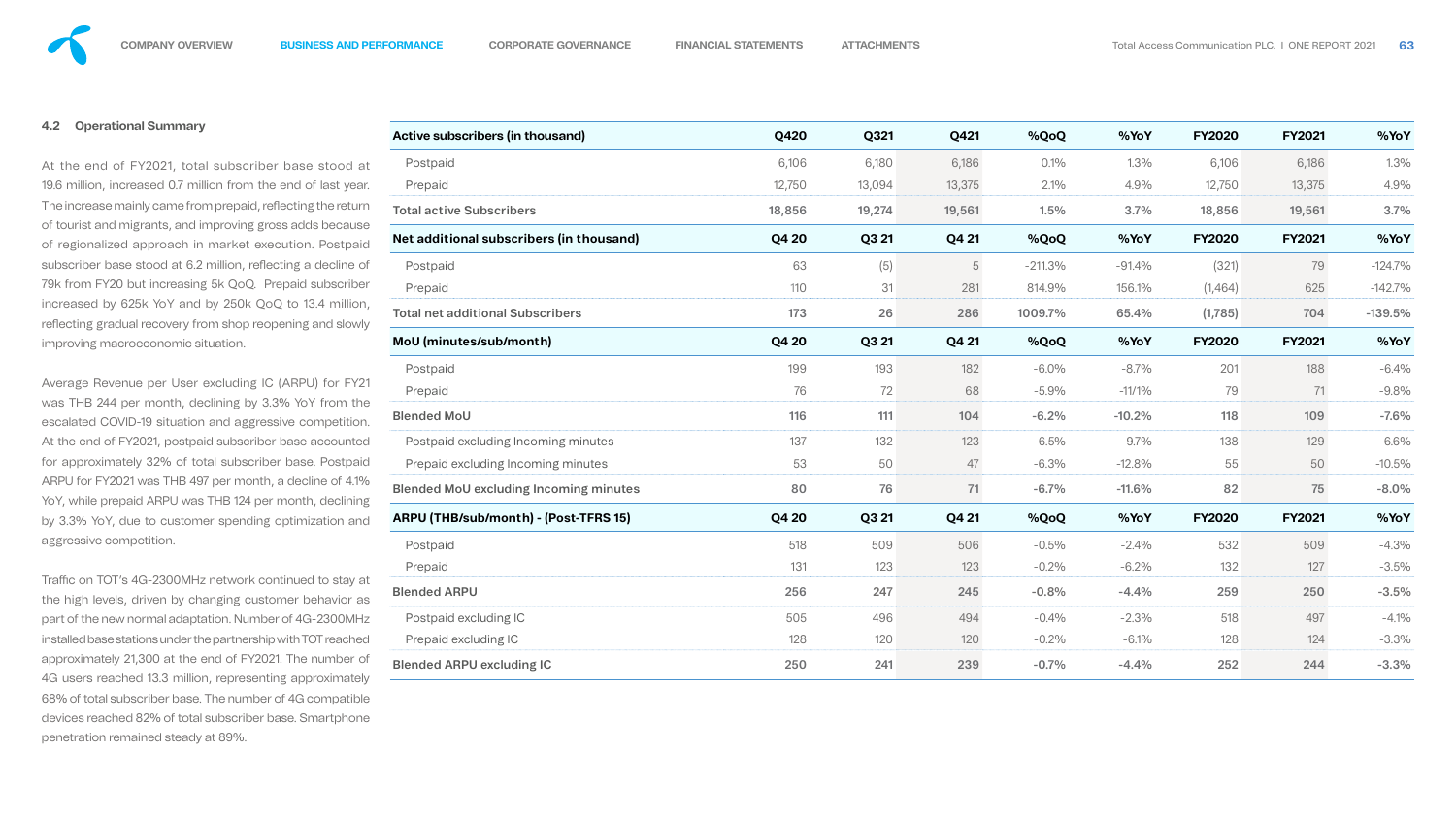## **4.3 Financial Summary**

### 4.3.1. Revenues

Total revenues in FY21 amounted to THB 81,320 million, increasing by 3.2% YoY mainly from reopening of shops from September and gradual easing of COVID-19 restrictions. Service revenues excluding IC amounted to 13,994 million for Q421, declining by 0.6% YoY, marginally improving by 0.1% QoQ from the slowly improving macroeconomic situation.

**Core service revenues** (defined by bundle of voice and data service revenues) in FY21 amounted to THB 54,633 million, decreasing 3.7% YoY from the impact of COVID-19 and intense competition. Core service revenues QoQ remained flat at 13,615 million mainly due to slow recovery from COVID-19.

International Roaming (IR) revenues in FY21 amounted to THB 164 million, decreasing by 40.2% YoY, reflecting the prolonged restrictions of international travel due to COVID-19 and lower accrual of inbound roaming.

Other service revenues in FY21 amounted to THB 1,604 million, an increase of 12.4% YoY. Other service revenues for Q421 reached THB 316 million, declining by 3.5% QoQ due to lower IDD.

Cost of services excluding IC in FY21 amounted to THB 48,782 million, increasing at 7.1% YoY. The YoY increase is mainly due to higher TOT 2300 MHz network roaming cost and higher amortization of the 700 MHz license.

Regulatory costs in FY21 amounted to THB 2,125 million, decreasing 9.6% Yo Y. Regulatory cost remained flat throughout the year, impacted QoQ by one-time favorable adjustment of 170 million in Q321. Regulatory costs in Q421 accounted for 4.0% of service revenue (excluding IC), increasing from 3.0% in the previous quarter.

Network OPEX in FY21 amounted to THB 5,325 million, declining 19.0% YoY primarily from network cost optimization initiatives and reduction in CAT lease expense and ongoing efficiency programs that cover network structural transformations to IT/network operational efficiency.

**Other operating costs of services** in FY21 amounted to THB 20,469 million, increasing 18.7% YoY, and remained steady QoQ at THB 5,175 million driven by roaming cost on 2300 MHz paid to TOT. TOT's 2300 MHz roaming cost, net of corresponding revenues, was approximately THB 1,274 million in  $Q421$ , reflecting a 1.1% YoY increase.

Handset and starter kit sales in FY21 amounted to THB 8,847 million, increasing 26.7% YoY and doubling QoQ due to reopening of shops during Q421.

## 4.3.2. Cost of Services

**Depreciation and Amortization (D&A)** of costs of services in FY21 amounted to THB 20,862 million, increasing at 8.2% YoY from amortization of 700 MHz licenses, depreciation of assets from IFRS 16 capitalization, and continuing network expansion.

Selling and Marketing (S&M) expenses in FY21 amounted to THB 4,184 million, increasing 1.9% YoY. S&M expenses amounted to THB 1,203 million in Q421, increasing by 20.1% QoQ due to seasonality and increased activities after the easing of COVID-19 related restrictions.

**Provision for bad debt in FY21 amounted to THB 1,241** million, decreasing 21.3% YoY. Postpaid bad debt improved QoQ to 2.9% of postpaid revenue in Q421 driven by reopening of shops from September.

Net profit for FY21 amounted to THB 3,356 million, decreasing 34.3% YoY, impacted by higher amortization of 700 MHz spectrum and loss in fair value hedges in Q121. Net profit for Q421 amounted to THB 171 million, negatively impacted by one-time asset write-off of approximately 430 million pursuant to surrender of rental space on leased towers.

4.3.3. Selling, General and Administrative Expenses (SG&A)

SG&A expenses in FY21 amounted to 13,745 million, decreasing 4.6% YoY due to limited activities from COVID-19 restrictions.

General administrative expenses in FY21 amounted to THB 6,716 million, decreasing by 4.9% YoY as a result of structural optimization initiatives and well-controlled spending. General administrative expenses amounted to THB 1,945 million in Q421, increasing by 26.7% QoQ due to one-time asset write-off of approximately 430 million pursuant to surrender of rental space on leased towers.

Depreciation and Amortization (D&A) of SG&A in FY21 amounted to THB 1,616 million, decreasing 2.8% YoY.

## 4.3.4. EBITDA and Net Profit

EBITDA (before other items) in FY21 amounted to THB 29,989 million. EBITDA for Q421 increased by 5.1% YoY led by structural efficiency initiatives and one-time negative impact in Q420. EBITDA for Q421 amounted to THB 7,004 million, declining by 5.9% QoQ due to higher seasonal S&M expenses and one-off impact in Q321. In FY21, EBITDA remained almost flat due to structural efficiencies offsetting revenue decline. EBITDA margin (excluding revenues from CAT lease agreements and TOT network rental) was 38.9% in Q421, decreasing from 47.5% in Q321.

## 4.3.5. Balance Sheet and Key Financial Information

At the end of FY21, total assets amounted to THB 164,315 million, decreasing from THB 174,280 million at the end of FY20. Cash and cash equivalent amounted to THB 3,575 million, decreasing from THB 6,647 million at the end of FY20. Interest-bearing debt including lease liabilities increased from THB 69,962 million at the end of FY20 to THB 74,611 million. Net debt to EBITDA (including lease liabilities) was 2.5x, increasing marginally from 2.4x at the end of Q420.

CAPEX in FY21 amounted to THB 14,318 million with focus on the accelerated low-band rollout and capacity expansion. Operating cash flow (defined by EBITDA minus CAPEX) amounted to THB 15,671 million.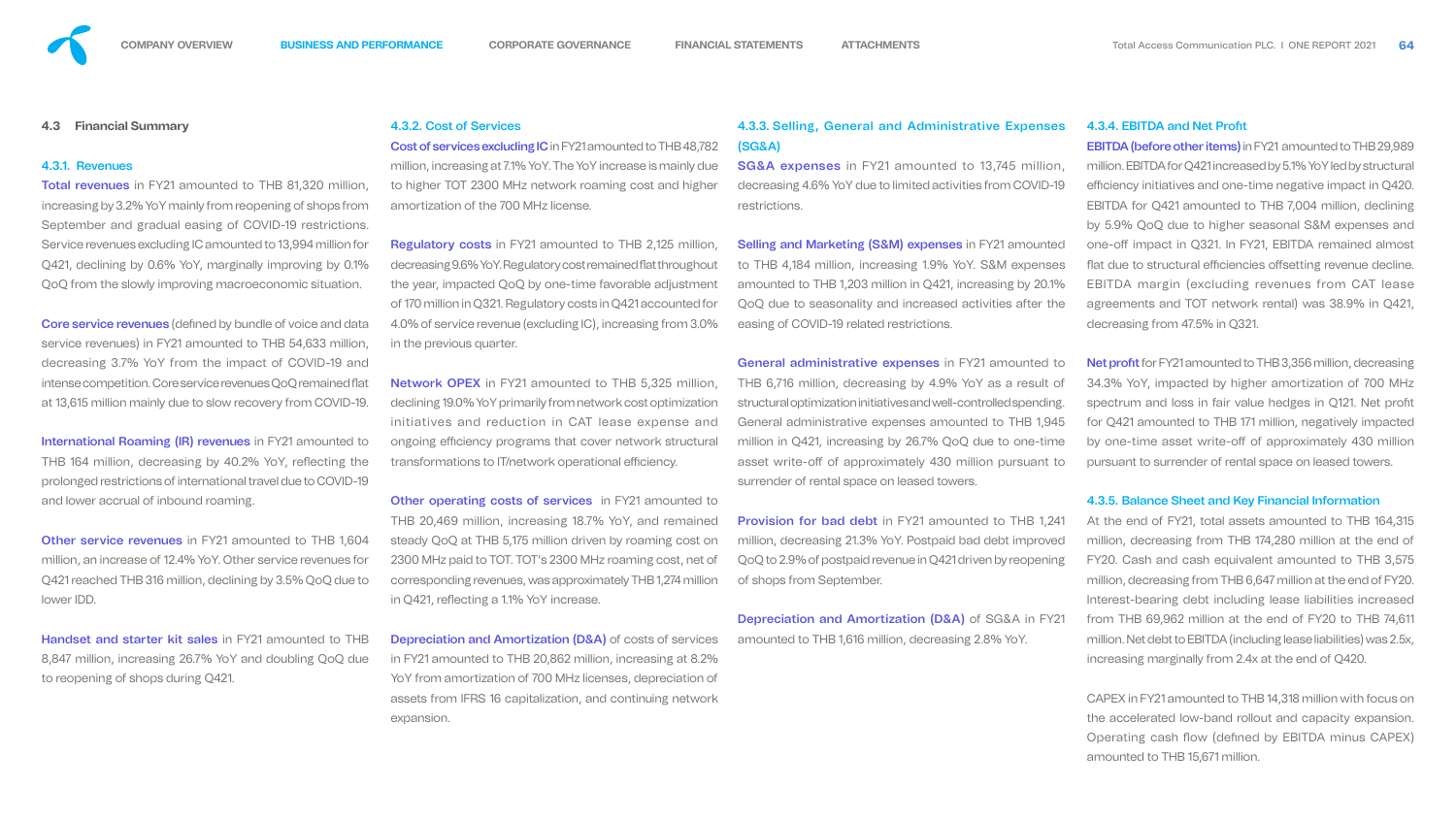## 4.3.6. Outlook 2022

In FY2022, we strive to maintain our customer-centric approach in serving products and services that matter most to our customers alongside investing for network expansion for improved customer experience while maintaining efficient operations with enhanced digital capabilities and innovation.

- Service revenue excluding IC: flat to low single-digit growth
- EBITDA: flat to low single-digit growth
- Capital expenditure: THB 12-14 billion

## 2022 guidance:

We maintain our dividend policy which is to pay out dividend not less than 50% of the Company's net profits based on the separate financial statements, depending on financial position and future business plans, and aim to pay dividend semi-annually. Based on net profits of the Company for 2021, the Board has approved an annual dividend of THB 1.05 per share, subject to shareholders' approval at the Annual General Meeting 2022. The Record Date will be 14 February 2022, and the payment is scheduled to be made on 20 April 2022.

| Statement of financial position (THB million) (Post-TFRS 15 & 16) | <b>End of 2020</b> | <b>End of 2021</b> |
|-------------------------------------------------------------------|--------------------|--------------------|
| Cash and cash equivalent                                          | 6,647              | 3,575              |
| Other current assets                                              | 15,075             | 16,152             |
| Non-current assets                                                | 152,558            | 144,587            |
| <b>Total assets</b>                                               | 174,280            | 164,315            |
| <b>Current liabilities</b>                                        | 48,426             | 47,096             |
| Non-current liabilities                                           | 101,539            | 97,051             |
| <b>Total liabilities</b>                                          | 149,965            | 144,147            |
| <b>Total shareholders' equity</b>                                 | 24,315             | 20,167             |
| <b>Total liabilities and equity</b>                               | 174,280            | 164,315            |
|                                                                   |                    |                    |

## **Cash flows statement (THB million) (Post-TFRS 15**

Cash flows from operating activities

Cash paid for interest expenses and tax

Net cash flows from operating activities

Net cash flows from investing activities

Net cash receipt/(Repayment)

Dividend paid

Net cash flows from financing activities

Net charge in cash

| 816 | <b>End of 2020</b> | <b>End of 2021</b> |
|-----|--------------------|--------------------|
|     | 30,550             | 30,349             |
|     | (4,608)            | (3,855)            |
|     | 25,942             | 26,494             |
|     | (20, 786)          | (21, 914)          |
|     | (1,165)            | (146)              |
|     | (5,872)            | (7,506)            |
|     | (7,037)            | (7,651)            |
|     | (1,881)            | (3,072)            |

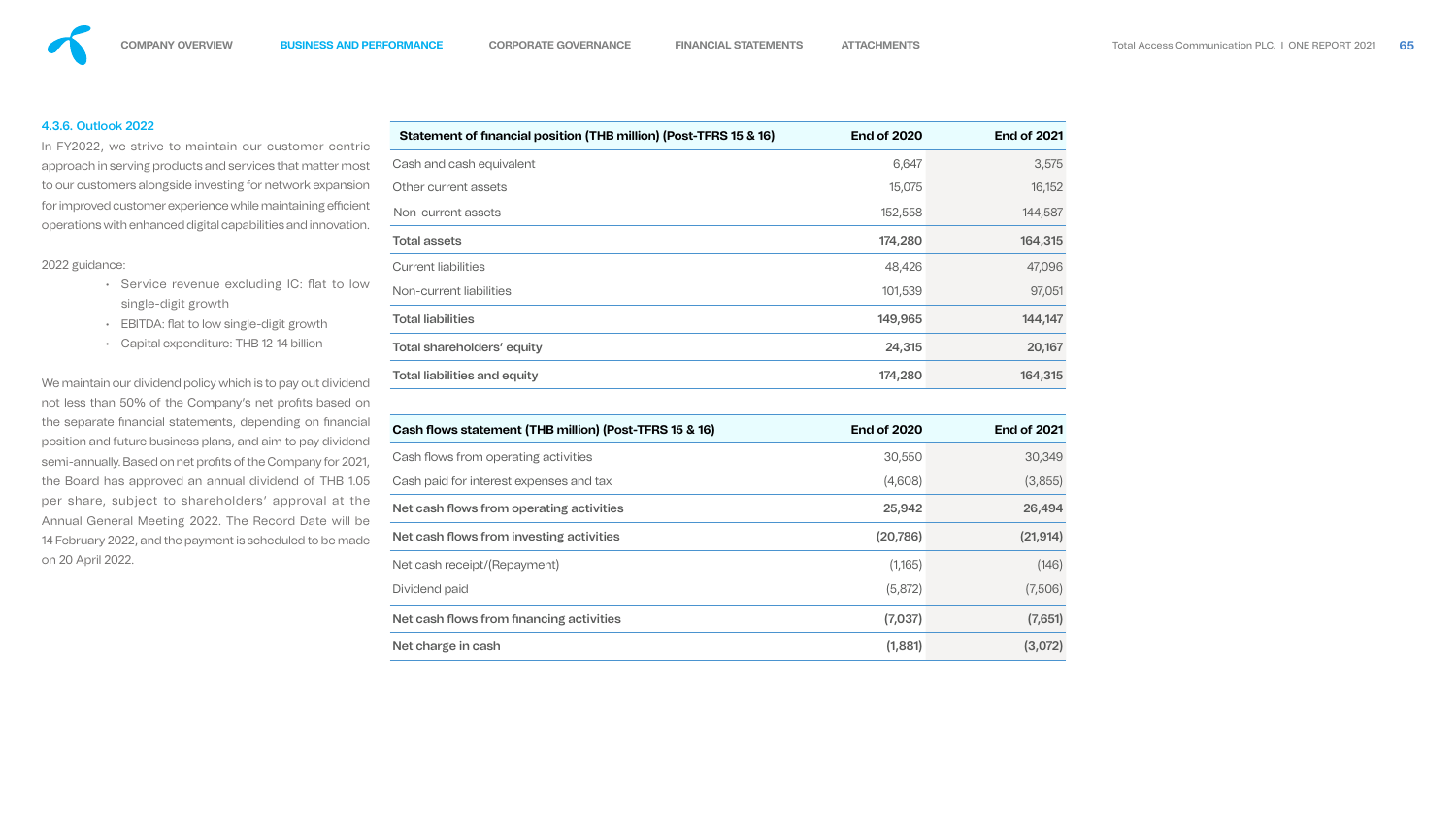

| Income statement (THB million) - (Post-TFRS 15&16)                   | <b>Q420</b>              | Q321           | Q421      | %QoQ       | %YoY       | <b>FY2020</b> | <b>FY2021</b> | %YoY       |
|----------------------------------------------------------------------|--------------------------|----------------|-----------|------------|------------|---------------|---------------|------------|
| Core service revenues (Voice & Data)                                 | 13,826                   | 13,612         | 13,615    | $0.0\%$    | $-1.5\%$   | 56,711        | 54,633        | $-3.7\%$   |
| IR revenues                                                          | (39)                     | 38             | 62        | 63.2%      | $-259.1\%$ | 274           | 164           | $-40.2%$   |
| Other service revenues                                               | 295                      | 328            | 316       | $-3.5\%$   | 7.4%       | 1,427         | 1,604         | 12.4%      |
| Service revenues ex. IC                                              | 14,082                   | 13,978         | 13,994    | 0.1%       | $-0.6%$    | 58,412        | 56,400        | $-3.4%$    |
| IC revenue                                                           | 367                      | 367            | 352       | $-4.3\%$   | $-4.2\%$   | 1,581         | 1,424         | $-9.9\%$   |
| <b>Service revenues</b>                                              | 14,449                   | 14,345         | 14,345    | $0.0\%$    | $-0.7%$    | 59,993        | 57,824        | $-3.6%$    |
| Handsets and starter kits sales                                      | 2,655                    | 1,177          | 3,517     | 198.9%     | 32.5%      | 6,980         | 8,847         | 26.7%      |
| Other operating income                                               | 3,427                    | 3,710          | 3,725     | $0.4\%$    | 8.7%       | 11,845        | 14,649        | 23.7%      |
| Total revenues from sales and services                               | 20,531                   | 19,232         | 21,587    | 12.2%      | 5.1%       | 78,818        | 81,320        | 3.2%       |
| Cost of services                                                     | (12,088)                 | (12, 671)      | (12, 729) | 0.5%       | 5.3%       | (47,102)      | (50, 177)     | 6.5%       |
| Regulatory                                                           | (573)                    | (416)          | (554)     | 33.2%      | $-3.3\%$   | (2,350)       | (2,125)       | $-9.6%$    |
| Network                                                              | (1,763)                  | (1,459)        | (1,299)   | $-11.0\%$  | $-26.3%$   | (6,628)       | (5, 325)      | $-19.7%$   |
| IC.                                                                  | (360)                    | (362)          | (347)     | $-4.1\%$   | $-3.7\%$   | (1, 592)      | (1, 395)      | $-12.4%$   |
| Others                                                               | (4,697)                  | (5, 171)       | (5, 175)  | $0.1\%$    | 10.2%      | (17, 243)     | (20, 469)     | 18.7%      |
| Depreciation and Amortization                                        | (4,694)                  | (5,263)        | (5, 353)  | $1.7\%$    | 14.0%      | (19, 289)     | (20, 862)     | 8.2%       |
| Cost of handsets and starter kits                                    | (3,370)                  | (1,560)        | (4, 211)  | 170.0%     | 24.9%      | (8, 871)      | (10,610)      | 19.6%      |
| <b>Total costs</b>                                                   | (15, 458)                | (14, 231)      | (16, 939) | 19.0%      | 9.6%       | (55, 973)     | (60, 787)     | 8.6%       |
| <b>Gross profit</b>                                                  | 5,072                    | 5,002          | 4,648     | $-7.1\%$   | $-8.4%$    | 22,845        | 20,533        | $-10.1%$   |
| SG&A                                                                 | (4,166)                  | (3,274)        | (3,817)   | 16.6%      | $-8.4%$    | (14, 409)     | (13, 745)     | $-4.6%$    |
| <b>Selling &amp; Marketing expenses</b>                              | (1,103)                  | (1,002)        | (1,203)   | 20.1%      | $9.0\%$    | (4,108)       | (4, 184)      | 1.9%       |
| General administrative expenses                                      | (2, 339)                 | (1, 535)       | (1, 945)  | 26.7%      | $-16.8%$   | (7,063)       | (6, 716)      | $-4.9\%$ % |
| Provision for bad debt                                               | (327)                    | (364)          | (282)     | $-22.5\%$  | $-13.7\%$  | (1, 576)      | (1,241)       | $-21.3%$   |
| <b>Depreciation and Amortization</b>                                 | (396)                    | (386)          | (387)     | 0.3%       | $-2.4%$    | (1,662)       | (1,616)       | $-2.8%$    |
| Loss from Asset Impairment                                           |                          | 12             |           | $-99.9\%$  | N/A        |               | 12            | n.m.       |
| Gain (loss) on fair value hedge                                      | (1)                      | $\overline{0}$ |           | 77.4%      | n.m.       | 134           | (148)         | $-210.5%$  |
| Gain (loss) from fair value measurement of derivative assets         |                          |                |           | N/A        | N/A        | 164           |               | n.m.       |
| Gain/Loss on foreign exchange                                        | (4)                      | (5)            | 20        | $-491.2\%$ | $-557.9%$  | 31            |               | $-84.6%$   |
| Interest income                                                      |                          |                |           | $-62.7\%$  | $-85.5%$   | 26            | 12            | $-53.0\%$  |
| Other income & share of profit from investment in associated company |                          | (0)            | 13        | n.m.       | n.m.       | 27            | 121           | 347.3%     |
| <b>EBIT</b>                                                          | 908                      | 1,726          | 866       | $-49.8%$   | $-4.6%$    | 8,818         | 6,778         | $-23.1%$   |
| Financial cost                                                       | (664)                    | (729)          | (714)     | $-2.1\%$   | 7.6%       | (2,859)       | (2,830)       | $-1.0\%$   |
| Corporate income tax                                                 | 36                       | (163)          | 21        | $-112.6\%$ | $-42.9%$   | (853)         | (592)         | $-30.5%$   |
| Non-controlling interest                                             | $\overline{\phantom{a}}$ |                |           | N/A        | N/A        |               |               | n.m.       |
| Net profit attributable to equity holders                            | 281                      | 832            | 171       | $-79.4%$   | $-39.1%$   | 5,107         | 3,356         | $-34.3%$   |

## EBIT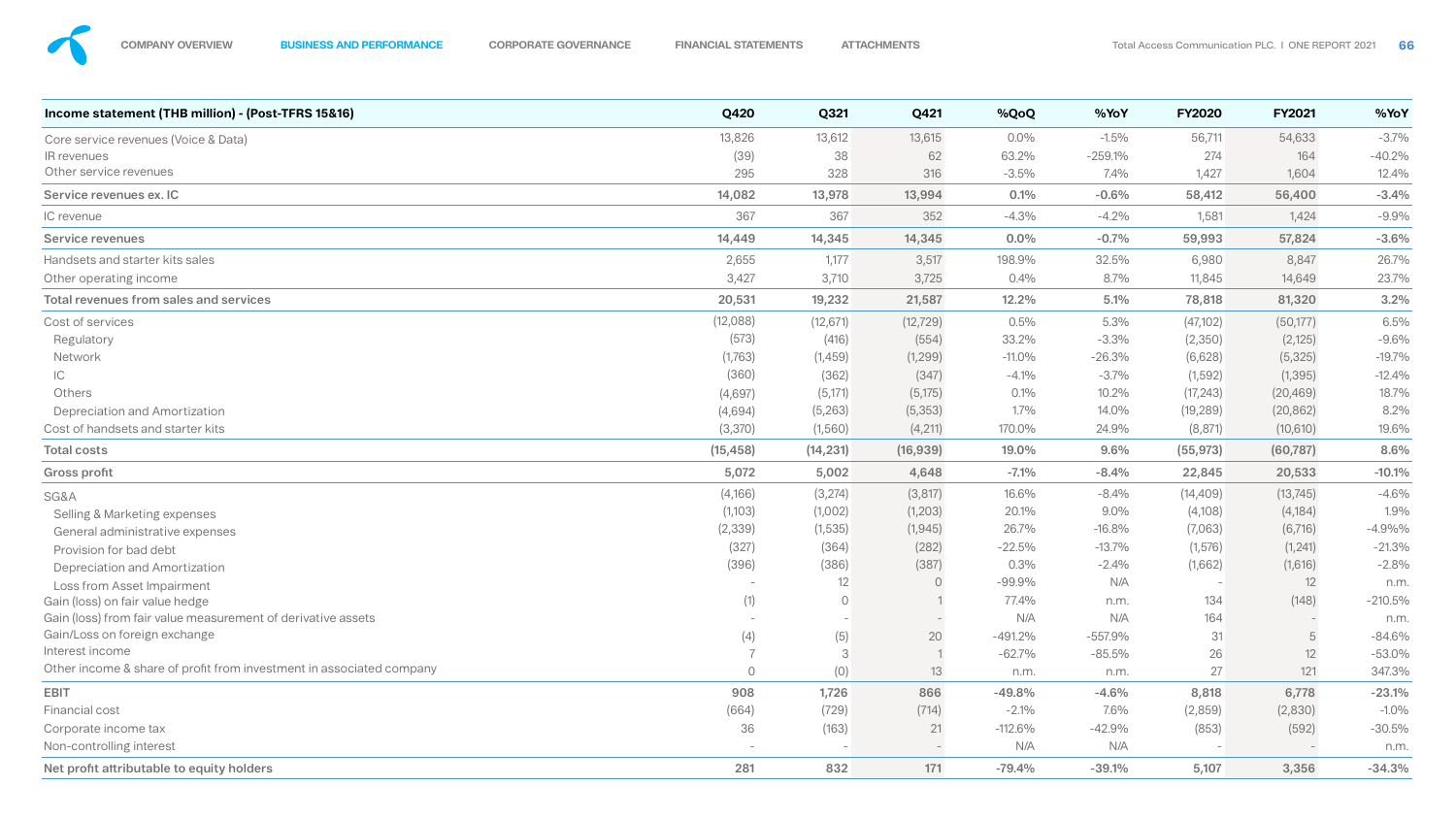

| <b>EBITDA (THB million)* - (Post-TFRS 15&amp;16)</b>                               | <b>Q420</b> | Q321  | Q421  | %QoQ       | %YoY     | <b>FY2020</b> | <b>FY2021</b> | %YoY     |
|------------------------------------------------------------------------------------|-------------|-------|-------|------------|----------|---------------|---------------|----------|
| Net profit for the period                                                          | 281         | 832   | 171   | $-79.4%$   | $-39.1%$ | 5,107         | 3,356         | $-34.3%$ |
| Finance costs                                                                      | 664         | 729   | 714   | $-2.1\%$   | 7.6%     | 2,859         | 2,830         | $-1.0\%$ |
| Income tax expenses                                                                | (36)        | 163   | (21)  | $-112.6\%$ | $-42.9%$ | 853           | 592           | $-30.5%$ |
| <b>Depreciation &amp; Amortization</b>                                             | 5,090       | 5,649 | 5,740 | 1.6%       | 12.8%    | 20,951        | 22,478        | 7.3%     |
| Other items                                                                        | 663         | 70    | 400   | 472.8%     | $-39.7%$ | 423           | 733           | 73.1%    |
| <b>EBITDA</b>                                                                      | 6,662       | 7,443 | 7,004 | $-5.9\%$   | 5.1%     | 30,193        | 29,989        | $-0.7%$  |
| <b>EBITDA</b> margin                                                               | 32.4%       | 38.7% | 32.4% |            |          | 38.3%         | 36.9%         |          |
| EBITDA margin (based on total revenues excluding revenues from CAT lease agreement | 38.5%       | 47.5% | 38.9% |            |          | 44.7%         | 44.6%         |          |
| and TOT network rental in the denominator)                                         |             |       |       |            |          |               |               |          |

\* EBITDA herein is EBITDA before other incomes and other expenses. Please see more details in the note of the nancial statement.

## Spectrum payment schedule (as of the end of 2021)

|                        | <b>Winning price</b> | <b>Payment term (THB mm)</b> |                          |                          |                          |                          |       |       |                          | <b>Total</b> |
|------------------------|----------------------|------------------------------|--------------------------|--------------------------|--------------------------|--------------------------|-------|-------|--------------------------|--------------|
| <b>Frequency band</b>  |                      | (THB mm)<br>2022             | 2023                     | 2024                     | 2025                     | 2026                     | 2027  | 2028  | 2029                     | (THB mm)     |
| 900MHz                 | 38,064               | 3,806                        | 3,806                    | 3,806                    | 3,806                    | 3,806                    | 3,806 |       | $\overline{\phantom{a}}$ | 38,064       |
| <b>1800MHz</b>         | 12,511               | $\overline{\phantom{a}}$     | $\overline{\phantom{a}}$ | $\overline{\phantom{a}}$ | $\overline{\phantom{a}}$ | $\overline{\phantom{0}}$ |       |       |                          | 12,511       |
| 700MHz                 | 17,584               | 1,758                        | 1,758                    | 1,758                    | 1,758                    | 1,758                    | 1,758 | 1,758 | 1,758                    | 17,584       |
| Total spectrum payment | 68,159               | 5,565                        | 5,565                    | 5,565                    | 5,565                    | 5,565                    | 5,565 | 1,758 | 1,758                    | 68,159       |

Disclaimer: Some statements made in this material are forward-looking statements with the relevant assumptions, which are subject to various risks and uncertainties. These include statements with respect to our corporate p identified by the use of forward-looking terminology such as "may", "will", "expect", "anticipate", "intend", "estimate", "continue" "plan" or other similar words.

The statements are based on our management's assumptions and beliefs in light of the information currently available to us. These assumptions involve risks and uncertainties which may cause the actual results, performance or implied by such forward-looking statements. Please note that the Company and executives/staff do not control and cannot guarantee the relevance, timeliness, or accuracy of these statements.

15.1% 4.0% 2.5 x 17.6%

| Debt repayment schedule (THB million), end of FY21 | Loan   | <b>Debenture</b> | Key Financial Ratio (Post-TFRS 15&16)                                                                                     | <b>Q420</b> | Q321  | Q421  | <b>FY2020</b> | <b>FY2021</b> |
|----------------------------------------------------|--------|------------------|---------------------------------------------------------------------------------------------------------------------------|-------------|-------|-------|---------------|---------------|
| In 2022                                            | 5,001  |                  | Return on Equity (%)***                                                                                                   | 20.7%       | 15.7% | 15.1% | 20.7%         | 15.1%         |
| In 2023                                            | 5,001  | 3,000            | Return on Asset (%)****                                                                                                   | 5.2%        | 4.1%  | 4.0%  | 5.2%          | 4.0%          |
| In 2024                                            | 4,998  | 6,000            | Net debt to EBITDA (times)                                                                                                | 2.3x        | 2.4x  | 2.5x  | 2.3x          | 2.5x          |
| <b>From 2025</b>                                   |        | 34,500           | CAPEX to Total Revenue (%)                                                                                                | 26.2%       | 18.1% | 17.8% | 23.5%         | 17.6%         |
| <b>Total</b>                                       | 15,000 | 43,500           | *** Net profit attributable to equity holder (LTM) divided by average equity<br>**** EBIT (LTM) divided by average assets |             |       |       |               |               |

\*\*\*\* EBIT (LTM) divided by average assets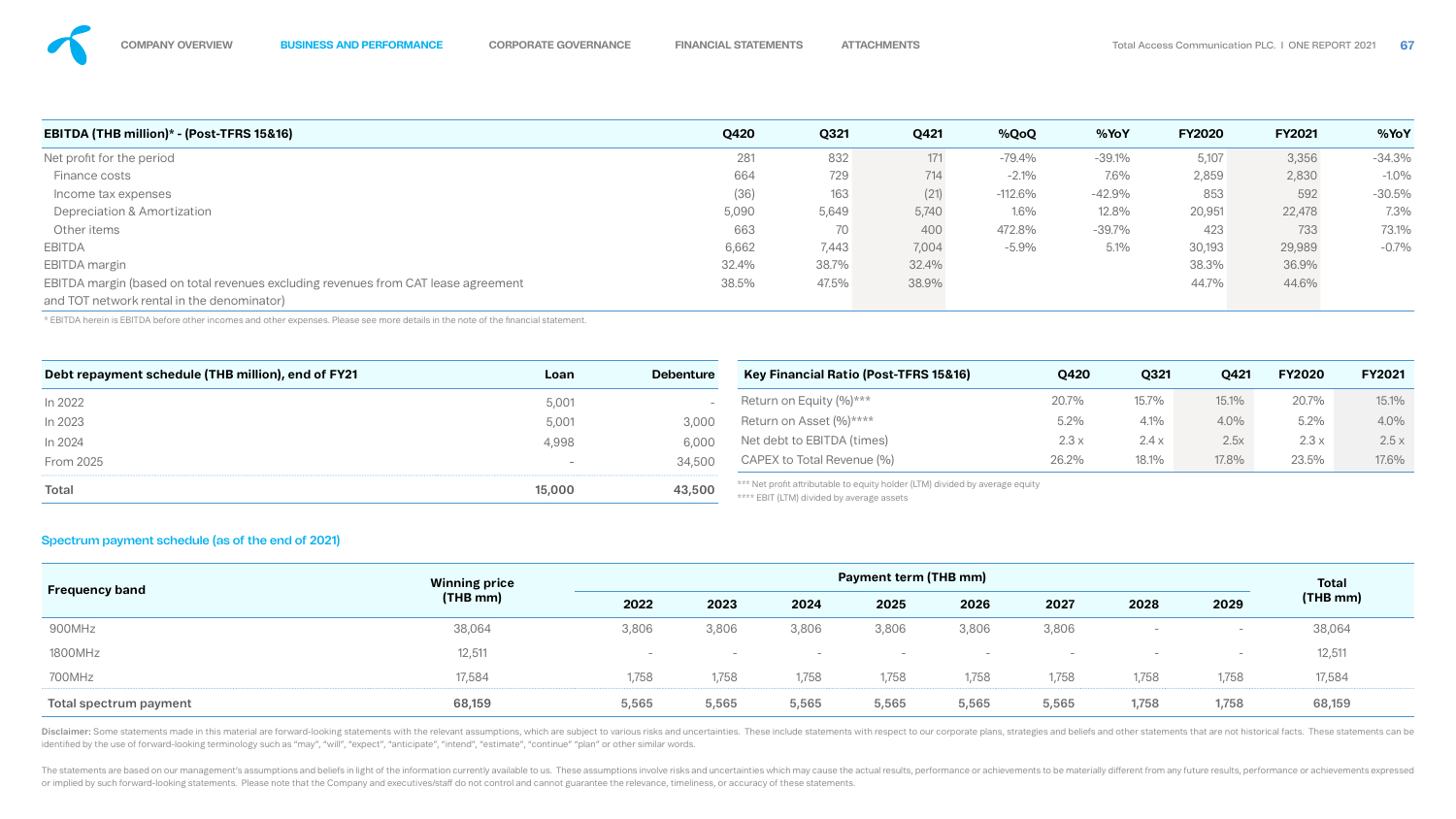<span id="page-51-0"></span>

**Address** 319 Chamchuri Square Building, 38th Floor, Phayathai Road, Pathumwan Sub-district, Pathumwan District, Bangkok 10330

## **Share Registrar** Thailand Securities Depository Company Limited

lapisek Road, Dindaeng Sub-district, Dindaeng District, Bangkok 10400

- (66 2) 009 9000
- Fax: (66 2) 009 9991
- (66 2) 009 9999
- www.set.or.th/tsd

## **Manitkajohnkit**

ublic Accountant No. 4521 EY Office Limited Lake Rajada Office Complex, 193/136-137 Ratchadapisek Road, Klongtoey Sub-district, District, Bangkok 10110

Tel: (66 2) 264 0777 (66 2) 264 0789-90 www.ey.com

## Bank Public Company Limited

30ad, Silom Sub-district, Bangrak District, Bangkok 10500

Tel: (66 2) 230 1478 (66 2) 626 4545-6 www.bangkokbank.com

| . |  |
|---|--|
|   |  |
|   |  |
|   |  |
|   |  |
|   |  |
|   |  |
|   |  |
|   |  |
|   |  |
|   |  |
|   |  |
|   |  |
|   |  |
|   |  |
|   |  |
|   |  |
|   |  |
|   |  |
|   |  |
|   |  |
|   |  |
|   |  |
|   |  |
|   |  |
|   |  |
|   |  |
|   |  |
|   |  |
|   |  |

| <b>Name</b>                                                                                                             | <b>Total Access Co</b>                                                                               |                               |
|-------------------------------------------------------------------------------------------------------------------------|------------------------------------------------------------------------------------------------------|-------------------------------|
| <b>Address</b>                                                                                                          | 319 Chamchuri                                                                                        |                               |
| <b>Tel</b>                                                                                                              | $(662)$ 202 8000                                                                                     |                               |
| <b>Website</b>                                                                                                          | www.dtac.co.th                                                                                       |                               |
| <b>Share Registrar</b>                                                                                                  | <b>Thailand Secur</b><br>93 Ratchadapis                                                              |                               |
|                                                                                                                         | Tel:<br>Fax:<br><b>Call Center:</b><br>Website:                                                      | $\mathcal{U}$<br>$\mathsf{V}$ |
| <b>Auditor</b>                                                                                                          | Ms. Pimjai Man<br><b>Certified Public</b><br>33 <sup>rd</sup> Floor, Lake<br><b>Klongtoey Distri</b> |                               |
|                                                                                                                         | Tel:                                                                                                 |                               |
|                                                                                                                         | Fax:<br>Website:                                                                                     | V                             |
| <b>Debenture Registrar of</b><br>dtac TriNet Co., Ltd.<br>which is a wholly owned<br>subsidiary of the Company (99.99%) | <b>Bangkok Bank</b><br>333 Silom Road                                                                |                               |

## ss Communication Public Company Limited

**5.1 General Information**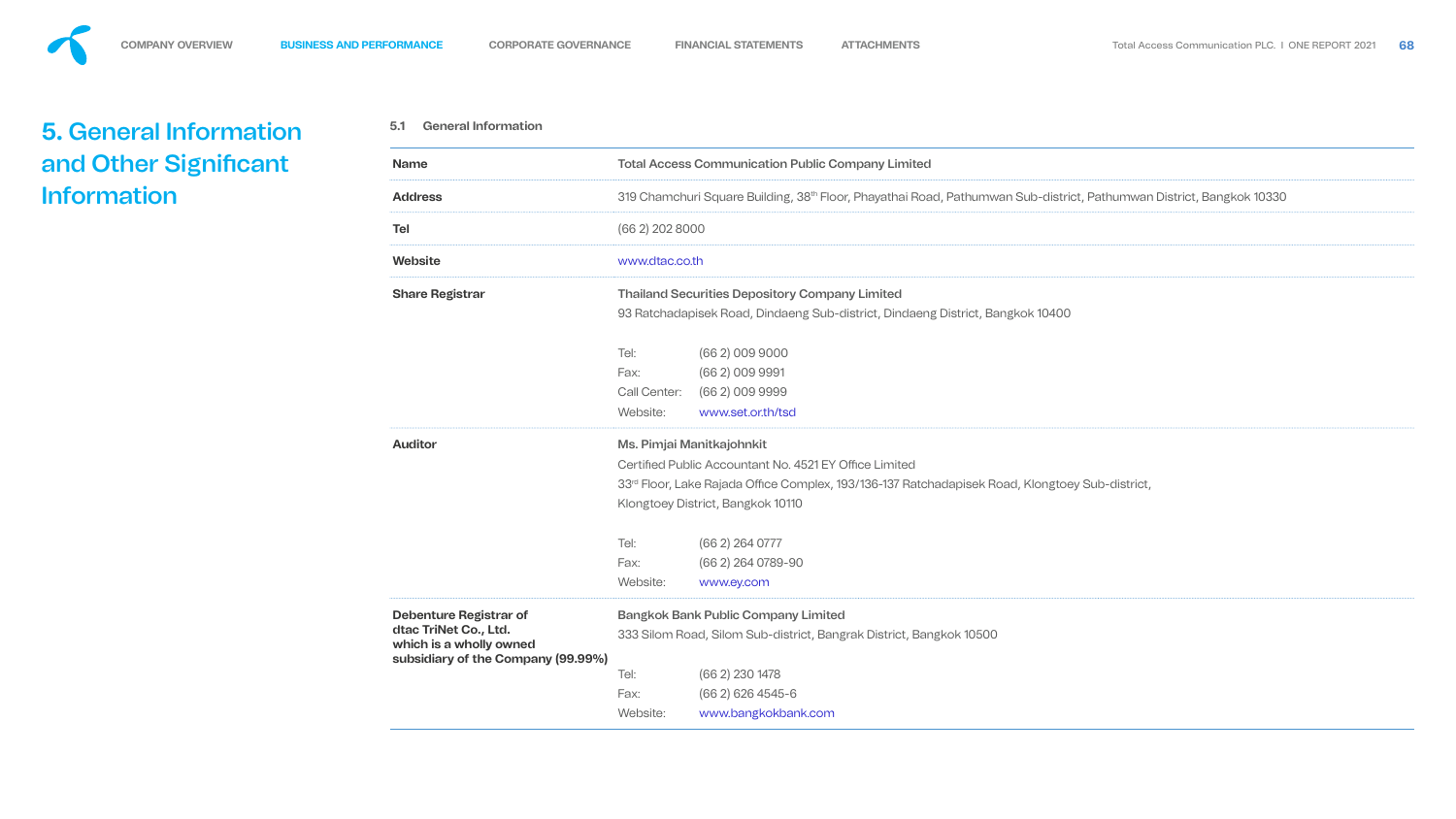| <b>tween</b><br><b>Public</b>          | <b>Execution Date</b> | 23 April 2018                                                                                                                                                                                                                                                                                                                |
|----------------------------------------|-----------------------|------------------------------------------------------------------------------------------------------------------------------------------------------------------------------------------------------------------------------------------------------------------------------------------------------------------------------|
|                                        | <b>Term</b>           | 23 April 2018 to 3 August 2025                                                                                                                                                                                                                                                                                               |
| sidiary<br>nestic<br>") with<br>ervice | <b>Objectives</b>     | dtac TriNet agrees, with terms and conditions specified in the Roaming Agreement,<br>to use the mobile domestic roaming service on the 2300 MHz spectrum of TOT<br>licensed by the National Broadcasting and Telecommunications Commission<br>(NBTC) to enable dtac TriNet's mobile service users to use the mobile domestic |
| allows                                 |                       | roaming service on the 2300 MHz spectrum of TOT.                                                                                                                                                                                                                                                                             |
| nobile<br>ectrum<br>aming              | <b>Consideration</b>  | dtac TriNet shall pay the mobile domestic roaming service fees to TOT in<br>accordance with the terms and conditions under the Roaming Agreement.                                                                                                                                                                            |
| dance<br>าminσ                         |                       |                                                                                                                                                                                                                                                                                                                              |

| $\sim$ 1  | $\bullet$ |
|-----------|-----------|
|           |           |
|           |           |
|           |           |
|           |           |
|           |           |
|           |           |
|           |           |
|           |           |
|           |           |
|           |           |
|           |           |
|           |           |
|           |           |
|           |           |
|           |           |
| ement,    |           |
|           |           |
| <b>OT</b> |           |
|           |           |
|           |           |

This part is to summarize the key terms of significant agreements entered into by the Company with other parties. However, since certain agreements were entered into before a change in the law and/or other relevant regulations governing the telecommunication industry, certain provisions within these agreements may no longer be enforceable due to a conflict with the amended laws or relevant regulations. The below information is therefore for reference only.

## **5.2 Other Significant Information**

## 5.2.1 Significant agreements

**(1) Mobile Domestic Roaming Agreement bet** dtac TriNet and TOT (now National Telecom I **Company Limited)**

> The Company has approved dtac TriNet, a subsi of the Company, to enter into the Mobile Don Roaming Agreement ("Roaming Agreement" TOT to use the mobile domestic roaming se on the 2300 MHz spectrum of TOT. This a dtac TriNet's mobile service users to use the no domestic roaming service on the 2300 MHz spe of TOT, provided that the mobile domestic roa service fees shall be paid to TOT in accord with the terms and conditions of the Roaming Agreement.

> Details of the Roaming Agreement summarized below are given for reference only.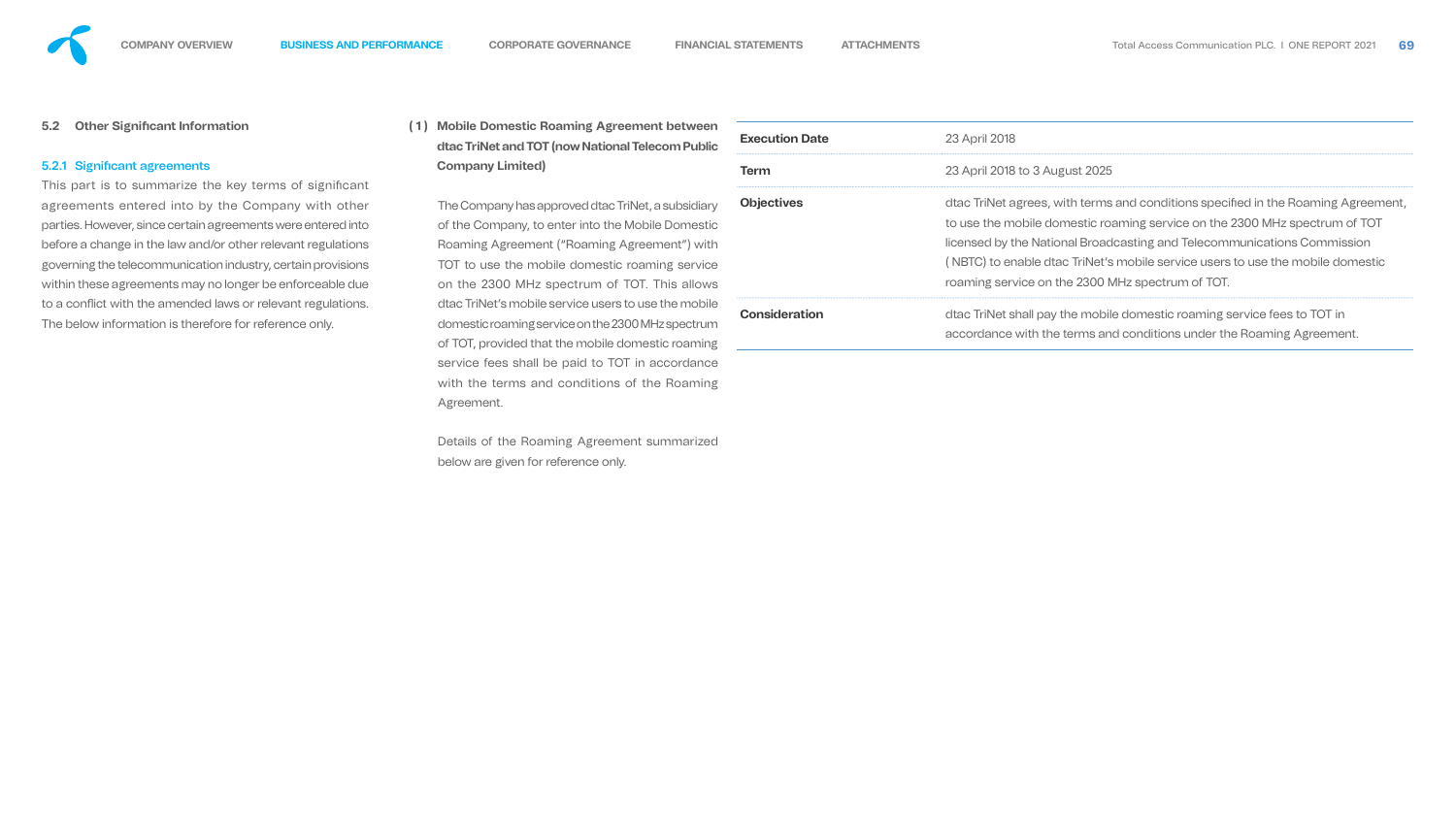

**( 2 ) Lease of Telecommunications Equipment Agreement between TeleAssets Co., Ltd. and TOT (now National Telecom Public Company Limited)**

The Company has approved TeleAssets Co., Ltd. ("TeleAssets"), a subsidiary of the Company, to enter into the Lease of Telecommunications Equipment Agreement ("Lease Agreement") with TOT where TeleAssets agrees to procure, install and maintain the telecommunications equipment ("Telecom Equipment") and agrees to lease out such Telecom Equipment to TOT so that TOT can use such Telecom Equipment to provide telecommunications service on the 2300 MHz spectrum, provided that TeleAssets shall receive the rental and service fees from TOT in accordance with the terms and conditions of the Lease Agreement.

Details of the Lease Agreement summarized below are given for reference only.

## **Term** 23 April 2018 to 3 August 2025

bes to procure, install and maintain Telecom Equipment and agrees to lease out such Telecom Equipment to TOT for use on its 2300 oetween 2310 – 2370 MHz licensed by the NBTC so that TOT may use such Telecom Equipment in providing service on the 2300 MHz JSers.

nake monthly payments of rental and service fees at the rate specified in the Lease Agreement only for those Base Stations which ered, accepted and are in service.

and install the Telecom Equipment (including all relevant software) on location and in accordance with the specifications laid out in Agreement. The Parties agree that TeleAssets shall procure 20,400 base stations by 31 December 2020 and 21,300 base stations by 9er 2021

i and repair Telecom Equipment (including hardware and software) so it is in efficient working condition in accordance with the Service ement under the Lease Agreement and all relevant notifications of the NBTC

and manage the 2300 MHz spectrum network of TOT

Call Detail Records and collect and process the details of usage for each service

and manage Telecom Equipment in accordance with the Lease Agreement

theleAssets access to the Base Stations located at the sites of the Lessee in order to operate such Base Stations

ate with and assist TeleAssets with the import of Telecom Equipment under the Lease Agreement and the application for all licenses all Telecom Equipment from competent authorities, such as telecommunications station installation license and license for the use of quipment

with the conditions laid out in the telecommunications business licenses and conditions for usage of the 2300 MHz spectrum in the mobile phone services





| <b>Execution Date</b>                                 | 23 April 2018                                                                                                                                              |  |  |  |
|-------------------------------------------------------|------------------------------------------------------------------------------------------------------------------------------------------------------------|--|--|--|
| <b>Term</b>                                           | 23 April 2018 to 3                                                                                                                                         |  |  |  |
| <b>Objectives</b>                                     | <b>TeleAssets agree</b><br>MHz spectrum b<br>spectrum to its u                                                                                             |  |  |  |
| <b>Consideration</b>                                  | TOT agrees to m<br>have been delive                                                                                                                        |  |  |  |
| <b>Rights and Obligations</b><br>of TeleAssets        | $(1)$ to procure:<br>the Lease A<br>31 Decemb<br>(2) to maintain<br><b>Level Agree</b>                                                                     |  |  |  |
| <b>Rights and Obligations of TOT</b> (1) to control a | (2) to access C<br>$(3)$ to control a<br>$(4)$ to facilitate<br>(5) to coordina<br>relating to a<br><b>Telecom Ec</b><br>$(6)$ to comply v<br>provision of |  |  |  |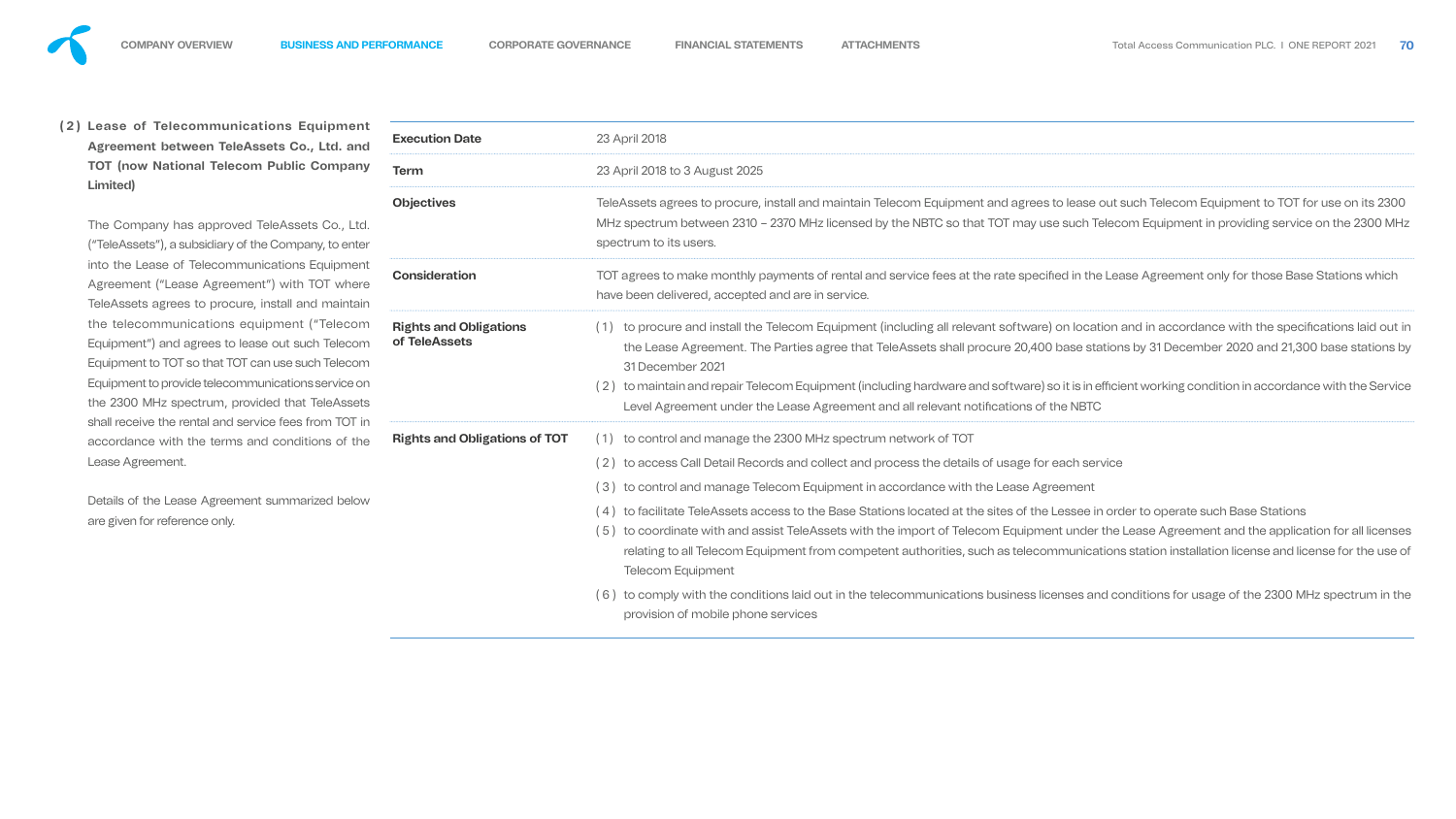#### **5.3 Legal Disputes**

As of 31 December 2021, the Company and its subsidiaries are litigants or parties in significant cases or disputes that have not yet concluded. The details are as follows:

## a. Dispute between the Company and CAT (now National Telecom Public Company Limited) regarding the collection of excise tax on the provision of telecommunication services

On 11 February 2003, the Cabinet passed a resolution granting telecommunications service operators, including the Company, the right to deduct the excise tax paid to the State throughout the year (excluding interest, fines or any additional money) from the royalty that the Company owes CAT at the end of the concession year under the Concession Agreement. On 27 March 2003, CAT issued a letter informing the Company to comply with this cabinet resolution. However, this cabinet resolution was subsequently revoked on 23 January 2007.

b. Dispute between the Company and CAT (now National Telecom Public Company Limited) regarding the method for calculating the royalty payable from Interconnection Charges the Company received from other telecommunication operators in accordance with the NBTC's notification (Interconnection Charge)

After the above cabinet resolution was revoked, CAT submitted a petition to the Arbitration Institute on 11 January 2008, demanding the Company pay additional royalty for the 12<sup>th</sup> to 16<sup>th</sup> concession years together with a fine and VAT in the total amount of approximately THB 23,164 million, as if the CAT had never allowed the Company to deduct the excise tax paid to the State from the royalty that the Company had to pay to CAT under the Concession Agreement. The Arbitration Tribunal issued an award dated 28 May 2012 in favor of the Company and dismissed CAT's petition. However,

on 31 August 2012, CAT submitted a petition to the Central Administrative Court to revoke the arbitral award, and on 29 January 2016, the Central Administrative Court rendered its decision to uphold the arbitral award. CAT has appealed the judgment of the Central Administrative Court to the Supreme Administrative Court, where it is currently being considered.

> In 2013, CAT submitted a petition to the Arbitration Institute demanding the Company pay additional royalties for the Interconnection Charge revenue for the 18<sup>th</sup> concession year, amounting to approximately THB 3,340 million as well as a penalty. On 26 December 2019, the Company received an award from the Arbitration Institute ordering the Company to pay additional royalties for the Interconnection Charge revenue for the 18<sup>th</sup> concession year in the amount of THB 3,438 million, with default interest at 7.5 percent per year.

19<sup>th</sup> concession year in the amount of THB 3,666 million, with default interest at 7.5 percent per year.

In 2011, CAT submitted a petition to the Arbitration Institute demanding the Company pay additional royalties for Interconnection Charge revenue in the 16<sup>th</sup> concession year (16 September 2006–15 September 2007) amounting to approximately THB 4,026 million with a penalty at the rate of 1.25 percent per month. CAT's petition was based on the fact that the Company calculated the royalty payable to CAT by off setting Interconnection Charge revenue the Company received from other operators with Interconnection Charge expenses that the Company had been charged by other operators. However, CAT requested the Company to pay the royalty based on the total Interconnection Charge revenue it received without deducting Interconnection Charge expenses. Subsequently, on 25 December 2019, the Company received an award from the Arbitral Tribunal dismissing CAT's petition. However, CAT submitted a petition to



The arbitral awards only have legal effect on the disputes they pertain to, and have no legal or binding consequences for any other related disputes.

revoke the award to the Central Administrative Court, where the case is currently under consideration.

In 2012, CAT submitted a petition to the Arbitration Institute demanding the Company pay additional royalties for the Interconnection Charge revenue for the 17<sup>th</sup> concession year, amounting to approximately THB 3,860 million tas well as a penalty. On 27 December 2019, the Company received an award from the Arbitration Institute ordering the Company to pay additional royalties for the Interconnection Charge revenue for the 17th concession year in the amount of THB 3,957 million, with default interest at 7.5 percent per year.

In 2015, CAT submitted a petition to the Arbitration Institute demanding the Company pay additional royalties for the Interconnection Charge revenue for the 19<sup>th</sup> concession year, amounting to approximately THB 3,667 million as well as a penalty. On 20 May 2021, the Company received an award from the Arbitration Institute ordering the Company to pay additional royalties for the Interconnection Charge revenue for the

In 2015, CAT submitted a petition to the Arbitration Institute demanding the Company pay additional royalties for the Interconnection Charge revenue for the 20<sup>th</sup> concession year amounting to approximately THB 3,914 million together with a penalty. On 6 February 2020, the Company received an award from the Arbitration Tribunal ordering the Company to pay additional royalties for the Interconnection Charge revenue for the 20<sup>th</sup> concession year in the amount of THB 4,346 million, with default interest at 7.5 percent per year.

The Company does not agree with the arbitral awards requiring the Company to pay additional royalties for the Interconnection Charge revenue for the  $17<sup>th</sup>$ ,  $18<sup>th</sup>$ , 19<sup>th</sup>, and 20<sup>th</sup> concession years. The Company submitted petitions to withdraw the arbitral award for the royalty disputes for the Interconnection Charge revenue for the 17<sup>th</sup>, 18<sup>th</sup>, 19<sup>th</sup>, and 20<sup>th</sup> concession years to the Central Administrative Court, where the cases are currently under consideration.